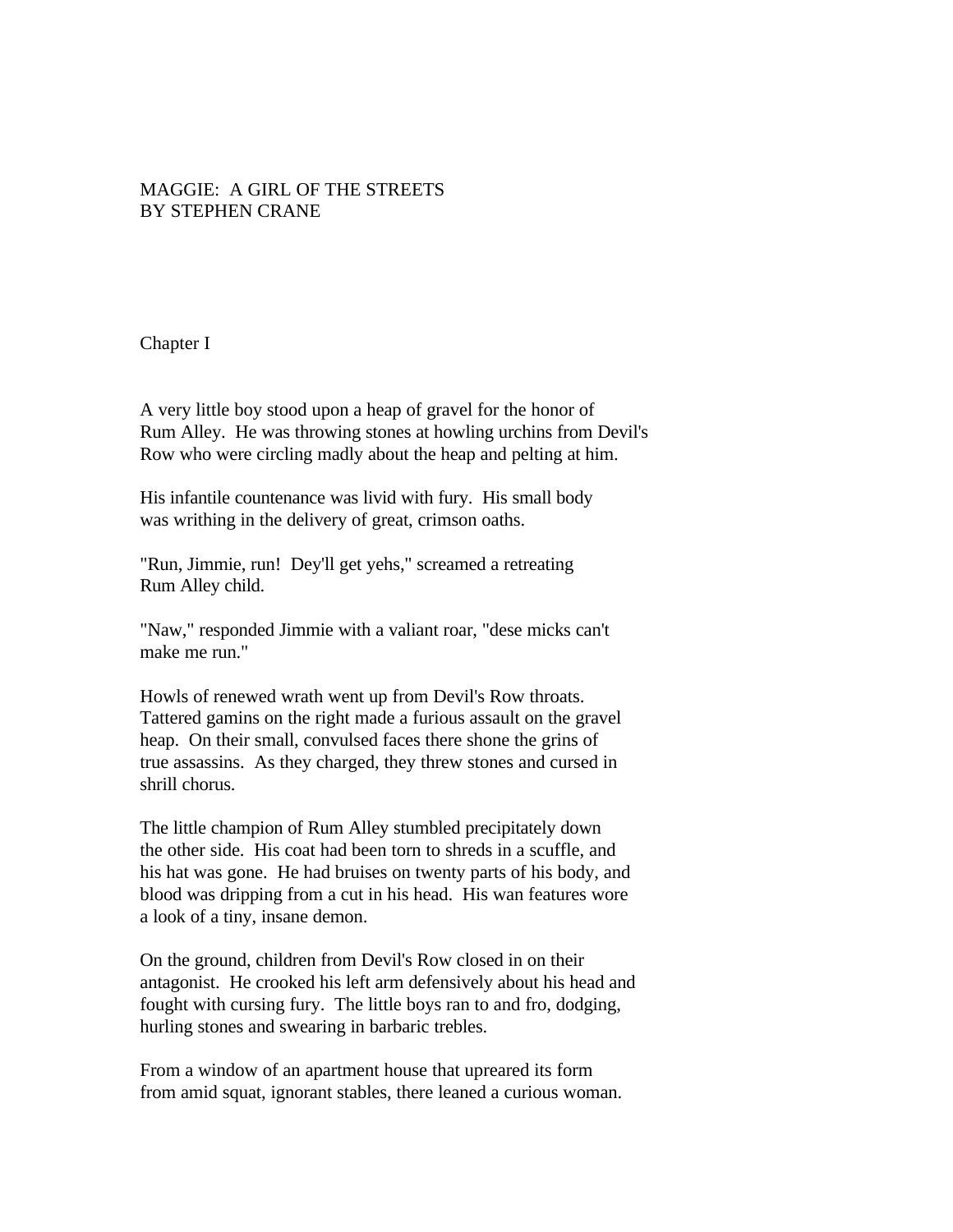Some laborers, unloading a scow at a dock at the river, paused for a moment and regarded the fight. The engineer of a passive tugboat hung lazily to a railing and watched. Over on the Island, a worm building and crawled slowly along the river's bank.

A stone had smashed into Jimmie's mouth. Blood was bubbling over his chin and down upon his ragged shirt. Tears made furrows on his dirt-stained cheeks. His thin legs had begun to tremble and turn weak, causing his small body to reel. His roaring curses of the first part of the fight had changed to a blasphemous chatter.

In the yells of the whirling mob of Devil's Row children there were notes of joy like songs of triumphant savagery. The little boys seemed to leer gloatingly at the blood upon the other child's face.

Down the avenue came boastfully sauntering a lad of sixteen years, although the chronic sneer of an ideal manhood already sat upon his lips. His hat was tipped with an air of challenge over his eye. Between his teeth, a cigar stump was tilted at the angle of defiance. He walked with a certain swing of the shoulders which appalled the timid. He glanced over into the vacant lot in which the little raving boys from Devil's Row seethed about the shrieking and tearful child from Rum Alley.

"Gee!" he murmured with interest. "A scrap. Gee!"

He strode over to the cursing circle, swinging his shoulders in a manner which denoted that he held victory in his fists. He approached at the back of one of the most deeply engaged of the Devil's Row children.

"Ah, what deh hell," he said, and smote the deeply-engaged one on the back of the head. The little boy fell to the ground and gave a hoarse, tremendous howl. He scrambled to his feet, and perceiving, evidently, the size of his assailant, ran quickly off, shouting alarms. The entire Devil's Row party followed him. They came to a stand a short distance away and yelled taunting oaths at the boy with the chronic sneer. The latter, momentarily, paid no attention to them.

"What deh hell, Jimmie?" he asked of the small champion.

Jimmie wiped his blood-wet features with his sleeve.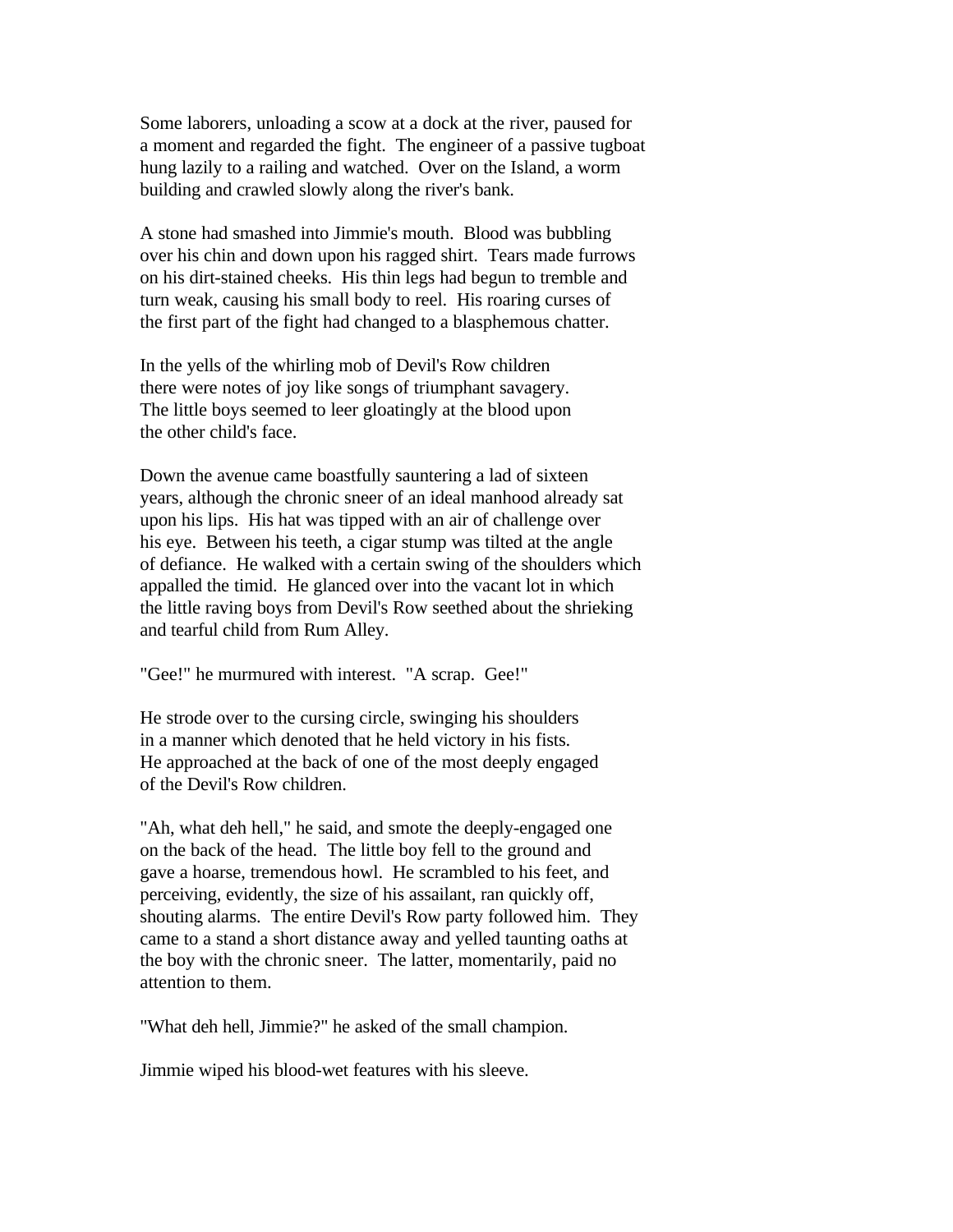"Well, it was dis way, Pete, see! I was goin' teh lick dat Riley kid and dey all pitched on me."

Some Rum Alley children now came forward. The party stood for a moment exchanging vainglorious remarks with Devil's Row. A few stones were thrown at long distances, and words of challenge passed between small warriors. Then the Rum Alley contingent turned slowly in the direction of their home street. They began to give, each to each, distorted versions of the fight. Causes of retreat in particular cases were magnified. Blows dealt in the fight were enlarged to catapultian power, and stones thrown were alleged to have hurtled with infinite accuracy. Valor grew strong again, and the little boys began to swear with great spirit.

"Ah, we blokies kin lick deh hull damn Row," said a child, swaggering.

Little Jimmie was striving to stanch the flow of blood from his cut lips. Scowling, he turned upon the speaker.

"Ah, where deh hell was yeh when I was doin' all deh fightin?" he demanded. "Youse kids makes me tired."

"Ah, go ahn," replied the other argumentatively.

Jimmie replied with heavy contempt. "Ah, youse can't fight, Blue Billie! I kin lick yeh wid one han'."

"Ah, go ahn," replied Billie again.

"Ah," said Jimmie threateningly.

"Ah," said the other in the same tone.

They struck at each other, clinched, and rolled over on the cobble stones.

"Smash 'im, Jimmie, kick deh damn guts out of 'im," yelled Pete, the lad with the chronic sneer, in tones of delight.

The small combatants pounded and kicked, scratched and tore. They began to weep and their curses struggled in their throats with sobs. The other little boys clasped their hands and wriggled their legs in excitement. They formed a bobbing circle about the pair.

A tiny spectator was suddenly agitated.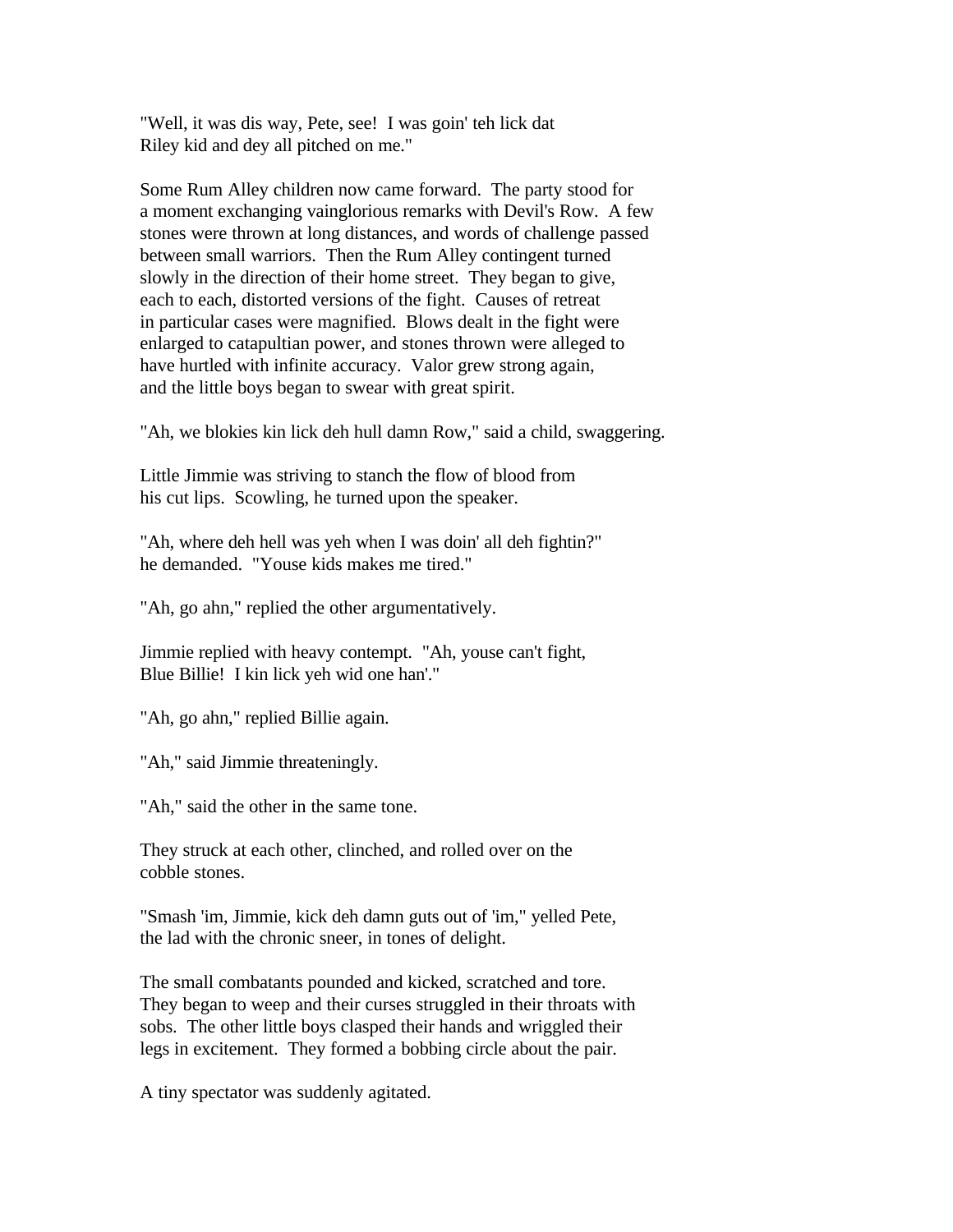"Cheese it, Jimmie, cheese it! Here comes yer fader," he yelled.

The circle of little boys instantly parted. They drew away and waited in ecstatic awe for that which was about to happen. The two little boys fighting in the modes of four thousand years ago, did not hear the warning.

Up the avenue there plodded slowly a man with sullen eyes. He was carrying a dinner pail and smoking an apple-wood pipe.

As he neared the spot where the little boys strove, he regarded them listlessly. But suddenly he roared an oath and advanced upon the rolling fighters.

"Here, you Jim, git up, now, while I belt yer life out, you damned disorderly brat."

He began to kick into the chaotic mass on the ground. The boy Billie felt a heavy boot strike his head. He made a furious effort and disentangled himself from Jimmie. He tottered away, damning.

Jimmie arose painfully from the ground and confronting his father, began to curse him. His parent kicked him. "Come home, now," he cried, "an' stop yer jawin', er I'll lam the everlasting head off yehs."

They departed. The man paced placidly along with the applewood emblem of serenity between his teeth. The boy followed a dozen feet in the rear. He swore luridly, for he felt that it was degradation for one who aimed to be some vague soldier, or a man of blood with a sort of sublime license, to be taken home by a father.

Chapter II

Eventually they entered into a dark region where, from a careening building, a dozen gruesome doorways gave up loads of babies to the street and the gutter. A wind of early autumn raised yellow dust from cobbles and swirled it against an hundred windows. Long streamers of garments fluttered from fire-escapes. In all unhandy places there were buckets, brooms, rags and bottles. In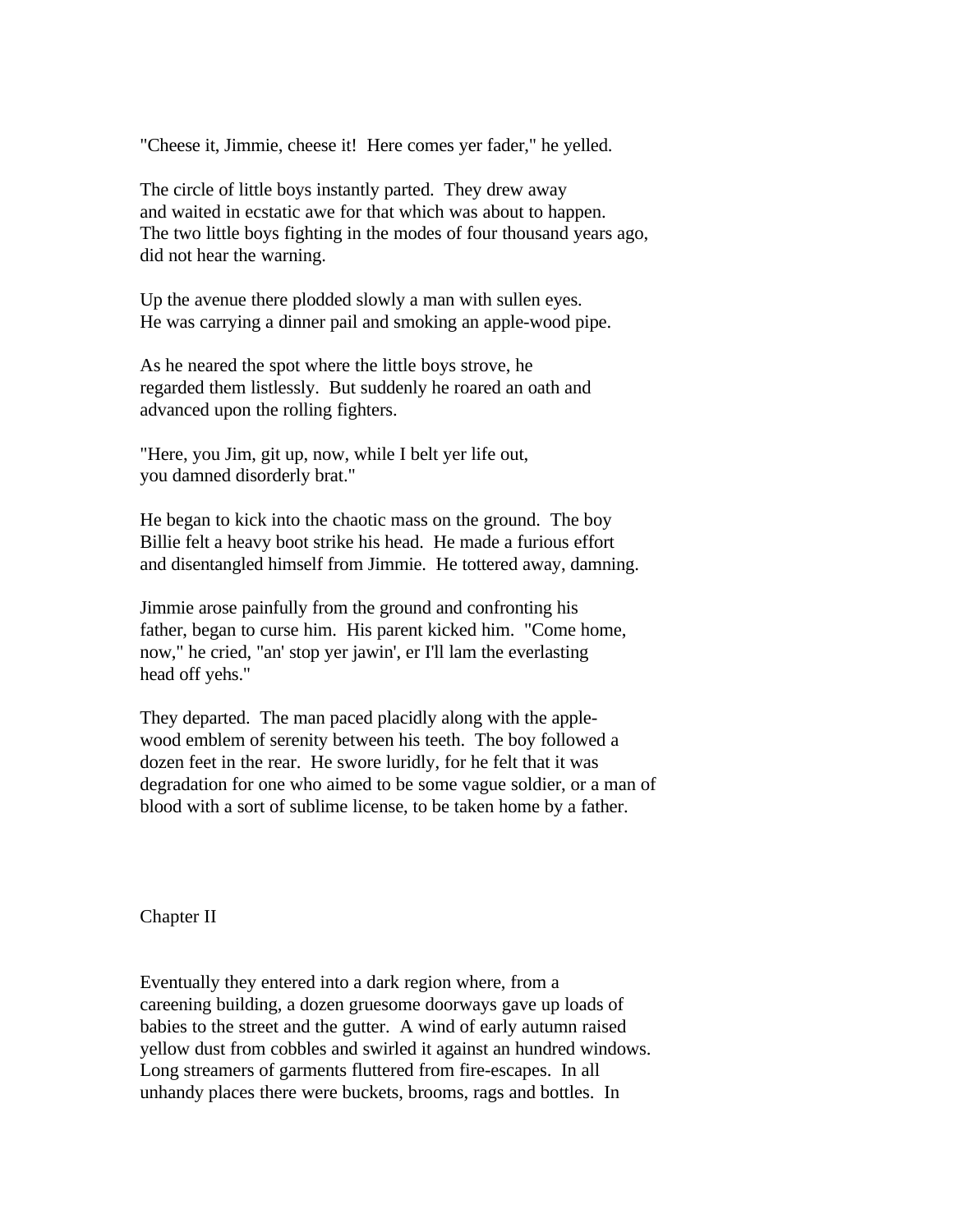the street infants played or fought with other infants or sat stupidly in the way of vehicles. Formidable women, with uncombed hair and disordered dress, gossiped while leaning on railings, or screamed in frantic quarrels. Withered persons, in curious postures of submission to something, sat smoking pipes in obscure corners. A thousand odors of cooking food came forth to the street. The building quivered and creaked from the weight of humanity stamping about in its bowels.

A small ragged girl dragged a red, bawling infant along the crowded ways. He was hanging back, baby-like, bracing his wrinkled, bare legs.

The little girl cried out: "Ah, Tommie, come ahn. Dere's Jimmie and fader. Don't be a-pullin' me back."

She jerked the baby's arm impatiently. He fell on his face, roaring. With a second jerk she pulled him to his feet, and they went on. With the obstinacy of his order, he protested against being dragged in a chosen direction. He made heroic endeavors to keep on his legs, denounce his sister and consume a bit of orange peeling which he chewed between the times of his infantile orations.

As the sullen-eyed man, followed by the blood-covered boy, drew near, the little girl burst into reproachful cries. "Ah, Jimmie, youse bin fightin' agin."

The urchin swelled disdainfully.

"Ah, what deh hell, Mag. See?"

The little girl upbraided him, "Youse allus fightin', Jimmie, an' yeh knows it puts mudder out when yehs come home half dead, an' it's like we'll all get a poundin'."

She began to weep. The babe threw back his head and roared at his prospects.

"Ah, what deh hell!" cried Jimmie. Shut up er I'll smack yer mout'. See?"

As his sister continued her lamentations, he suddenly swore and struck her. The little girl reeled and, recovering herself, burst into tears and quaveringly cursed him. As she slowly retreated her brother advanced dealing her cuffs. The father heard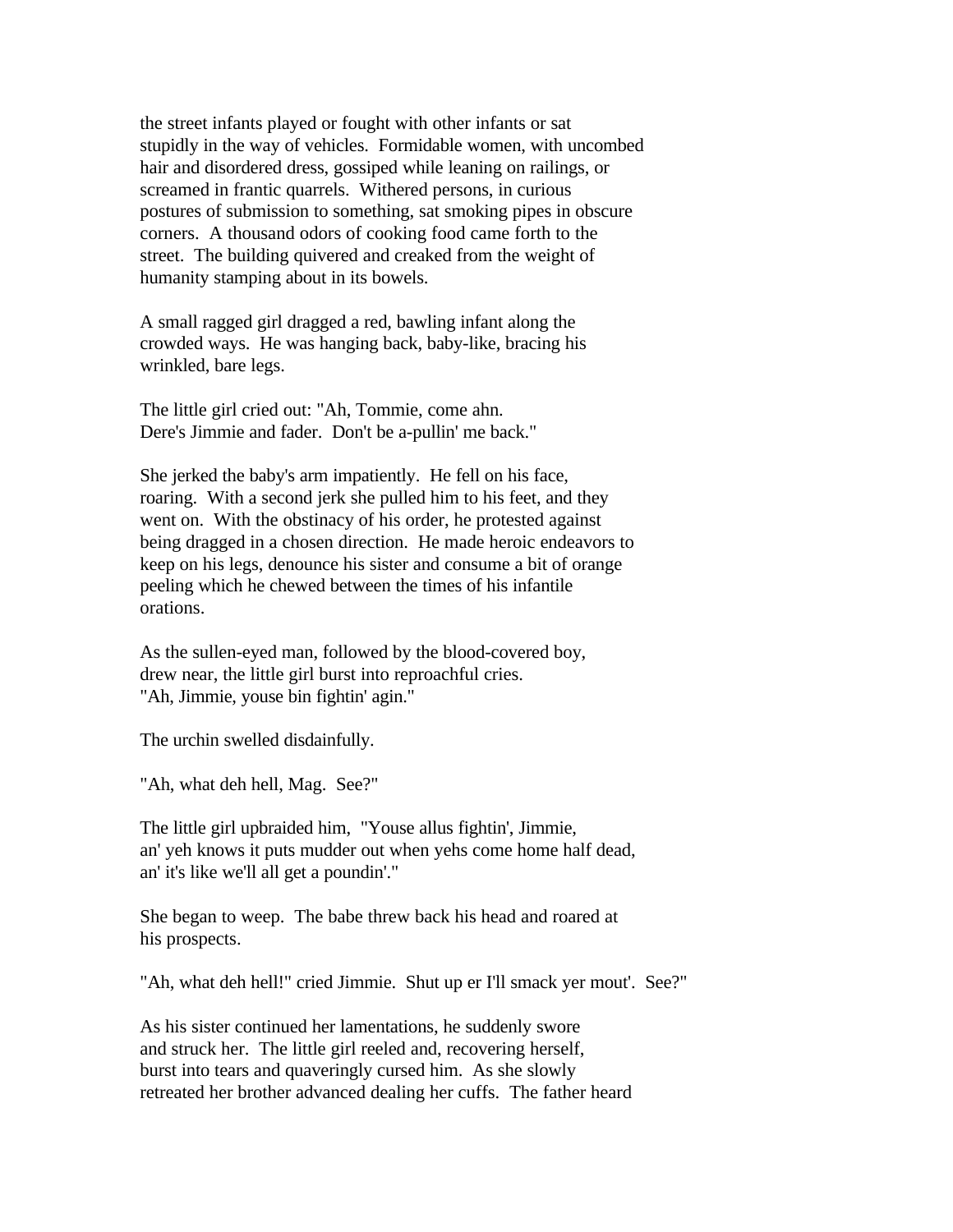and turned about.

"Stop that, Jim, d'yeh hear? Leave yer sister alone on the street. It's like I can never beat any sense into yer damned wooden head."

The urchin raised his voice in defiance to his parent and continued his attacks. The babe bawled tremendously, protesting with great violence. During his sister's hasty manoeuvres, he was dragged by the arm.

Finally the procession plunged into one of the gruesome doorways. They crawled up dark stairways and along cold, gloomy halls. At last the father pushed open a door and they entered a lighted room in which a large woman was rampant.

She stopped in a career from a seething stove to a pan-covered table. As the father and children filed in she peered at them.

"Eh, what? Been fightin' agin, by Gawd!" She threw herself upon Jimmie. The urchin tried to dart behind the others and in the scuffle the babe, Tommie, was knocked down. He protested with his usual vehemence, because they had bruised his tender shins against a table leg.

The mother's massive shoulders heaved with anger. Grasping the urchin by the neck and shoulder she shook him until he rattled. She dragged him to an unholy sink, and, soaking a rag in water, began to scrub his lacerated face with it. Jimmie screamed in pain and tried to twist his shoulders out of the clasp of the huge arms.

The babe sat on the floor watching the scene, his face in contortions like that of a woman at a tragedy. The father, with a newly-ladened pipe in his mouth, crouched on a backless chair near the stove. Jimmie's cries annoyed him. He turned about and bellowed at his wife:

"Let the damned kid alone for a minute, will yeh, Mary? Yer allus poundin' 'im. When I come nights I can't git no rest 'cause yer allus poundin' a kid. Let up, d'yeh hear? Don't be allus poundin' a kid."

The woman's operations on the urchin instantly increased in violence. At last she tossed him to a corner where he limply lay cursing and weeping.

The wife put her immense hands on her hips and with a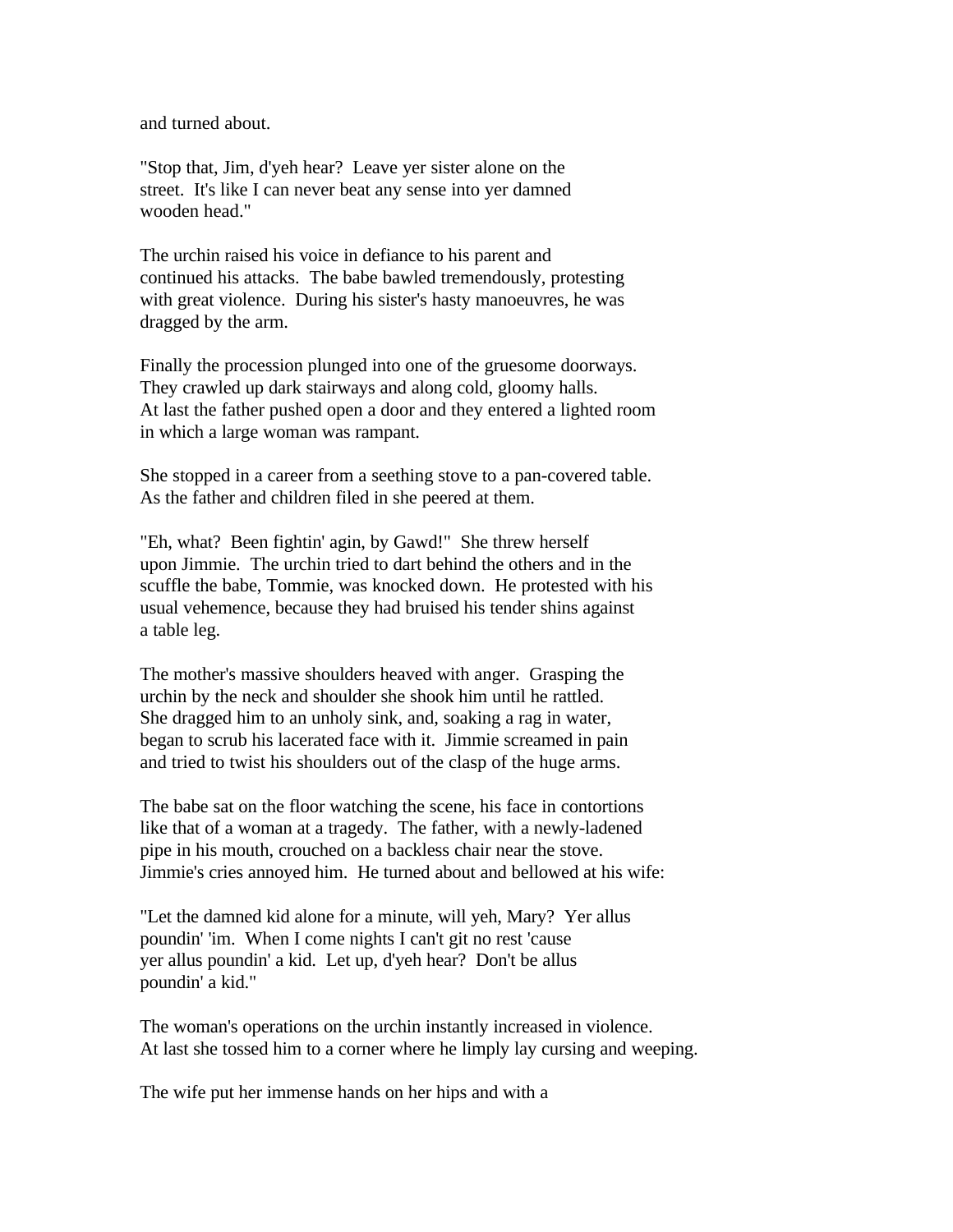chieftain-like stride approached her husband.

"Ho," she said, with a great grunt of contempt. "An' what in the devil are you stickin' your nose for?"

The babe crawled under the table and, turning, peered out cautiously. The ragged girl retreated and the urchin in the corner drew his legs carefully beneath him.

The man puffed his pipe calmly and put his great mudded boots on the back part of the stove.

"Go teh hell," he murmured, tranquilly.

The woman screamed and shook her fists before her husband's eyes. The rough yellow of her face and neck flared suddenly crimson. She began to howl.

He puffed imperturbably at his pipe for a time, but finally arose and began to look out at the window into the darkening chaos of back yards.

"You've been drinkin', Mary," he said. "You'd better let up on the bot', ol' woman, or you'll git done."

"You're a liar. I ain't had a drop," she roared in reply.

They had a lurid altercation, in which they damned each other's souls with frequence.

The babe was staring out from under the table, his small face working in his excitement.

The ragged girl went stealthily over to the corner where the urchin lay.

"Are yehs hurted much, Jimmie?" she whispered timidly.

"Not a damn bit! See?" growled the little boy.

"Will I wash deh blood?"

"Naw!"

"Will I--"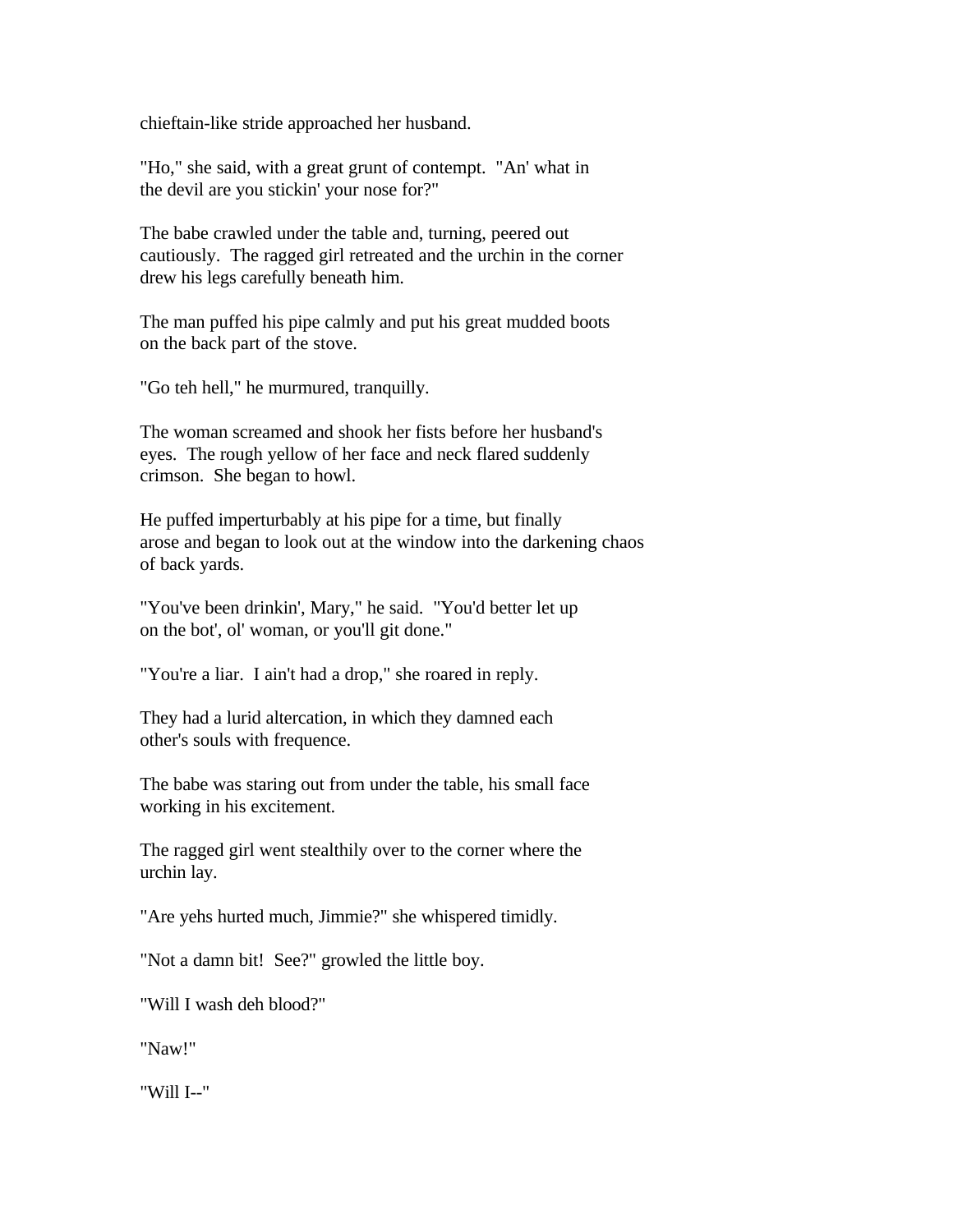"When I catch dat Riley kid I'll break 'is face! Dat's right! See?"

He turned his face to the wall as if resolved to grimly bide his time.

In the quarrel between husband and wife, the woman was victor. The man grabbed his hat and rushed from the room, apparently determined upon a vengeful drunk. She followed to the door and thundered at him as he made his way down stairs.

She returned and stirred up the room until her children were bobbing about like bubbles.

"Git outa deh way," she persistently bawled, waving feet with their dishevelled shoes near the heads of her children. She shrouded herself, puffing and snorting, in a cloud of steam at the stove, and eventually extracted a frying-pan full of potatoes that hissed.

She flourished it. "Come teh yer suppers, now," she cried with sudden exasperation. "Hurry up, now, er I'll help yeh!"

The children scrambled hastily. With prodigious clatter they arranged themselves at table. The babe sat with his feet dangling high from a precarious infant chair and gorged his small stomach. Jimmie forced, with feverish rapidity, the grease-enveloped pieces between his wounded lips. Maggie, with side glances of fear of interruption, ate like a small pursued tigress.

The mother sat blinking at them. She delivered reproaches, swallowed potatoes and drank from a yellow-brown bottle. After a time her mood changed and she wept as she carried little Tommie into another room and laid him to sleep with his fists doubled in an old quilt of faded red and green grandeur. Then she came and moaned by the stove. She rocked to and fro upon a chair, shedding tears and crooning miserably to the two children about their "poor mother" and "yer fader, damn 'is soul."

The little girl plodded between the table and the chair with a dish-pan on it. She tottered on her small legs beneath burdens of dishes.

Jimmie sat nursing his various wounds. He cast furtive glances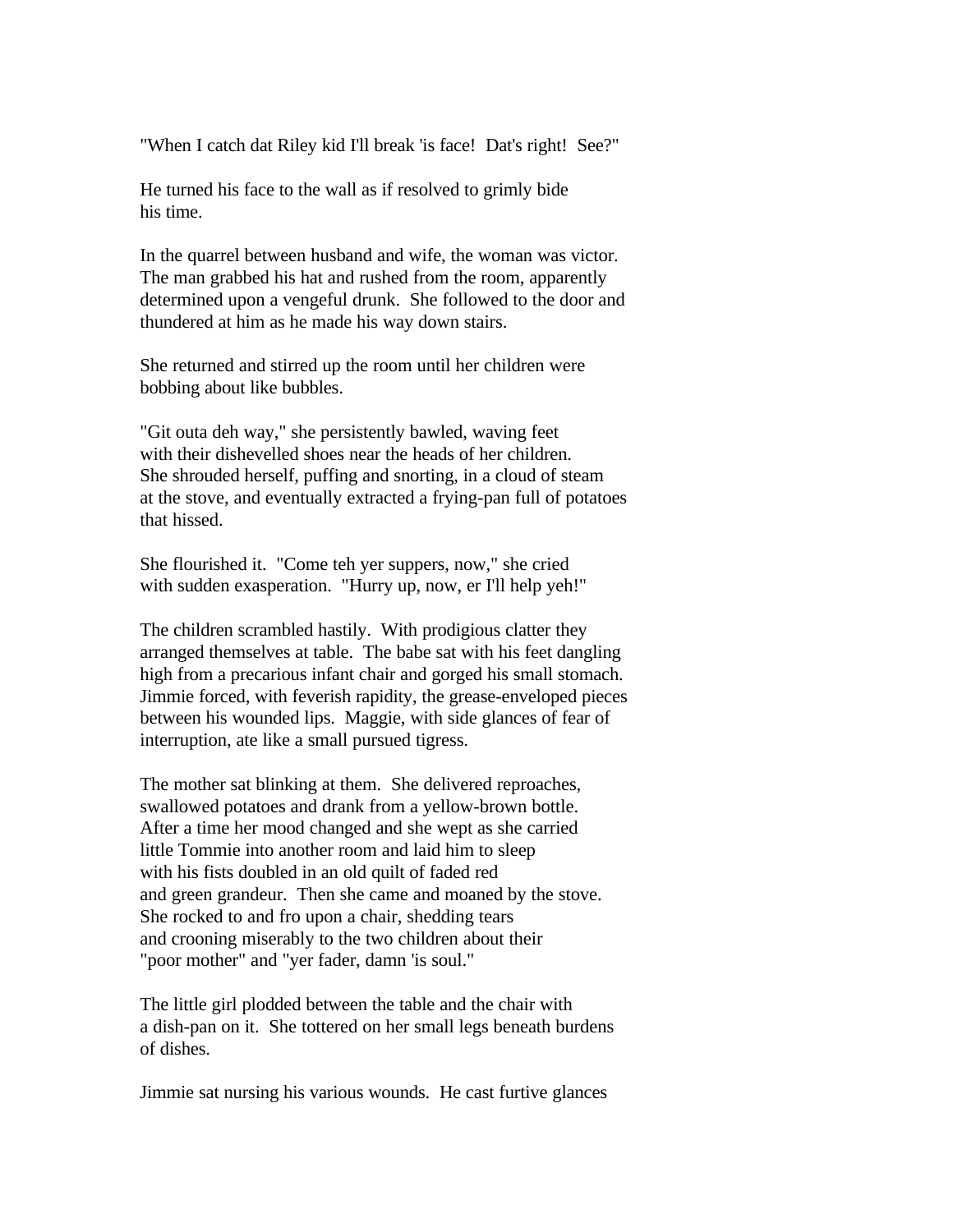at his mother. His practised eye perceived her gradually emerge from a muddled mist of sentiment until her brain burned in drunken heat. He sat breathless.

Maggie broke a plate.

The mother started to her feet as if propelled.

"Good Gawd," she howled. Her eyes glittered on her child with sudden hatred. The fervent red of her face turned almost to purple. The little boy ran to the halls, shrieking like a monk in an earthquake.

He floundered about in darkness until he found the stairs. He stumbled, panic-stricken, to the next floor. An old woman opened a door. A light behind her threw a flare on the urchin's quivering face.

"Eh, Gawd, child, what is it dis time? Is yer fader beatin' yer mudder, or yer mudder beatin' yer fader?"

Chapter III

Jimmie and the old woman listened long in the hall. Above the muffled roar of conversation, the dismal wailings of babies at night, the thumping of feet in unseen corridors and rooms, mingled with the sound of varied hoarse shoutings in the street and the rattling of wheels over cobbles, they heard the screams of the child and the roars of the mother die away to a feeble moaning and a subdued bass muttering.

The old woman was a gnarled and leathery personage who could don, at will, an expression of great virtue. She possessed a small music-box capable of one tune, and a collection of "God bless yehs" pitched in assorted keys of fervency. Each day she took a position upon the stones of Fifth Avenue, where she crooked her legs under her and crouched immovable and hideous, like an idol. She received daily a small sum in pennies. It was contributed, for the most part, by persons who did not make their homes in that vicinity.

Once, when a lady had dropped her purse on the sidewalk, the gnarled woman had grabbed it and smuggled it with great dexterity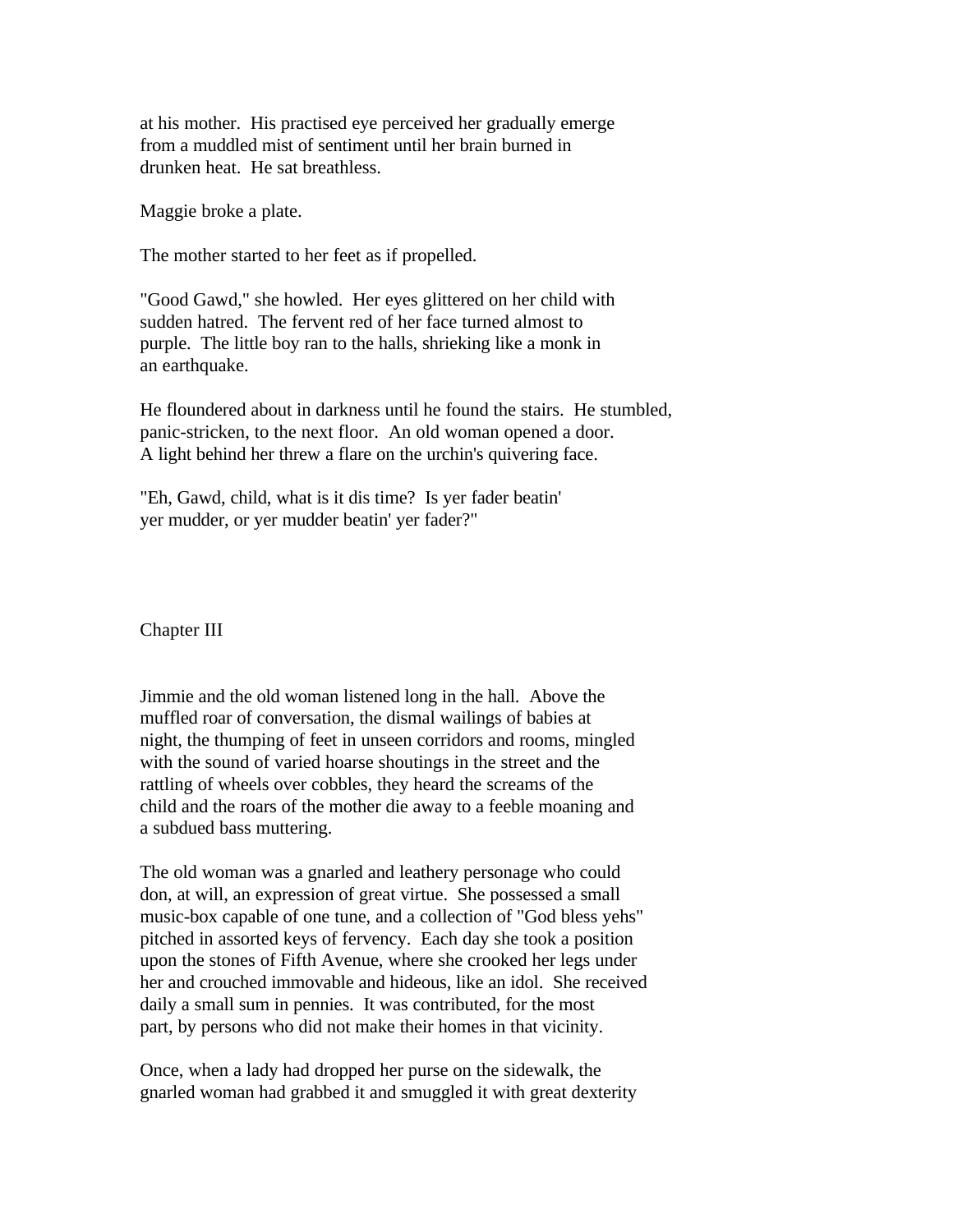beneath her cloak. When she was arrested she had cursed the lady into a partial swoon, and with her aged limbs, twisted from rheumatism, had almost kicked the stomach out of a huge policeman whose conduct upon that occasion she referred to when she said: "The police, damn 'em."

"Eh, Jimmie, it's cursed shame," she said. "Go, now, like a dear an' buy me a can, an' if yer mudder raises 'ell all night yehs can sleep here."

Jimmie took a tendered tin-pail and seven pennies and departed. He passed into the side door of a saloon and went to the bar. Straining up on his toes he raised the pail and pennies as high as his arms would let him. He saw two hands thrust down and take them. Directly the same hands let down the filled pail and he left.

In front of the gruesome doorway he met a lurching figure. It was his father, swaying about on uncertain legs.

"Give me deh can. See?" said the man, threateningly.

"Ah, come off! I got dis can fer dat ol' woman an' it 'ud be dirt teh swipe it. See?" cried Jimmie.

The father wrenched the pail from the urchin. He grasped it in both hands and lifted it to his mouth. He glued his lips to the under edge and tilted his head. His hairy throat swelled until it seemed to grow near his chin. There was a tremendous gulping movement and the beer was gone.

The man caught his breath and laughed. He hit his son on the head with the empty pail. As it rolled clanging into the street, Jimmie began to scream and kicked repeatedly at his father's shins.

"Look at deh dirt what yeh done me," he yelled. "Deh ol' woman 'ill be raisin' hell."

He retreated to the middle of the street, but the man did not pursue. He staggered toward the door.

"I'll club hell outa yeh when I ketch yeh," he shouted, and disappeared.

During the evening he had been standing against a bar drinking whiskies and declaring to all comers, confidentially: "My home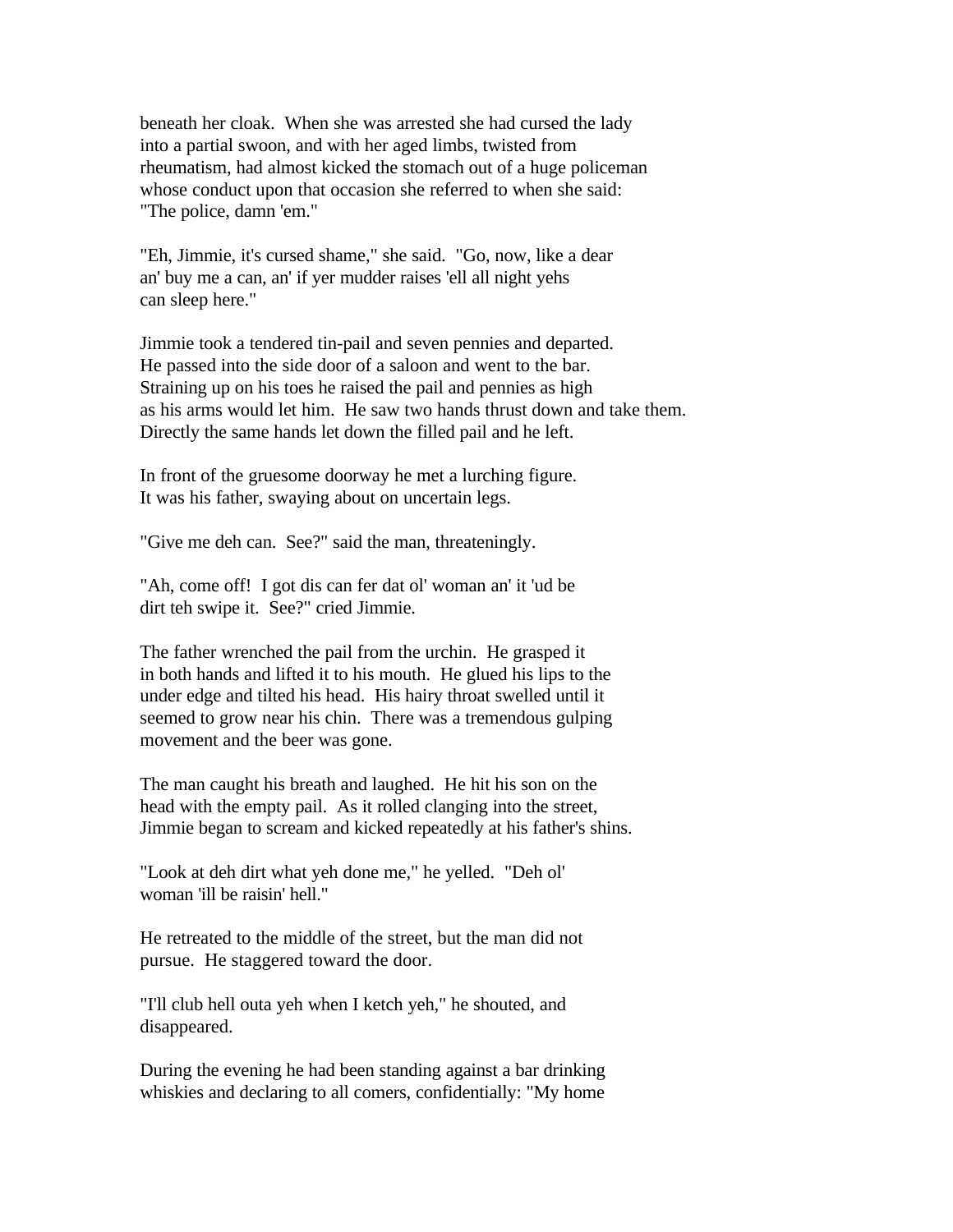reg'lar livin' hell! Damndes' place! Reg'lar hell! Why do I come an' drin' whisk' here thish way? 'Cause home reg'lar livin' hell!"

Jimmie waited a long time in the street and then crept warily up through the building. He passed with great caution the door of the gnarled woman, and finally stopped outside his home and listened.

He could hear his mother moving heavily about among the furniture of the room. She was chanting in a mournful voice, occasionally interjecting bursts of volcanic wrath at the father, who, Jimmie judged, had sunk down on the floor or in a corner.

"Why deh blazes don' chere try teh keep Jim from fightin'? I'll break her jaw," she suddenly bellowed.

The man mumbled with drunken indifference. "Ah, wha' deh hell. W'a's odds? Wha' makes kick?"

"Because he tears 'is clothes, yeh damn fool," cried the woman in supreme wrath.

The husband seemed to become aroused. "Go teh hell," he thundered fiercely in reply. There was a crash against the door and something broke into clattering fragments. Jimmie partially suppressed a howl and darted down the stairway. Below he paused and listened. He heard howls and curses, groans and shrieks, confusingly in chorus as if a battle were raging. With all was the crash of splintering furniture. The eyes of the urchin glared in fear that one of them would discover him.

Curious faces appeared in doorways, and whispered comments passed to and fro. "Ol' Johnson's raisin' hell agin."

Jimmie stood until the noises ceased and the other inhabitants of the tenement had all yawned and shut their doors. Then he crawled upstairs with the caution of an invader of a panther den. Sounds of labored breathing came through the broken door-panels. He pushed the door open and entered, quaking.

A glow from the fire threw red hues over the bare floor, the cracked and soiled plastering, and the overturned and broken furniture.

In the middle of the floor lay his mother asleep. In one corner of the room his father's limp body hung across the seat of a chair.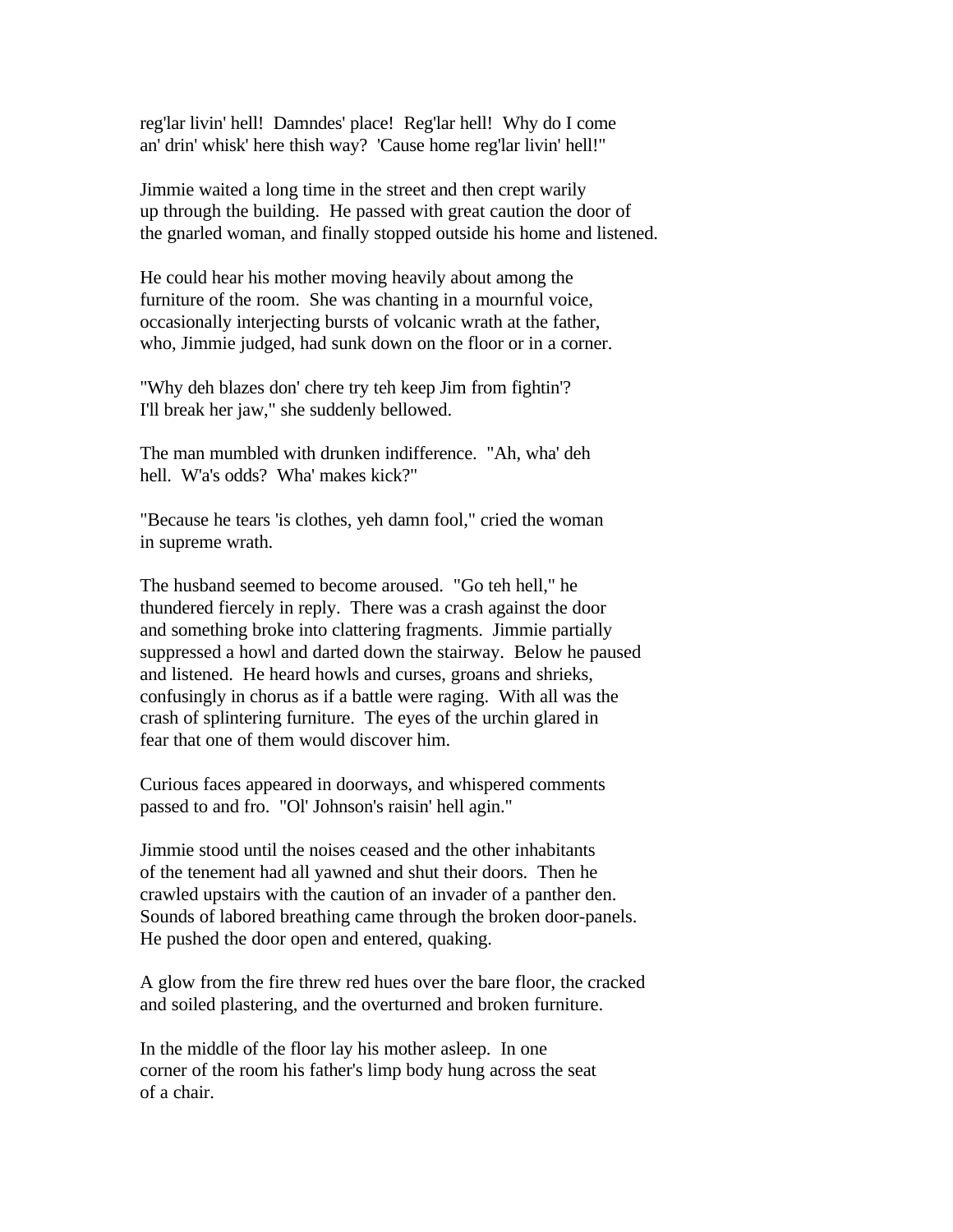The urchin stole forward. He began to shiver in dread of awakening his parents. His mother's great chest was heaving painfully. Jimmie paused and looked down at her. Her face was inflamed and swollen from drinking. Her yellow brows shaded eyelids that had brown blue. Her tangled hair tossed in waves over her forehead. Her mouth was set in the same lines of vindictive hatred that it had, perhaps, borne during the fight. Her bare, red arms were thrown out above her head in positions of exhaustion, something, mayhap, like those of a sated villain.

The urchin bended over his mother. He was fearful lest she should open her eyes, and the dread within him was so strong, that he could not forbear to stare, but hung as if fascinated over the woman's grim face.

Suddenly her eyes opened. The urchin found himself looking straight into that expression, which, it would seem, had the power to change his blood to salt. He howled piercingly and fell backward.

The woman floundered for a moment, tossed her arms about her head as if in combat, and again began to snore.

Jimmie crawled back in the shadows and waited. A noise in the next room had followed his cry at the discovery that his mother was awake. He grovelled in the gloom, the eyes from out his drawn face riveted upon the intervening door.

He heard it creak, and then the sound of a small voice came to him. "Jimmie! Jimmie! Are yehs dere?" it whispered. The urchin started. The thin, white face of his sister looked at him from the door-way of the other room. She crept to him across the floor.

The father had not moved, but lay in the same death-like sleep. The mother writhed in uneasy slumber, her chest wheezing as if she were in the agonies of strangulation. Out at the window a florid moon was peering over dark roofs, and in the distance the waters of a river glimmered pallidly.

The small frame of the ragged girl was quivering. Her features were haggard from weeping, and her eyes gleamed from fear. She grasped the urchin's arm in her little trembling hands and they huddled in a corner. The eyes of both were drawn, by some force, to stare at the woman's face, for they thought she need only to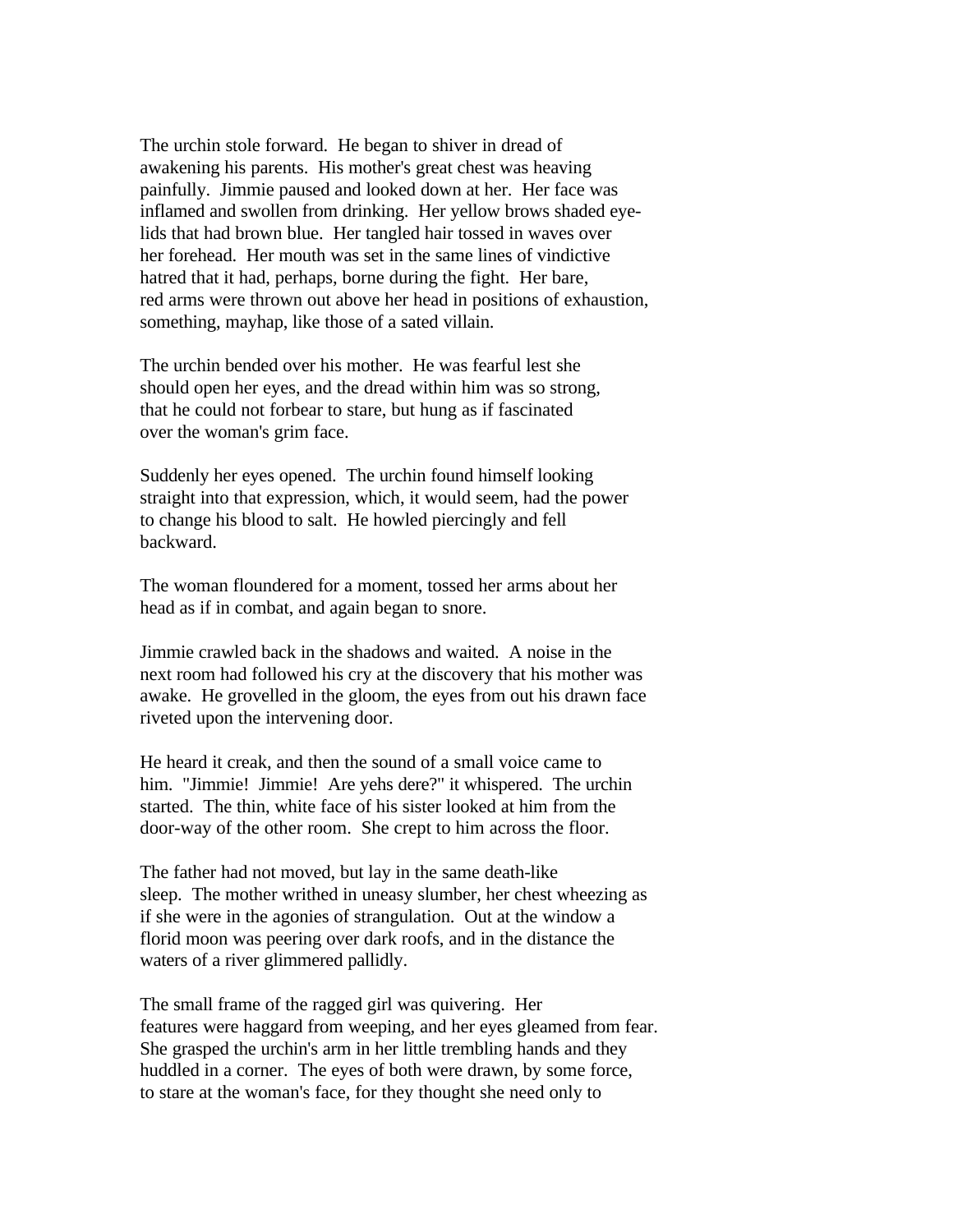awake and all fiends would come from below.

They crouched until the ghost-mists of dawn appeared at the window, drawing close to the panes, and looking in at the prostrate, heaving body of the mother.

Chapter IV

The babe, Tommie, died. He went away in a white, insignificant coffin, his small waxen hand clutching a flower that the girl, Maggie, had stolen from an Italian.

She and Jimmie lived.

The inexperienced fibres of the boy's eyes were hardened at an early age. He became a young man of leather. He lived some red years without laboring. During that time his sneer became chronic. He studied human nature in the gutter, and found it no worse than he thought he had reason to believe it. He never conceived a respect for the world, because he had begun with no idols that it had smashed.

He clad his soul in armor by means of happening hilariously in at a mission church where a man composed his sermons of "yous." While they got warm at the stove, he told his hearers just where he calculated they stood with the Lord. Many of the sinners were impatient over the pictured depths of their degradation. They were waiting for soup-tickets.

A reader of words of wind-demons might have been able to see the portions of a dialogue pass to and fro between the exhorter and his hearers.

"You are damned," said the preacher. And the reader of sounds might have seen the reply go forth from the ragged people: "Where's our soup?"

Jimmie and a companion sat in a rear seat and commented upon the things that didn't concern them, with all the freedom of English gentlemen. When they grew thirsty and went out their minds confused the speaker with Christ.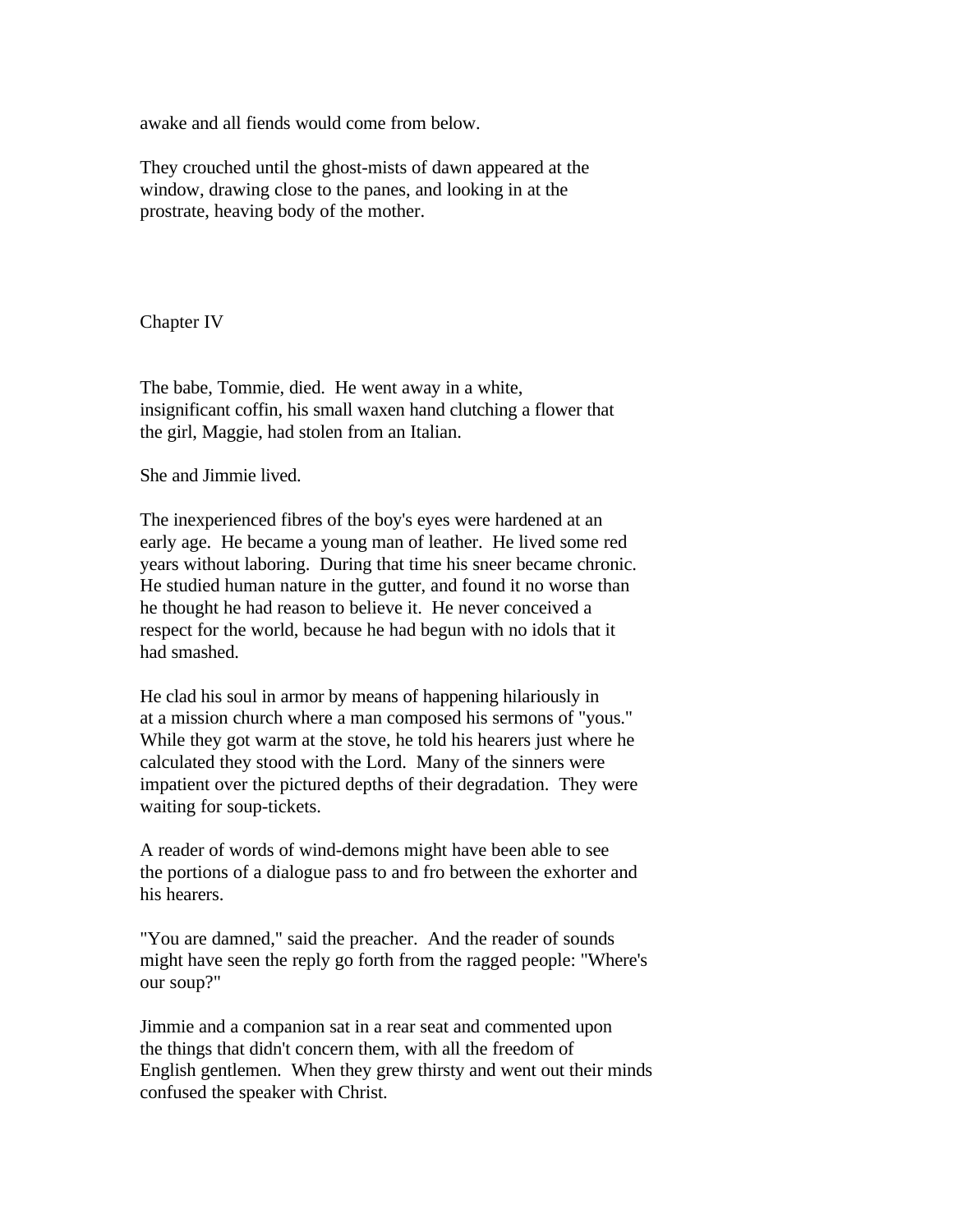Momentarily, Jimmie was sullen with thoughts of a hopeless altitude where grew fruit. His companion said that if he should ever meet God he would ask for a million dollars and a bottle of beer.

Jimmie's occupation for a long time was to stand on streetcorners and watch the world go by, dreaming blood-red dreams at the passing of pretty women. He menaced mankind at the intersections of streets.

On the corners he was in life and of life. The world was going on and he was there to perceive it.

He maintained a belligerent attitude toward all well-dressed men. To him fine raiment was allied to weakness, and all good coats covered faint hearts. He and his order were kings, to a certain extent, over the men of untarnished clothes, because these latter dreaded, perhaps, to be either killed or laughed at.

Above all things he despised obvious Christians and ciphers with the chrysanthemums of aristocracy in their button-holes. He considered himself above both of these classes. He was afraid of neither the devil nor the leader of society.

When he had a dollar in his pocket his satisfaction with existence was the greatest thing in the world. So, eventually, he felt obliged to work. His father died and his mother's years were divided up into periods of thirty days.

He became a truck driver. He was given the charge of a painstaking pair of horses and a large rattling truck. He invaded the turmoil and tumble of the down-town streets and learned to breathe maledictory defiance at the police who occasionally used to climb up, drag him from his perch and beat him.

In the lower part of the city he daily involved himself in hideous tangles. If he and his team chanced to be in the rear he preserved a demeanor of serenity, crossing his legs and bursting forth into yells when foot passengers took dangerous dives beneath the noses of his champing horses. He smoked his pipe calmly for he knew that his pay was marching on.

If in the front and the key-truck of chaos, he entered terrifically into the quarrel that was raging to and fro among the drivers on their high seats, and sometimes roared oaths and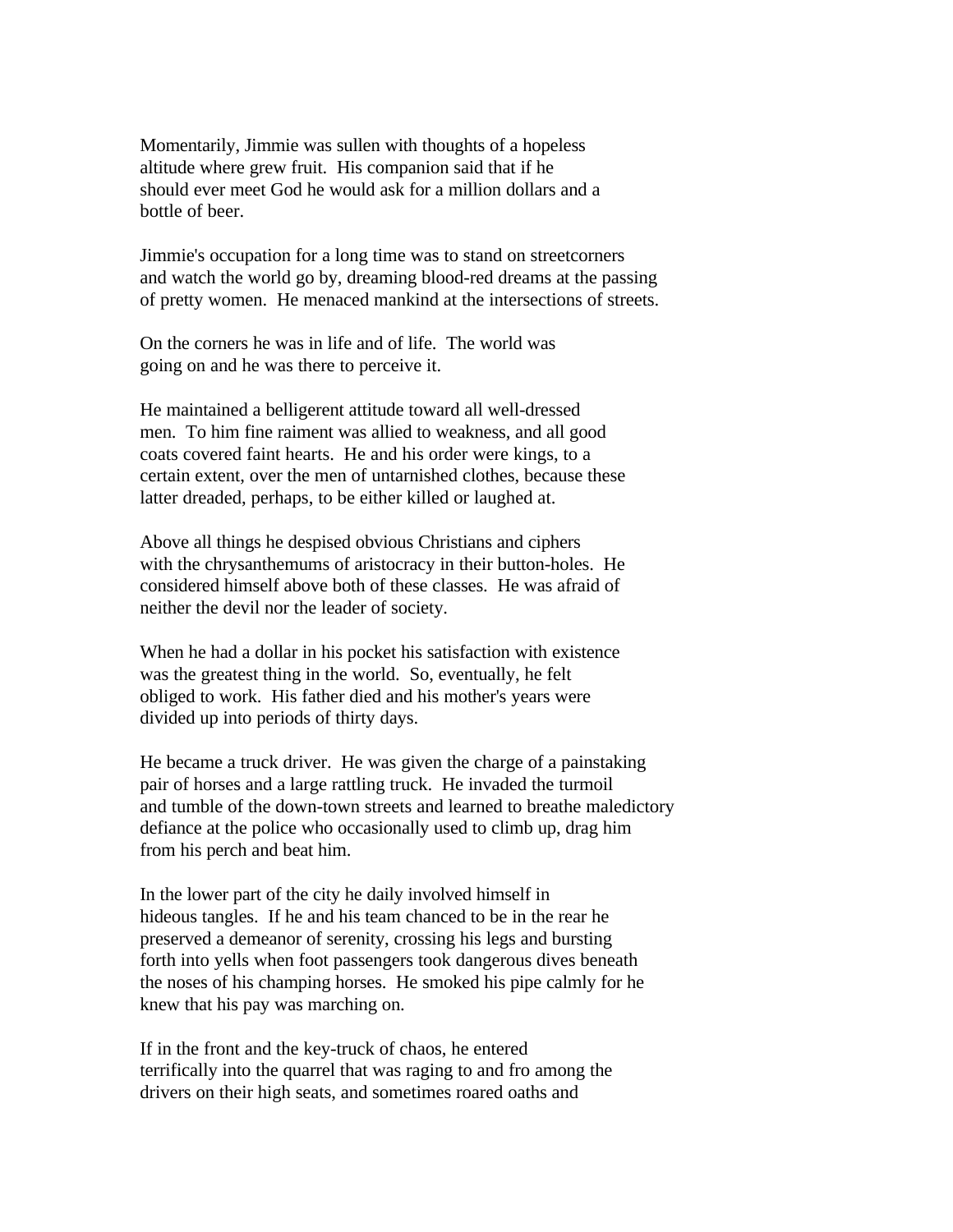violently got himself arrested.

After a time his sneer grew so that it turned its glare upon all things. He became so sharp that he believed in nothing. To him the police were always actuated by malignant impulses and the rest of the world was composed, for the most part, of despicable creatures who were all trying to take advantage of him and with whom, in defense, he was obliged to quarrel on all possible occasions. He himself occupied a down-trodden position that had a private but distinct element of grandeur in its isolation.

The most complete cases of aggravated idiocy were, to his mind, rampant upon the front platforms of all the street cars. At first his tongue strove with these beings, but he eventually was superior. He became immured like an African cow. In him grew a majestic contempt for those strings of street cars that followed him like intent bugs.

He fell into the habit, when starting on a long journey, of fixing his eye on a high and distant object, commanding his horses to begin, and then going into a sort of a trance of observation. Multitudes of drivers might howl in his rear, and passengers might load him with opprobrium, he would not awaken until some blue policeman turned red and began to frenziedly tear bridles and beat the soft noses of the responsible horses.

When he paused to contemplate the attitude of the police toward himself and his fellows, he believed that they were the only men in the city who had no rights. When driving about, he felt that he was held liable by the police for anything that might occur in the streets, and was the common prey of all energetic officials. In revenge, he resolved never to move out of the way of anything, until formidable circumstances, or a much larger man than himself forced him to it.

Foot-passengers were mere pestering flies with an insane disregard for their legs and his convenience. He could not conceive their maniacal desires to cross the streets. Their madness smote him with eternal amazement. He was continually storming at them from his throne. He sat aloft and denounced their frantic leaps, plunges, dives and straddles.

When they would thrust at, or parry, the noses of his champing horses, making them swing their heads and move their feet, disturbing a solid dreamy repose, he swore at the men as fools, for he himself could perceive that Providence had caused it clearly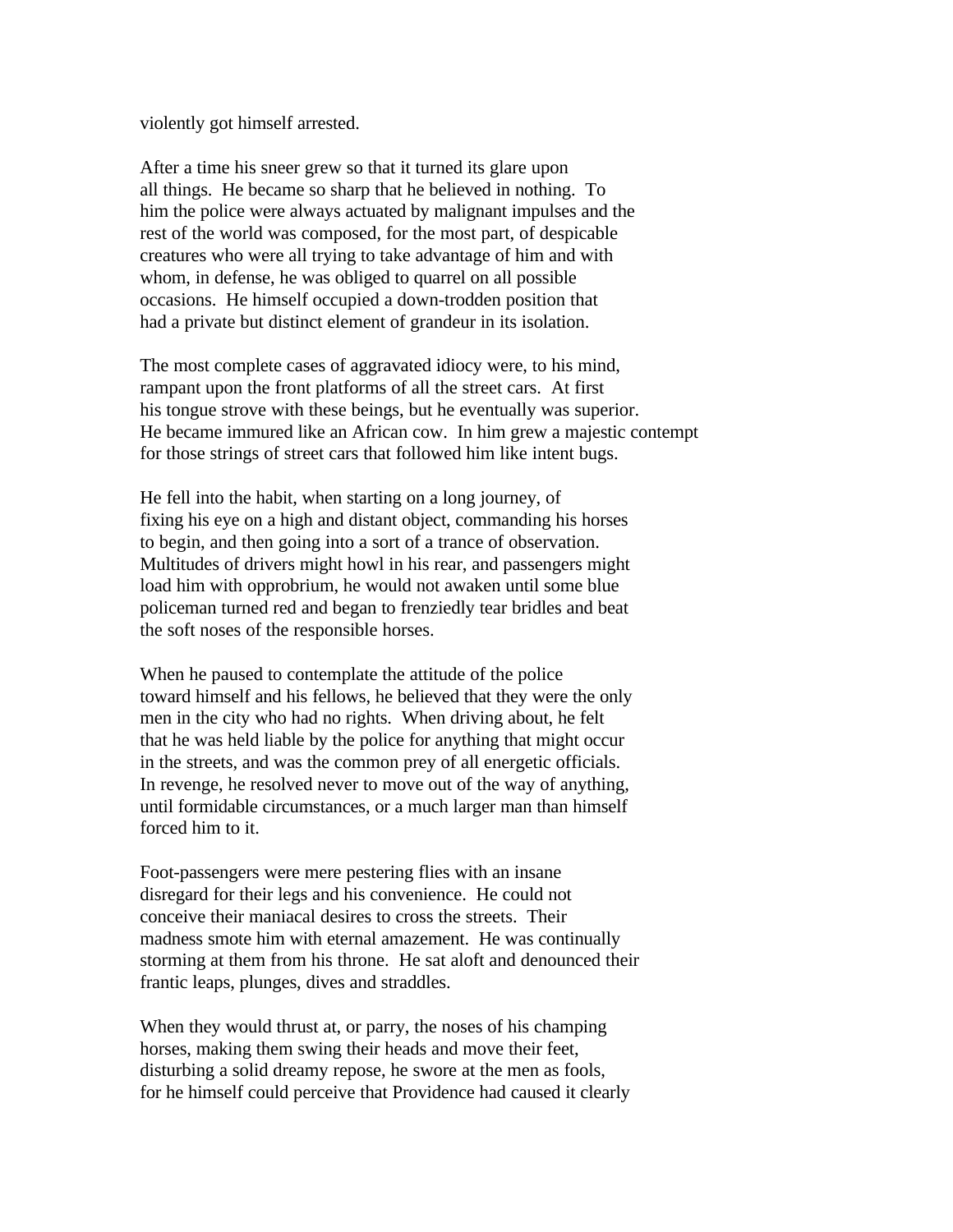to be written, that he and his team had the unalienable right to stand in the proper path of the sun chariot, and if they so minded, obstruct its mission or take a wheel off.

And, perhaps, if the god-driver had an ungovernable desire to step down, put up his flame-colored fists and manfully dispute the right of way, he would have probably been immediately opposed by a scowling mortal with two sets of very hard knuckles.

It is possible, perhaps, that this young man would have derided, in an axle-wide alley, the approach of a flying ferry boat. Yet he achieved a respect for a fire engine. As one charged toward his truck, he would drive fearfully upon a sidewalk, threatening untold people with annihilation. When an engine would strike a mass of blocked trucks, splitting it into fragments, as a blow annihilates a cake of ice, Jimmie's team could usually be observed high and safe, with whole wheels, on the sidewalk. The fearful coming of the engine could break up the most intricate muddle of heavy vehicles at which the police had been swearing for the half of an hour.

A fire engine was enshrined in his heart as an appalling thing that he loved with a distant dog-like devotion. They had been known to overturn street-cars. Those leaping horses, striking sparks from the cobbles in their forward lunge, were creatures to be ineffably admired. The clang of the gong pierced his breast like a noise of remembered war.

When Jimmie was a little boy, he began to be arrested. Before he reached a great age, he had a fair record.

He developed too great a tendency to climb down from his truck and fight with other drivers. He had been in quite a number of miscellaneous fights, and in some general barroom rows that had become known to the police. Once he had been arrested for assaulting a Chinaman. Two women in different parts of the city, and entirely unknown to each other, caused him considerable annoyance by breaking forth, simultaneously, at fateful intervals, into wailings about marriage and support and infants.

Nevertheless, he had, on a certain star-lit evening, said wonderingly and quite reverently: "Deh moon looks like hell, don't it?"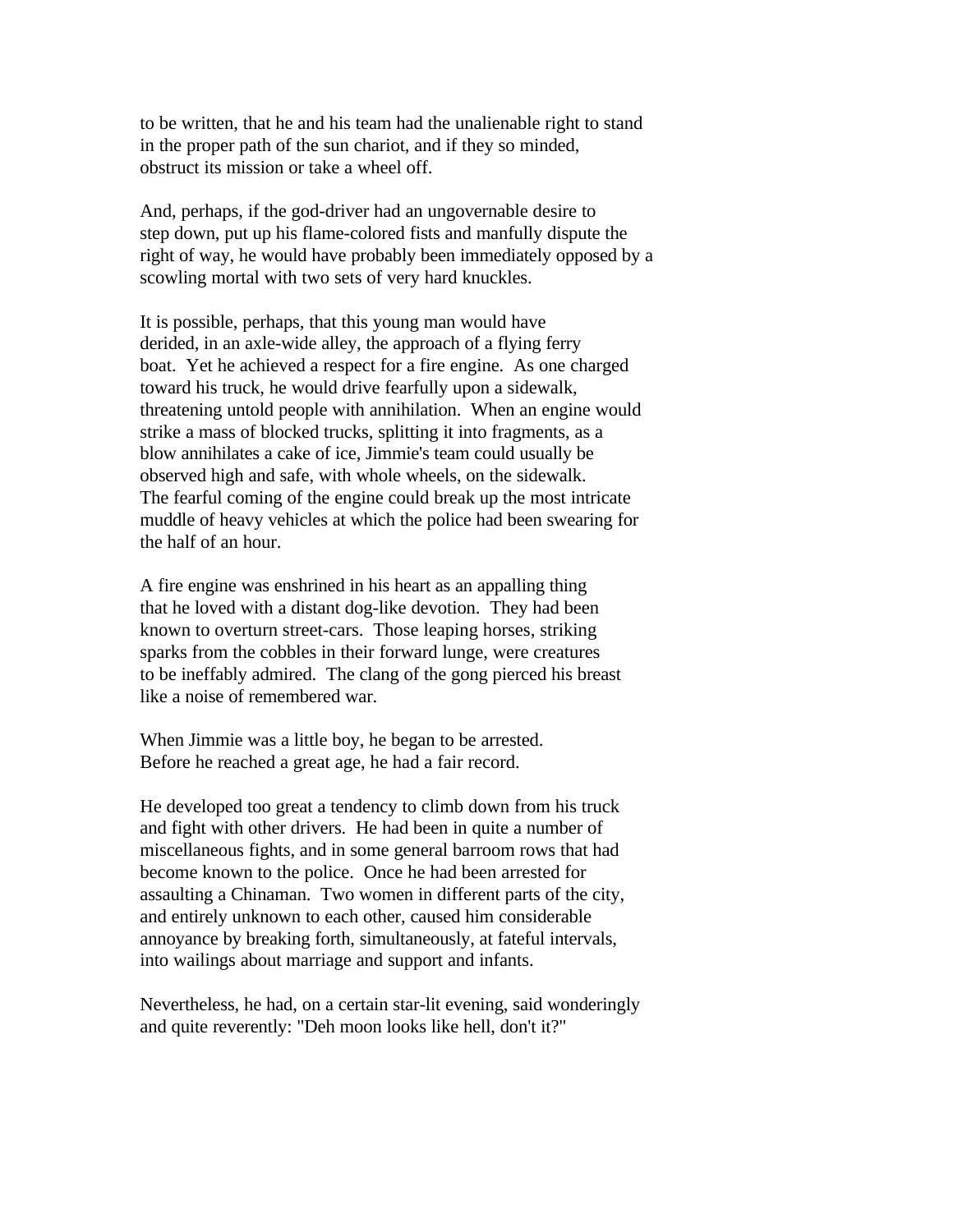## Chapter V

The girl, Maggie, blossomed in a mud puddle. She grew to be a most rare and wonderful production of a tenement district, a pretty girl.

None of the dirt of Rum Alley seemed to be in her veins. The philosophers up-stairs, down-stairs and on the same floor, puzzled over it.

When a child, playing and fighting with gamins in the street, dirt disguised her. Attired in tatters and grime, she went unseen.

There came a time, however, when the young men of the vicinity said: "Dat Johnson goil is a puty good looker." About this period her brother remarked to her: "Mag, I'll tell yeh dis! See? Yeh've edder got teh go teh hell or go teh work!" Whereupon she went to work, having the feminine aversion of going to hell.

By a chance, she got a position in an establishment where they made collars and cuffs. She received a stool and a machine in a room where sat twenty girls of various shades of yellow discontent. She perched on the stool and treadled at her machine all day, turning out collars, the name of whose brand could be noted for its irrelevancy to anything in connection with collars. At night she returned home to her mother.

Jimmie grew large enough to take the vague position of head of the family. As incumbent of that office, he stumbled up-stairs late at night, as his father had done before him. He reeled about the room, swearing at his relations, or went to sleep on the floor.

The mother had gradually arisen to that degree of fame that she could bandy words with her acquaintances among the policejustices. Court-officials called her by her first name. When she appeared they pursued a course which had been theirs for months. They invariably grinned and cried out: "Hello, Mary, you here again?" Her grey head wagged in many a court. She always besieged the bench with voluble excuses, explanations, apologies and prayers. Her flaming face and rolling eyes were a sort of familiar sight on the island. She measured time by means of sprees, and was eternally swollen and dishevelled.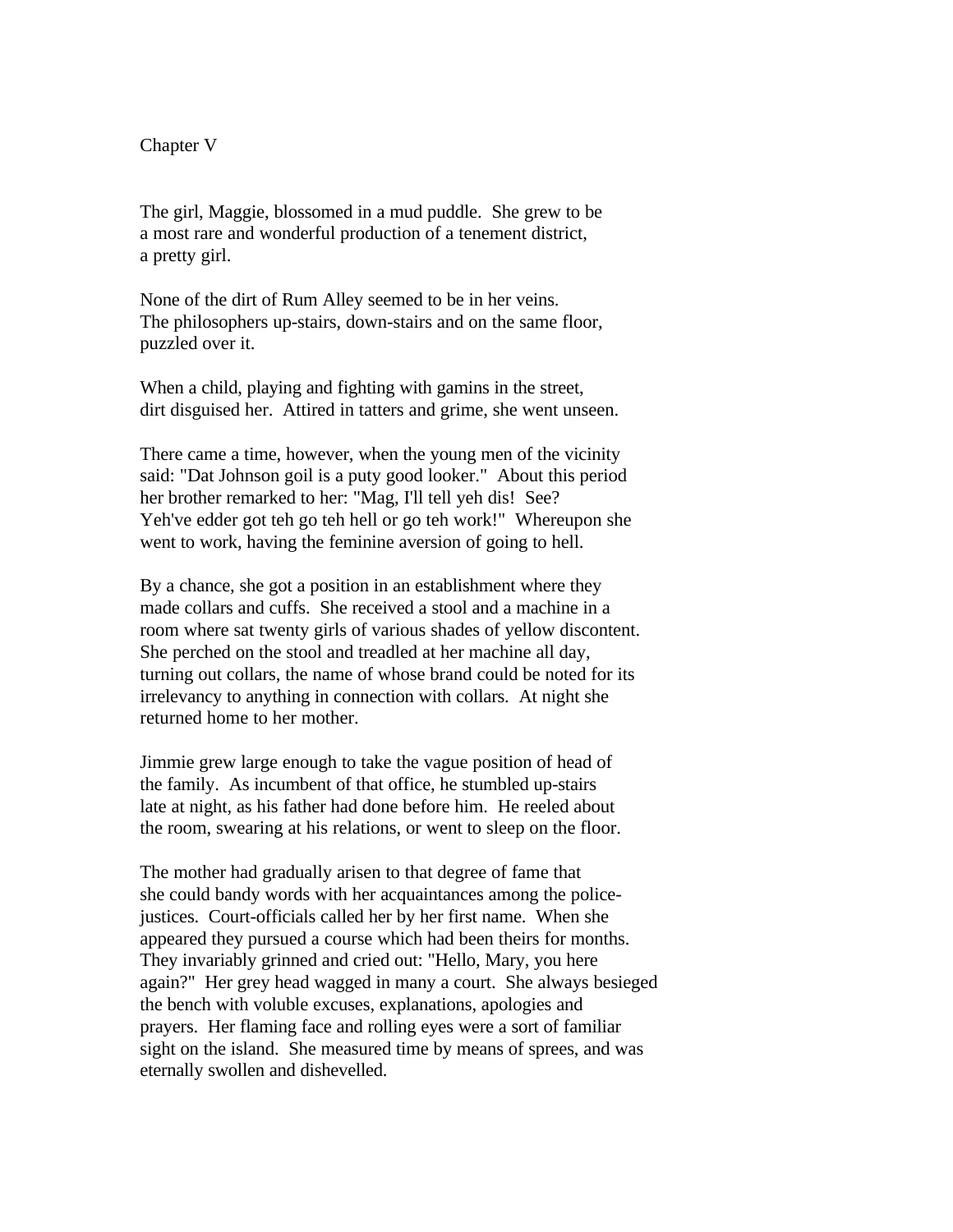One day the young man, Pete, who as a lad had smitten the Devil's Row urchin in the back of the head and put to flight the antagonists of his friend, Jimmie, strutted upon the scene. He met Jimmie one day on the street, promised to take him to a boxing match in Williamsburg, and called for him in the evening.

Maggie observed Pete.

He sat on a table in the Johnson home and dangled his checked legs with an enticing nonchalance. His hair was curled down over his forehead in an oiled bang. His rather pugged nose seemed to revolt from contact with a bristling moustache of short, wire-like hairs. His blue double-breasted coat, edged with black braid, buttoned close to a red puff tie, and his patent-leather shoes looked like murder-fitted weapons.

His mannerisms stamped him as a man who had a correct sense of his personal superiority. There was valor and contempt for circumstances in the glance of his eye. He waved his hands like a man of the world, who dismisses religion and philosophy, and says "Fudge." He had certainly seen everything and with each curl of his lip, he declared that it amounted to nothing. Maggie thought he must be a very elegant and graceful bartender.

He was telling tales to Jimmie.

Maggie watched him furtively, with half-closed eyes, lit with a vague interest.

"Hully gee! Dey makes me tired," he said. "Mos' e'ry day some farmer comes in an' tries teh run deh shop. See? But dey gits t'rowed right out! I jolt dem right out in deh street before dey knows where dey is! See?"

"Sure," said Jimmie.

"Dere was a mug come in deh place deh odder day wid an idear he wus goin' teh own deh place! Hully gee, he wus goin' teh own deh place! I see he had a still on an' I didn' wanna giv 'im no stuff, so I says: 'Git deh hell outa here an' don' make no trouble,' I says like dat! See? 'Git deh hell outa here an' don' make no trouble'; like dat. 'Git deh hell outa here,' I says. See?"

Jimmie nodded understandingly. Over his features played an eager desire to state the amount of his valor in a similar crisis,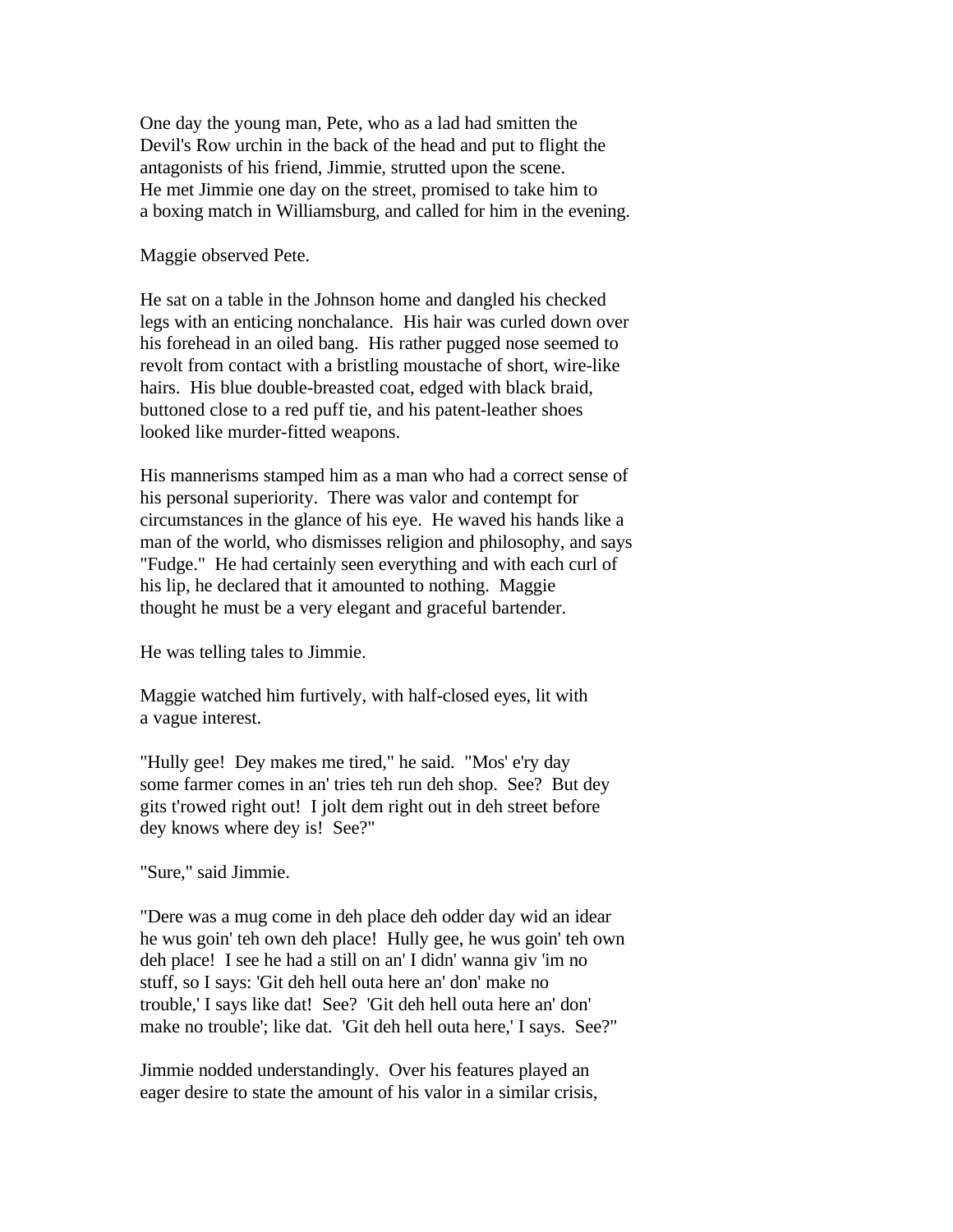but the narrator proceeded.

"Well, deh blokie he says: 'T'hell wid it! I ain' lookin' for no scrap,' he says (See?), 'but' he says, 'I'm 'spectable cit'zen an' I wanna drink an' purtydamnsoon, too.' See? 'Deh hell,' I says. Like dat! 'Deh hell,' I says. See? 'Don' make no trouble,' I says. Like dat. 'Don' make no trouble.' See? Den deh mug he squared off an' said he was fine as silk wid his dukes (See?) an' he wanned a drink damnquick. Dat's what he said. See?"

"Sure," repeated Jimmie.

Pete continued. "Say, I jes' jumped deh bar an' deh way I plunked dat blokie was great. See? Dat's right! In deh jaw! See? Hully gee, he t'rowed a spittoon true deh front windee. Say, I taut I'd drop dead. But deh boss, he comes in after an' he says, 'Pete, yehs done jes' right! Yeh've gota keep order an' it's all right.' See? 'It's all right,' he says. Dat's what he said."

The two held a technical discussion.

"Dat bloke was a dandy," said Pete, in conclusion, "but he hadn' oughta made no trouble. Dat's what I says teh dem: 'Don' come in here an' make no trouble,' I says, like dat. 'Don' make no trouble.' See?"

As Jimmie and his friend exchanged tales descriptive of their prowess, Maggie leaned back in the shadow. Her eyes dwelt wonderingly and rather wistfully upon Pete's face. The broken furniture, grimey walls, and general disorder and dirt of her home of a sudden appeared before her and began to take a potential aspect. Pete's aristocratic person looked as if it might soil. She looked keenly at him, occasionally, wondering if he was feeling contempt. But Pete seemed to be enveloped in reminiscence.

"Hully gee," said he, "dose mugs can't phase me. Dey knows I kin wipe up deh street wid any t'ree of dem."

When he said, "Ah, what deh hell," his voice was burdened with disdain for the inevitable and contempt for anything that fate might compel him to endure.

Maggie perceived that here was the beau ideal of a man. Her dim thoughts were often searching for far away lands where, as God says, the little hills sing together in the morning. Under the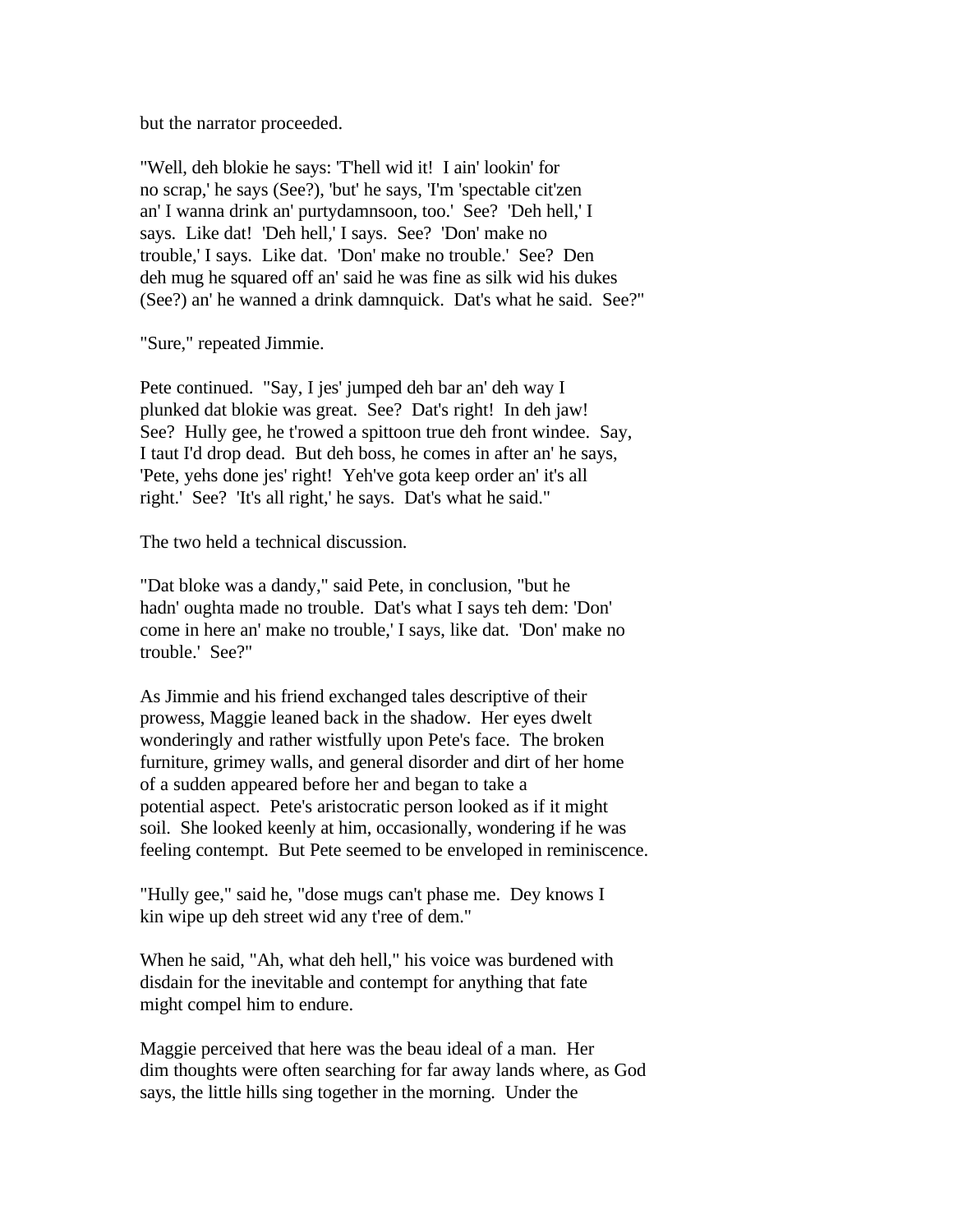trees of her dream-gardens there had always walked a lover.

Chapter VI

Pete took note of Maggie.

"Say, Mag, I'm stuck on yer shape. It's outa sight," he said, parenthetically, with an affable grin.

As he became aware that she was listening closely, he grew still more eloquent in his descriptions of various happenings in his career. It appeared that he was invincible in fights.

"Why," he said, referring to a man with whom he had had a misunderstanding, "dat mug scrapped like a damn dago. Dat's right. He was dead easy. See? He tau't he was a scrapper. But he foun' out diff'ent! Hully gee."

He walked to and fro in the small room, which seemed then to grow even smaller and unfit to hold his dignity, the attribute of a supreme warrior. That swing of the shoulders that had frozen the timid when he was but a lad had increased with his growth and education at the ratio of ten to one. It, combined with the sneer upon his mouth, told mankind that there was nothing in space which could appall him. Maggie marvelled at him and surrounded him with greatness. She vaguely tried to calculate the altitude of the pinnacle from which he must have looked down upon her.

"I met a chump deh odder day way up in deh city," he said. "I was goin' teh see a frien' of mine. When I was a-crossin' deh street deh chump runned plump inteh me, an' den he turns aroun' an' says, 'Yer insolen' ruffin,' he says, like dat. 'Oh, gee,' I says, 'oh, gee, go teh hell and git off deh eart',' I says, like dat. See? 'Go teh hell an' git off deh eart',' like dat. Den deh blokie he got wild. He says I was a contempt'ble scoun'el, er somet'ing like dat, an' he says I was doom' teh everlastin' pe'dition an' all like dat. 'Gee,' I says, 'gee! Deh hell I am,' I says. 'Deh hell I am,' like dat. An' den I slugged 'im. See?"

With Jimmie in his company, Pete departed in a sort of a blaze of glory from the Johnson home. Maggie, leaning from the window,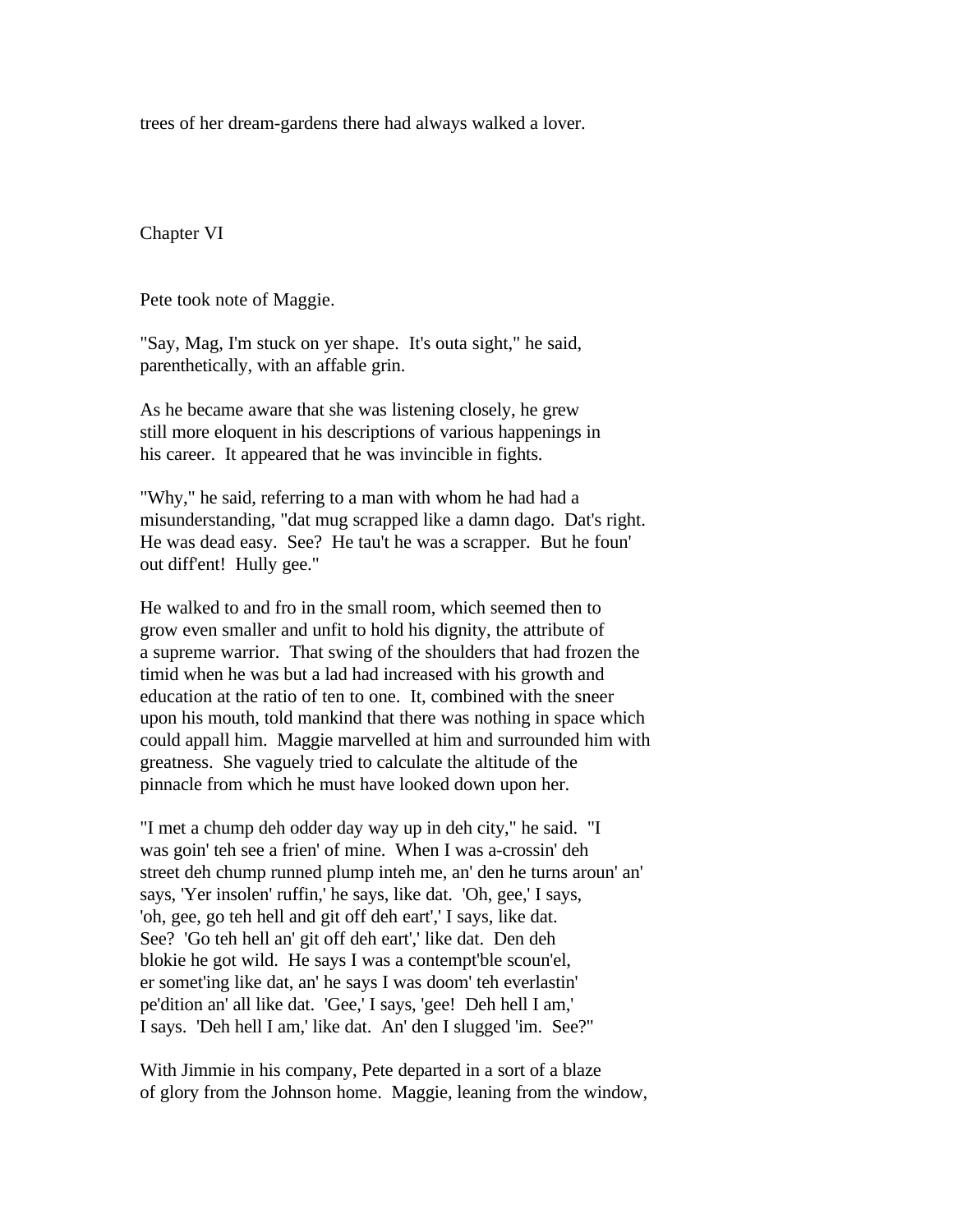watched him as he walked down the street.

Here was a formidable man who disdained the strength of a world full of fists. Here was one who had contempt for brassclothed power; one whose knuckles could defiantly ring against the granite of law. He was a knight.

The two men went from under the glimmering street-lamp and passed into shadows.

Turning, Maggie contemplated the dark, dust-stained walls, and the scant and crude furniture of her home. A clock, in a splintered and battered oblong box of varnished wood, she suddenly regarded as an abomination. She noted that it ticked raspingly. The almost vanished flowers in the carpet-pattern, she conceived to be newly hideous. Some faint attempts she had made with blue ribbon, to freshen the appearance of a dingy curtain, she now saw to be piteous.

She wondered what Pete dined on.

She reflected upon the collar and cuff factory. It began to appear to her mind as a dreary place of endless grinding. Pete's elegant occupation brought him, no doubt, into contact with people who had money and manners. it was probable that he had a large acquaintance of pretty girls. He must have great sums of money to spend.

To her the earth was composed of hardships and insults. She felt instant admiration for a man who openly defied it. She thought that if the grim angel of death should clutch his heart, Pete would shrug his shoulders and say: "Oh, ev'ryt'ing goes."

She anticipated that he would come again shortly. She spent some of her week's pay in the purchase of flowered cretonne for a lambrequin. She made it with infinite care and hung it to the slightly-careening mantel, over the stove, in the kitchen. She studied it with painful anxiety from different points in the room. She wanted it to look well on Sunday night when, perhaps, Jimmie's friend would come. On Sunday night, however, Pete did not appear.

Afterward the girl looked at it with a sense of humiliation. She was now convinced that Pete was superior to admiration for lambrequins.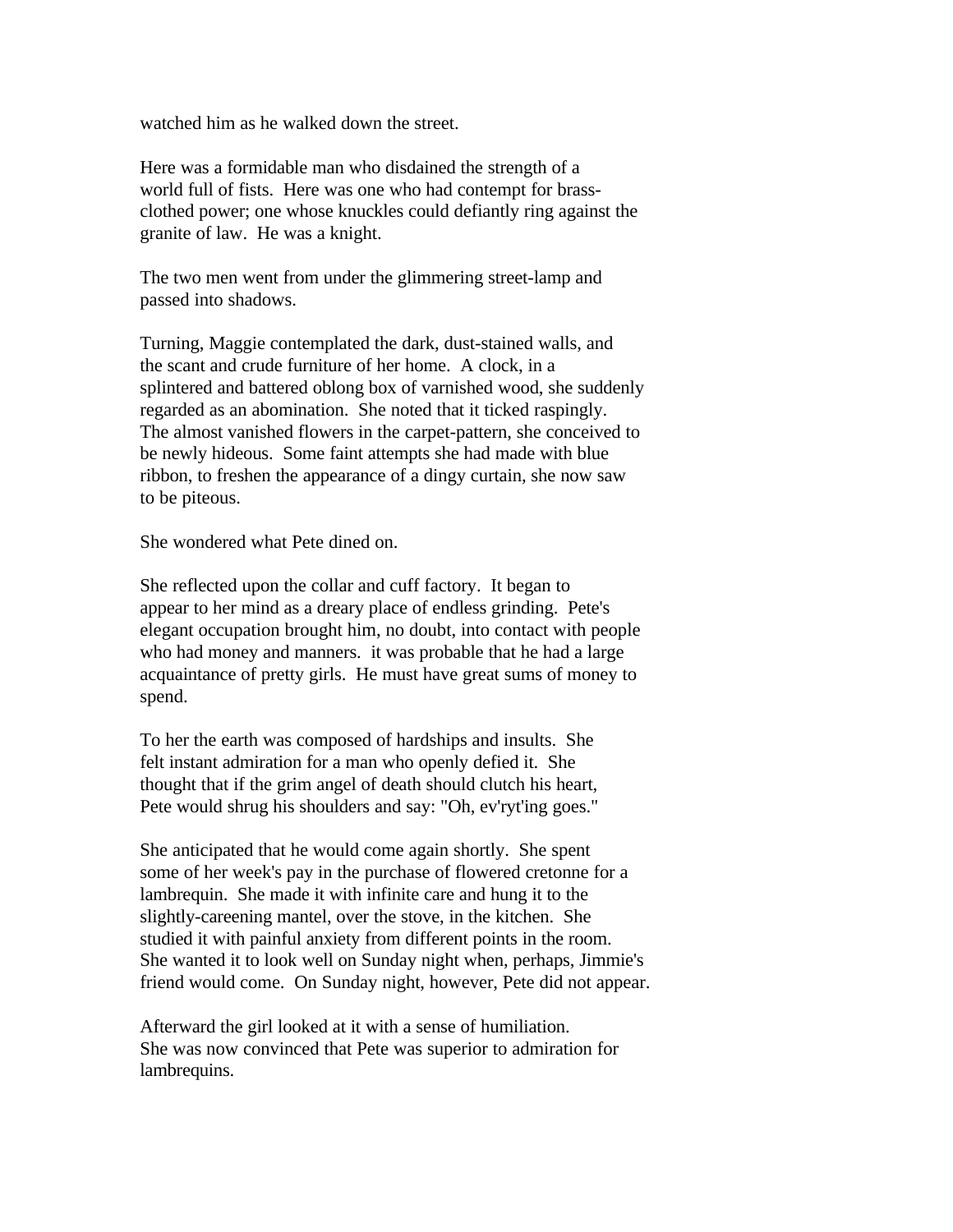A few evenings later Pete entered with fascinating innovations in his apparel. As she had seen him twice and he had different suits on each time, Maggie had a dim impression that his wardrobe was prodigiously extensive.

"Say, Mag," he said, "put on yer bes' duds Friday night an' I'll take yehs teh deh show. See?"

He spent a few moments in flourishing his clothes and then vanished, without having glanced at the lambrequin.

Over the eternal collars and cuffs in the factory Maggie spent the most of three days in making imaginary sketches of Pete and his daily environment. She imagined some half dozen women in love with him and thought he must lean dangerously toward an indefinite one, whom she pictured with great charms of person, but with an altogether contemptible disposition.

She thought he must live in a blare of pleasure. He had friends, and people who were afraid of him.

She saw the golden glitter of the place where Pete was to take her. An entertainment of many hues and many melodies where she was afraid she might appear small and mouse-colored.

Her mother drank whiskey all Friday morning. With lurid face and tossing hair she cursed and destroyed furniture all Friday afternoon. When Maggie came home at half-past six her mother lay asleep amidst the wreck of chairs and a table. Fragments of various household utensils were scattered about the floor. She had vented some phase of drunken fury upon the lambrequin. It lay in a bedraggled heap in the corner.

"Hah," she snorted, sitting up suddenly, "where deh hell yeh been? Why deh hell don' yeh come home earlier? Been loafin' 'round deh streets. Yer gettin' teh be a reg'lar devil."

When Pete arrived Maggie, in a worn black dress, was waiting for him in the midst of a floor strewn with wreckage. The curtain at the window had been pulled by a heavy hand and hung by one tack, dangling to and fro in the draft through the cracks at the sash. The knots of blue ribbons appeared like violated flowers. The fire in the stove had gone out. The displaced lids and open doors showed heaps of sullen grey ashes. The remnants of a meal, ghastly, like dead flesh, lay in a corner. Maggie's red mother,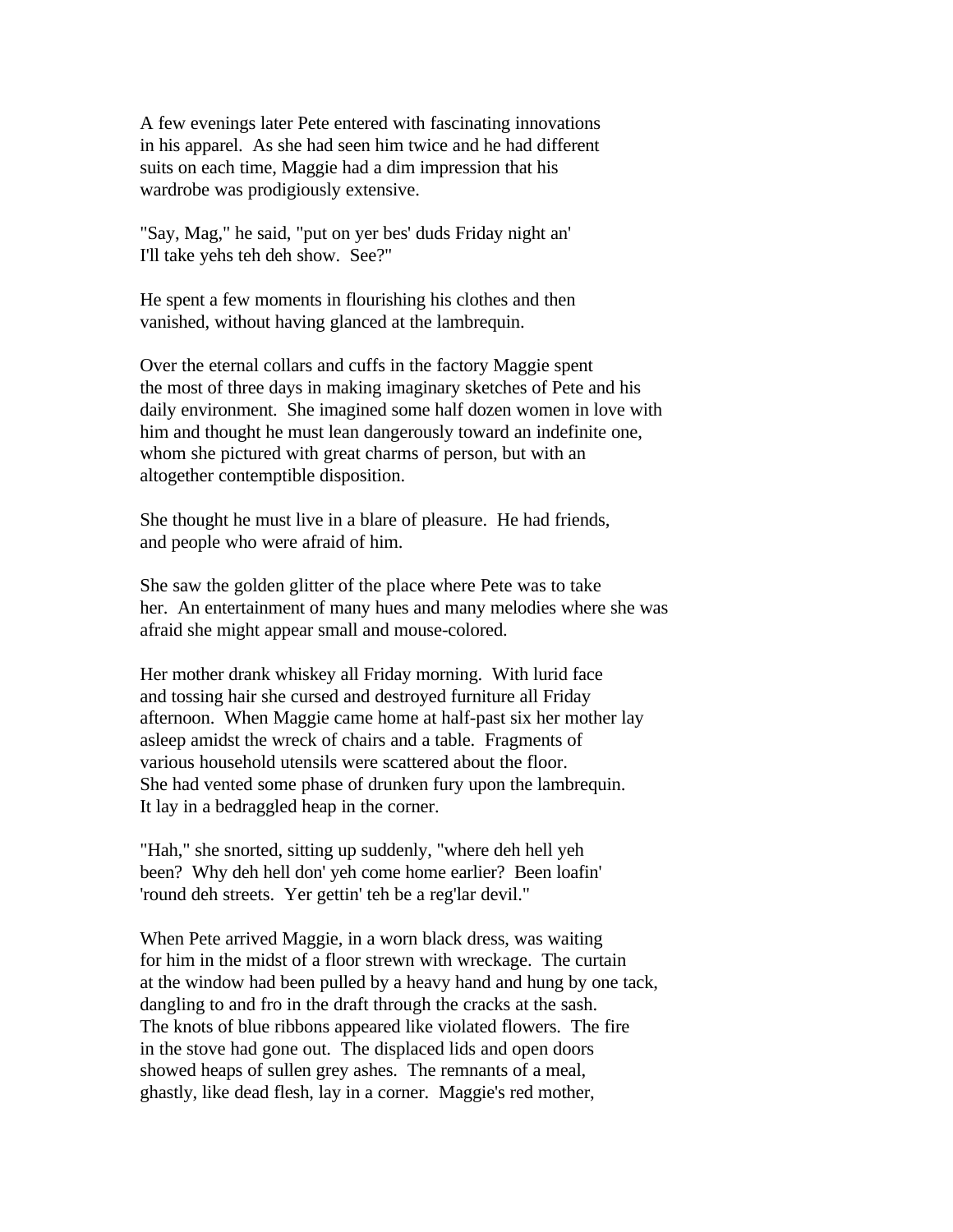stretched on the floor, blasphemed and gave her daughter a bad name.

## Chapter VII

An orchestra of yellow silk women and bald-headed men on an elevated stage near the centre of a great green-hued hall, played a popular waltz. The place was crowded with people grouped about little tables. A battalion of waiters slid among the throng, carrying trays of beer glasses and making change from the inexhaustible vaults of their trousers pockets. Little boys, in the costumes of French chefs, paraded up and down the irregular aisles vending fancy cakes. There was a low rumble of conversation and a subdued clinking of glasses. Clouds of tobacco smoke rolled and wavered high in air about the dull gilt of the chandeliers.

The vast crowd had an air throughout of having just quitted labor. Men with calloused hands and attired in garments that showed the wear of an endless trudge for a living, smoked their pipes contentedly and spent five, ten, or perhaps fifteen cents for beer. There was a mere sprinkling of kid-gloved men who smoked cigars purchased elsewhere. The great body of the crowd was composed of people who showed that all day they strove with their hands. Quiet Germans, with maybe their wives and two or three children, sat listening to the music, with the expressions of happy cows. An occasional party of sailors from a war-ship, their faces pictures of sturdy health, spent the earlier hours of the evening at the small round tables. Very infrequent tipsy men, swollen with the value of their opinions, engaged their companions in earnest and confidential conversation. In the balcony, and here and there below, shone the impassive faces of women. The nationalities of the Bowery beamed upon the stage from all directions.

Pete aggressively walked up a side aisle and took seats with Maggie at a table beneath the balcony.

"Two beehs!"

Leaning back he regarded with eyes of superiority the scene before them. This attitude affected Maggie strongly. A man who could regard such a sight with indifference must be accustomed to very great things.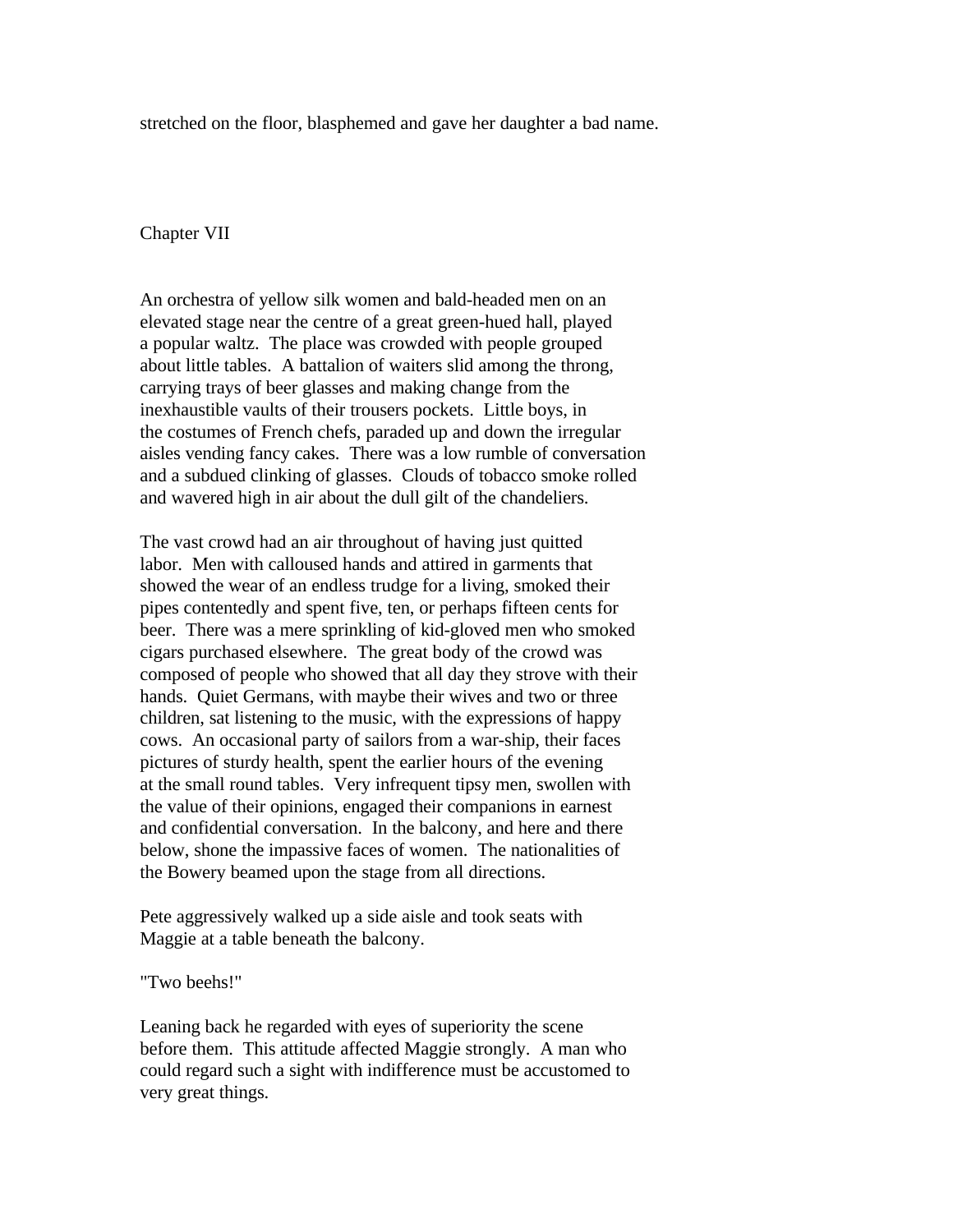It was obvious that Pete had been to this place many times before, and was very familiar with it. A knowledge of this fact made Maggie feel little and new.

He was extremely gracious and attentive. He displayed the consideration of a cultured gentleman who knew what was due.

"Say, what deh hell? Bring deh lady a big glass! What deh hell use is dat pony?"

"Don't be fresh, now," said the waiter, with some warmth, as he departed.

"Ah, git off deh eart'," said Pete, after the other's retreating form.

Maggie perceived that Pete brought forth all his elegance and all his knowledge of high-class customs for her benefit. Her heart warmed as she reflected upon his condescension.

The orchestra of yellow silk women and bald-headed men gave vent to a few bars of anticipatory music and a girl, in a pink dress with short skirts, galloped upon the stage. She smiled upon the throng as if in acknowledgment of a warm welcome, and began to walk to and fro, making profuse gesticulations and singing, in brazen soprano tones, a song, the words of which were inaudible. When she broke into the swift rattling measures of a chorus some half-tipsy men near the stage joined in the rollicking refrain and glasses were pounded rhythmically upon the tables. People leaned forward to watch her and to try to catch the words of the song. When she vanished there were long rollings of applause.

Obedient to more anticipatory bars, she reappeared amidst the half-suppressed cheering of the tipsy men. The orchestra plunged into dance music and the laces of the dancer fluttered and flew in the glare of gas jets. She divulged the fact that she was attired in some half dozen skirts. It was patent that any one of them would have proved adequate for the purpose for which skirts are intended. An occasional man bent forward, intent upon the pink stockings. Maggie wondered at the splendor of the costume and lost herself in calculations of the cost of the silks and laces.

The dancer's smile of stereotyped enthusiasm was turned for ten minutes upon the faces of her audience. In the finale she fell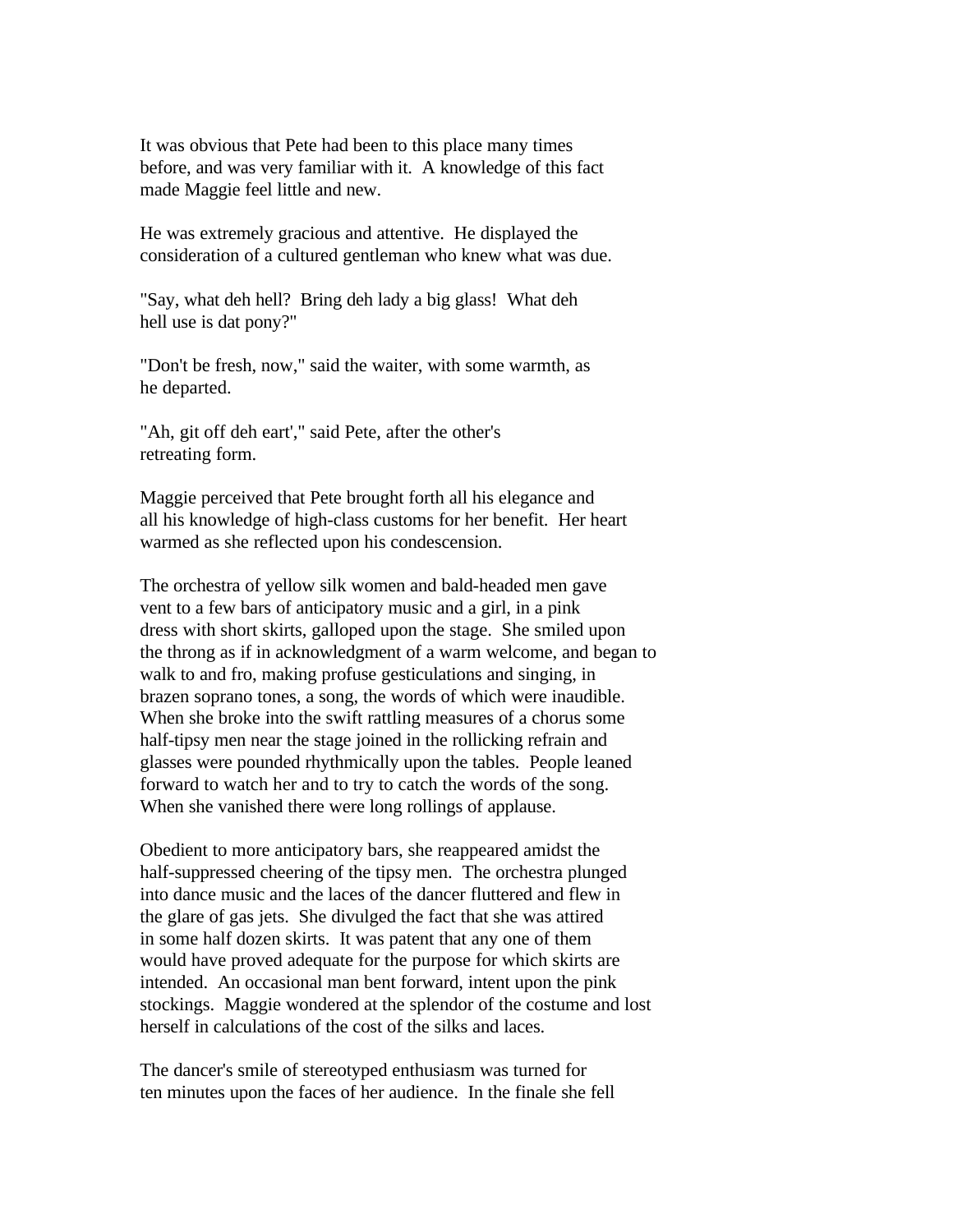into some of those grotesque attitudes which were at the time popular among the dancers in the theatres up-town, giving to the Bowery public the phantasies of the aristocratic theatre-going public, at reduced rates.

"Say, Pete," said Maggie, leaning forward, "dis is great."

"Sure," said Pete, with proper complacence.

A ventriloquist followed the dancer. He held two fantastic dolls on his knees. He made them sing mournful ditties and say funny things about geography and Ireland.

"Do dose little men talk?" asked Maggie.

"Naw," said Pete, "it's some damn fake. See?"

Two girls, on the bills as sisters, came forth and sang a duet that is heard occasionally at concerts given under church auspices. They supplemented it with a dance which of course can never be seen at concerts given under church auspices.

After the duettists had retired, a woman of debatable age sang a negro melody. The chorus necessitated some grotesque waddlings supposed to be an imitation of a plantation darkey, under the influence, probably, of music and the moon. The audience was just enthusiastic enough over it to have her return and sing a sorrowful lay, whose lines told of a mother's love and a sweetheart who waited and a young man who was lost at sea under the most harrowing circumstances. From the faces of a score or so in the crowd, the self-contained look faded. Many heads were bent forward with eagerness and sympathy. As the last distressing sentiment of the piece was brought forth, it was greeted by that kind of applause which rings as sincere.

As a final effort, the singer rendered some verses which described a vision of Britain being annihilated by America, and Ireland bursting her bonds. A carefully prepared crisis was reached in the last line of the last verse, where the singer threw out her arms and cried, "The star-spangled banner." Instantly a great cheer swelled from the throats of the assemblage of the masses. There was a heavy rumble of booted feet thumping the floor. Eyes gleamed with sudden fire, and calloused hands waved frantically in the air.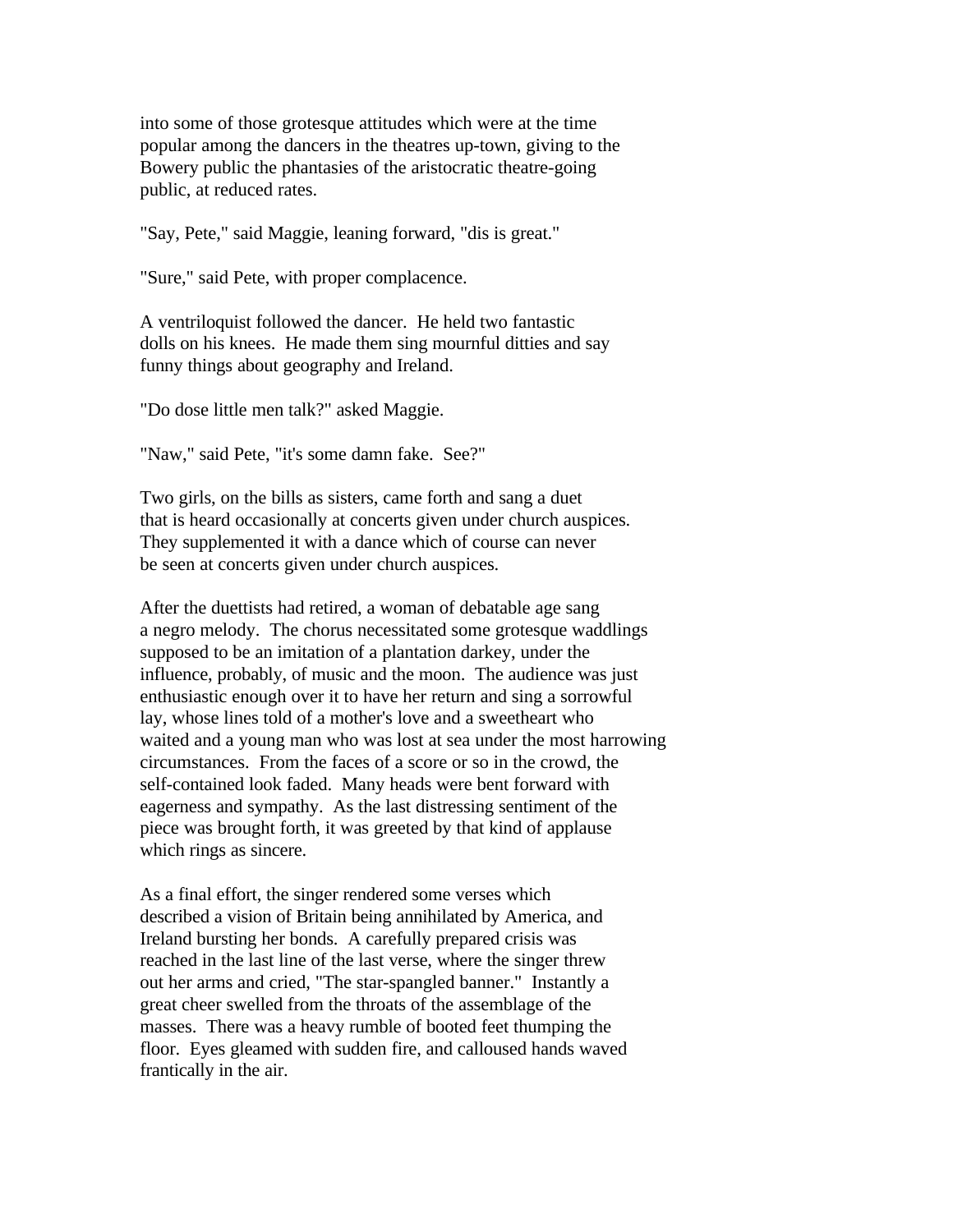After a few moments' rest, the orchestra played crashingly, and a small fat man burst out upon the stage. He began to roar a song and stamp back and forth before the foot-lights, wildly waving a glossy silk hat and throwing leers, or smiles, broadcast. He made his face into fantastic grimaces until he looked like a pictured devil on a Japanese kite. The crowd laughed gleefully. His short, fat legs were never still a moment. He shouted and roared and bobbed his shock of red wig until the audience broke out in excited applause.

Pete did not pay much attention to the progress of events upon the stage. He was drinking beer and watching Maggie.

Her cheeks were blushing with excitement and her eyes were glistening. She drew deep breaths of pleasure. No thoughts of the atmosphere of the collar and cuff factory came to her.

When the orchestra crashed finally, they jostled their way to the sidewalk with the crowd. Pete took Maggie's arm and pushed a way for her, offering to fight with a man or two.

They reached Maggie's home at a late hour and stood for a moment in front of the gruesome doorway.

"Say, Mag," said Pete, "give us a kiss for takin' yeh teh deh show, will yer?"

Maggie laughed, as if startled, and drew away from him.

"Naw, Pete," she said, "dat wasn't in it."

"Ah, what deh hell?" urged Pete.

The girl retreated nervously.

"Ah, what deh hell?" repeated he.

Maggie darted into the hall, and up the stairs. She turned and smiled at him, then disappeared.

Pete walked slowly down the street. He had something of an astonished expression upon his features. He paused under a lamppost and breathed a low breath of surprise.

"Gawd," he said, "I wonner if I've been played fer a duffer."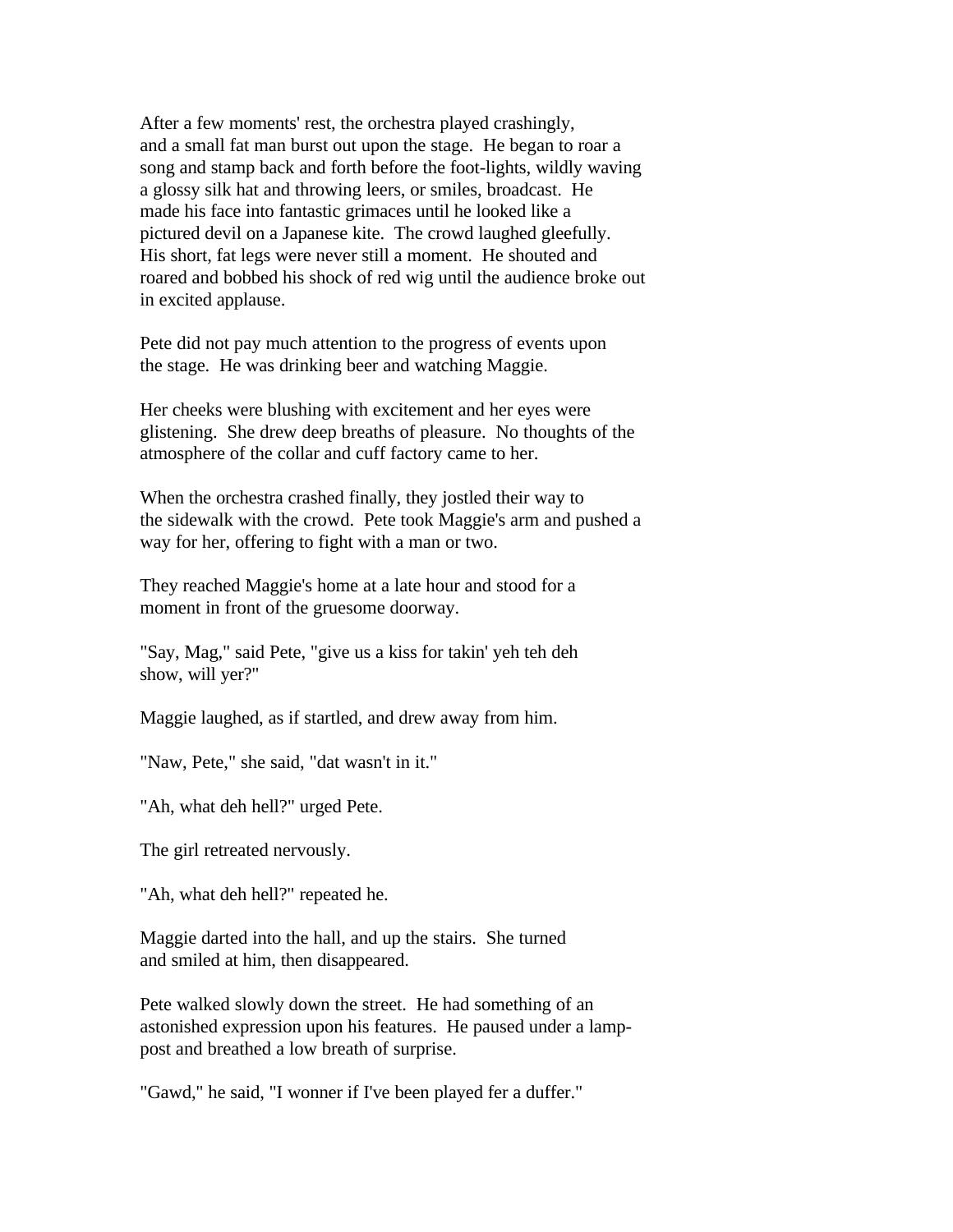Chapter VIII

As thoughts of Pete came to Maggie's mind, she began to have an intense dislike for all of her dresses.

"What deh hell ails yeh? What makes yeh be allus fixin' and fussin'? Good Gawd," her mother would frequently roar at her.

She began to note, with more interest, the well-dressed women she met on the avenues. She envied elegance and soft palms. She craved those adornments of person which she saw every day on the street, conceiving them to be allies of vast importance to women.

Studying faces, she thought many of the women and girls she chanced to meet, smiled with serenity as though forever cherished and watched over by those they loved.

The air in the collar and cuff establishment strangled her. She knew she was gradually and surely shrivelling in the hot, stuffy room. The begrimed windows rattled incessantly from the passing of elevated trains. The place was filled with a whirl of noises and odors.

She wondered as she regarded some of the grizzled women in the room, mere mechanical contrivances sewing seams and grinding out, with heads bended over their work, tales of imagined or real girlhood happiness, past drunks, the baby at home, and unpaid wages. She speculated how long her youth would endure. She began to see the bloom upon her cheeks as valuable.

She imagined herself, in an exasperating future, as a scrawny woman with an eternal grievance. Too, she thought Pete to be a very fastidious person concerning the appearance of women.

She felt she would love to see somebody entangle their fingers in the oily beard of the fat foreigner who owned the establishment. He was a detestable creature. He wore white socks with low shoes. When he tired of this amusement he would go to the mummies and moralize over them.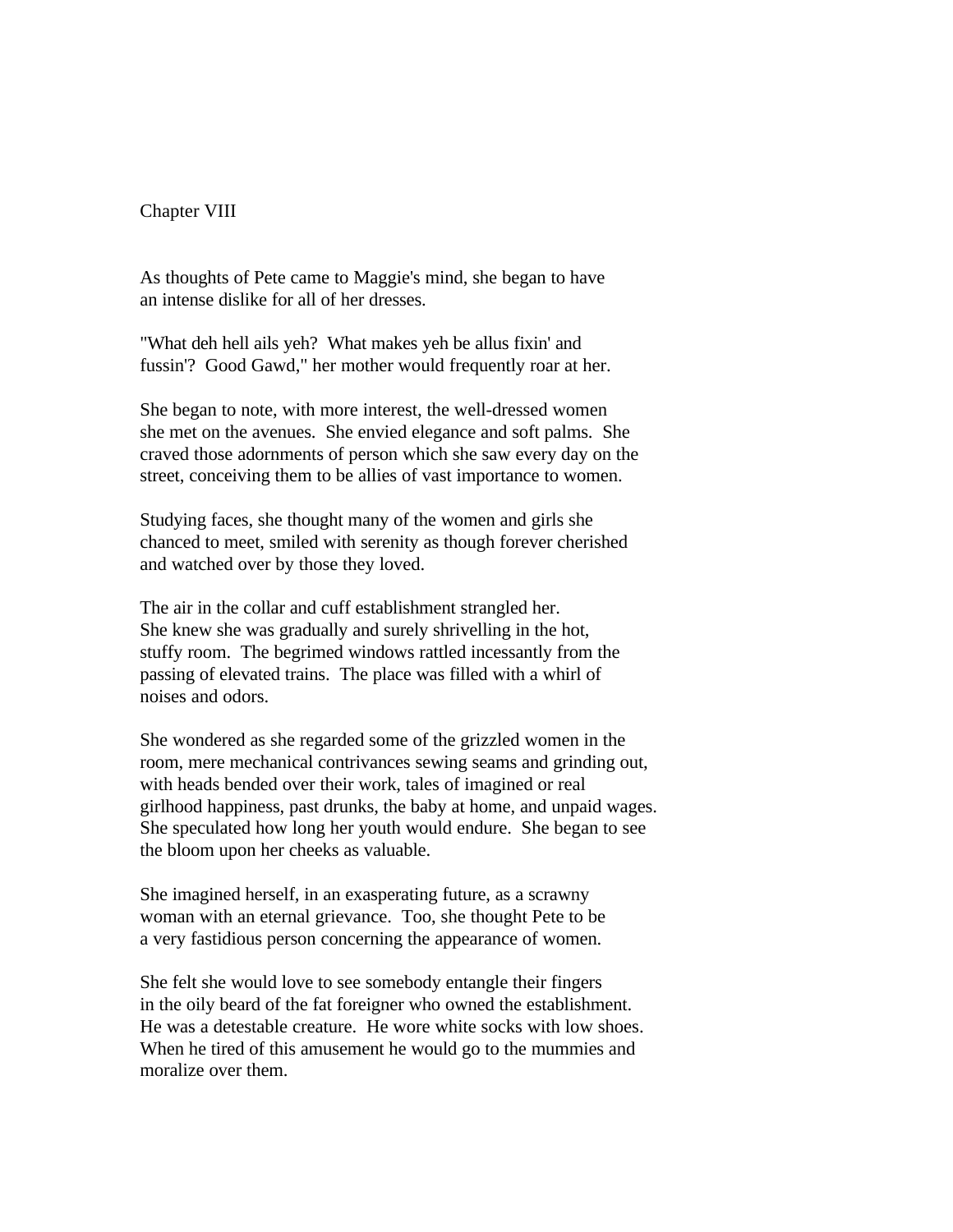Usually he submitted with silent dignity to all which he had to go through, but, at times, he was goaded into comment.

"What deh hell," he demanded once. "Look at all dese little jugs! Hundred jugs in a row! Ten rows in a case an' 'bout a t'ousand cases! What deh blazes use is dem?"

Evenings during the week he took her to see plays in which the brain-clutching heroine was rescued from the palatial home of her guardian, who is cruelly after her bonds, by the hero with the beautiful sentiments. The latter spent most of his time out at soak in pale-green snow storms, busy with a nickel-plated revolver, rescuing aged strangers from villains.

Maggie lost herself in sympathy with the wanderers swooning in snow storms beneath happy-hued church windows. And a choir within singing "Joy to the World." To Maggie and the rest of the audience this was transcendental realism. Joy always within, and they, like the actor, inevitably without. Viewing it, they hugged themselves in ecstatic pity of their imagined or real condition.

The girl thought the arrogance and granite-heartedness of the magnate of the play was very accurately drawn. She echoed the maledictions that the occupants of the gallery showered on this individual when his lines compelled him to expose his extreme selfishness.

Shady persons in the audience revolted from the pictured villainy of the drama. With untiring zeal they hissed vice and applauded virtue. Unmistakably bad men evinced an apparently sincere admiration for virtue.

The loud gallery was overwhelmingly with the unfortunate and the oppressed. They encouraged the struggling hero with cries, and jeered the villain, hooting and calling attention to his whiskers. When anybody died in the pale-green snow storms, the gallery mourned. They sought out the painted misery and hugged it as akin.

In the hero's erratic march from poverty in the first act, to wealth and triumph in the final one, in which he forgives all the enemies that he has left, he was assisted by the gallery, which applauded his generous and noble sentiments and confounded the speeches of his opponents by making irrelevant but very sharp remarks. Those actors who were cursed with villainy parts were confronted at every turn by the gallery. If one of them rendered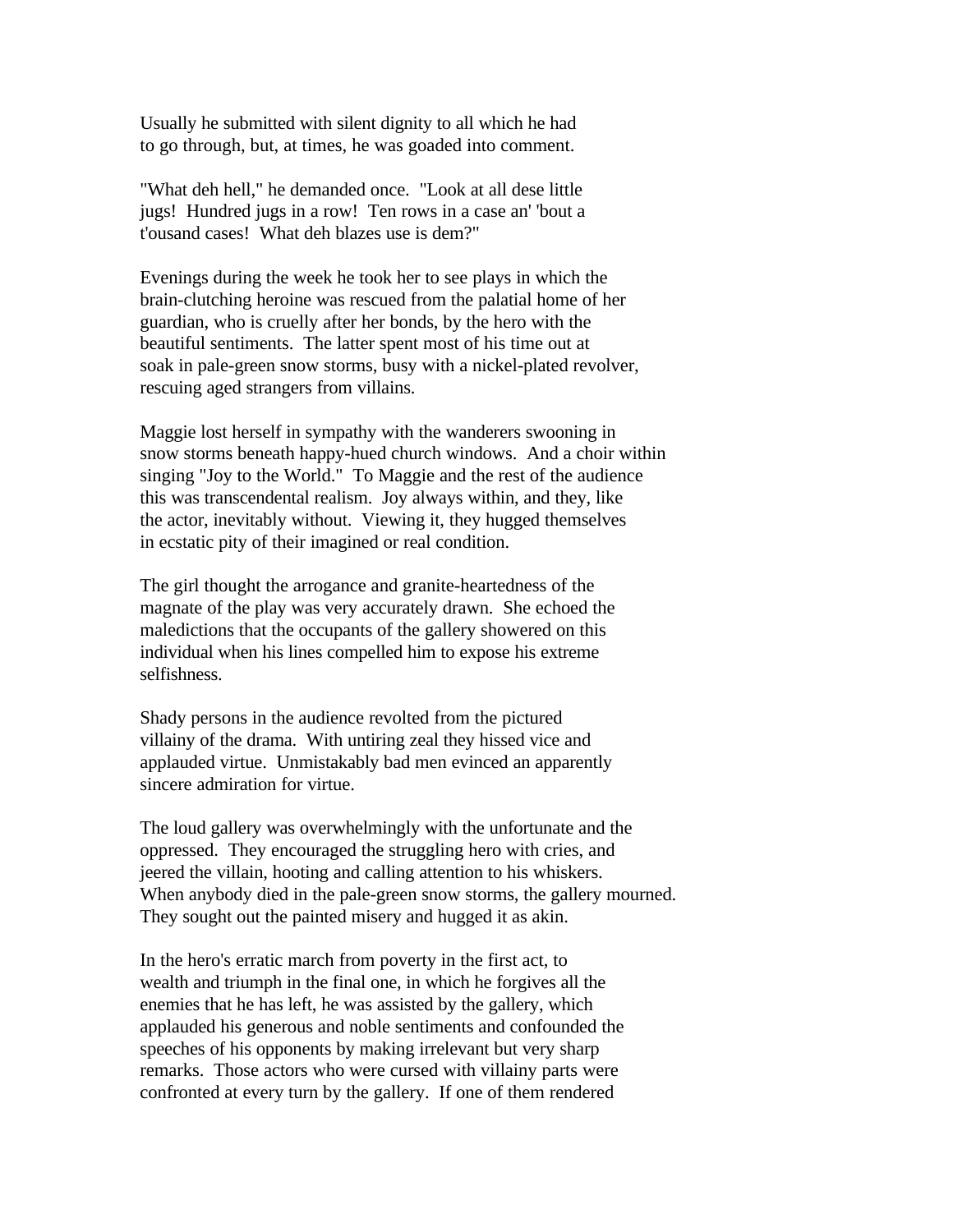lines containing the most subtile distinctions between right and wrong, the gallery was immediately aware if the actor meant wickedness, and denounced him accordingly.

The last act was a triumph for the hero, poor and of the masses, the representative of the audience, over the villain and the rich man, his pockets stuffed with bonds, his heart packed with tyrannical purposes, imperturbable amid suffering.

Maggie always departed with raised spirits from the showing places of the melodrama. She rejoiced at the way in which the poor and virtuous eventually surmounted the wealthy and wicked. The theatre made her think. She wondered if the culture and refinement she had seen imitated, perhaps grotesquely, by the heroine on the stage, could be acquired by a girl who lived in a tenement house and worked in a shirt factory.

Chapter IX

A group of urchins were intent upon the side door of a saloon. Expectancy gleamed from their eyes. They were twisting their fingers in excitement.

"Here she comes," yelled one of them suddenly.

The group of urchins burst instantly asunder and its individual fragments were spread in a wide, respectable half circle about the point of interest. The saloon door opened with a crash, and the figure of a woman appeared upon the threshold. Her grey hair fell in knotted masses about her shoulders. Her face was crimsoned and wet with perspiration. Her eyes had a rolling glare.

"Not a damn cent more of me money will yehs ever get, not a damn cent. I spent me money here fer t'ree years an' now yehs tells me yeh'll sell me no more stuff! T'hell wid yeh, Johnnie Murckre! 'Disturbance'? Disturbance be damned! T'hell wid yeh, Johnnie--"

The door received a kick of exasperation from within and the woman lurched heavily out on the sidewalk.

The gamins in the half-circle became violently agitated.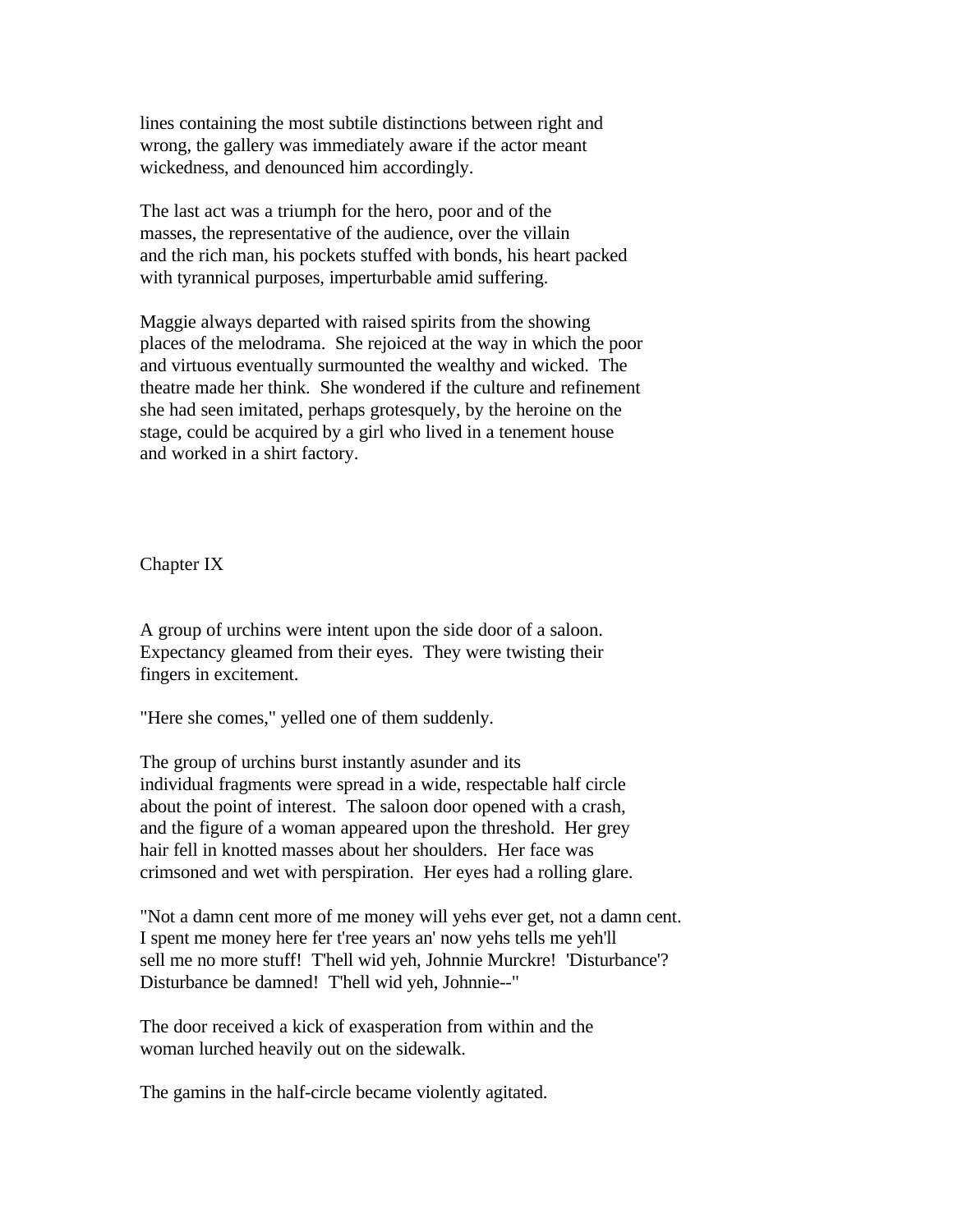They began to dance about and hoot and yell and jeer. Wide dirty grins spread over each face.

The woman made a furious dash at a particularly outrageous cluster of little boys. They laughed delightedly and scampered off a short distance, calling out over their shoulders to her. She stood tottering on the curb-stone and thundered at them.

"Yeh devil's kids," she howled, shaking red fists. The little boys whooped in glee. As she started up the street they fell in behind and marched uproariously. Occasionally she wheeled about and made charges on them. They ran nimbly out of reach and taunted her.

In the frame of a gruesome doorway she stood for a moment cursing them. Her hair straggled, giving her crimson features a look of insanity. Her great fists quivered as she shook them madly in the air.

The urchins made terrific noises until she turned and disappeared. Then they filed quietly in the way they had come.

The woman floundered about in the lower hall of the tenement house and finally stumbled up the stairs. On an upper hall a door was opened and a collection of heads peered curiously out, watching her. With a wrathful snort the woman confronted the door, but it was slammed hastily in her face and the key was turned.

She stood for a few minutes, delivering a frenzied challenge at the panels.

"Come out in deh hall, Mary Murphy, damn yeh, if yehs want a row. Come ahn, yeh overgrown terrier, come ahn."

She began to kick the door with her great feet. She shrilly defied the universe to appear and do battle. Her cursing trebles brought heads from all doors save the one she threatened. Her eyes glared in every direction. The air was full of her tossing fists.

"Come ahn, deh hull damn gang of yehs, come ahn," she roared at the spectators. An oath or two, cat-calls, jeers and bits of facetious advice were given in reply. Missiles clattered about her feet.

"What deh hell's deh matter wid yeh?" said a voice in the gathered gloom, and Jimmie came forward. He carried a tin dinnerpail in his hand and under his arm a brown truckman's apron done in a bundle. "What deh hell's wrong?" he demanded.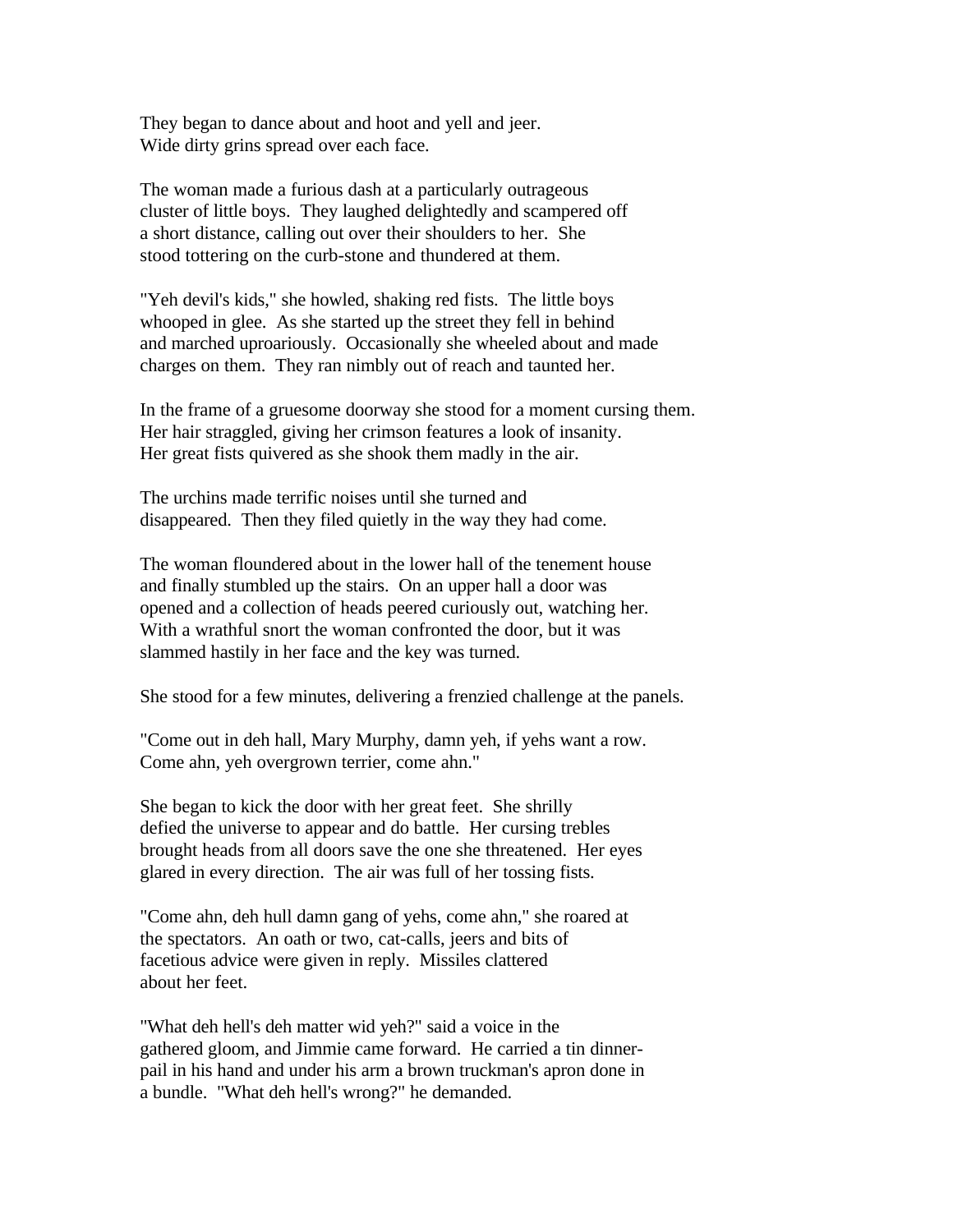"Come out, all of yehs, come out," his mother was howling. "Come ahn an' I'll stamp her damn brains under me feet."

"Shet yer face, an' come home, yeh damned old fool," roared Jimmie at her. She strided up to him and twirled her fingers in his face. Her eyes were darting flames of unreasoning rage and her frame trembled with eagerness for a fight.

"T'hell wid yehs! An' who deh hell are yehs? I ain't givin' a snap of me fingers fer yehs," she bawled at him. She turned her huge back in tremendous disdain and climbed the stairs to the next floor.

Jimmie followed, cursing blackly. At the top of the flight he seized his mother's arm and started to drag her toward the door of their room.

"Come home, damn yeh," he gritted between his teeth.

"Take yer hands off me! Take yer hands off me," shrieked his mother.

She raised her arm and whirled her great fist at her son's face. Jimmie dodged his head and the blow struck him in the back of the neck. "Damn yeh," gritted he again. He threw out his left hand and writhed his fingers about her middle arm. The mother and the son began to sway and struggle like gladiators.

"Whoop!" said the Rum Alley tenement house. The hall filled with interested spectators.

"Hi, ol' lady, dat was a dandy!"

"T'ree to one on deh red!"

"Ah, stop yer damn scrappin'!"

The door of the Johnson home opened and Maggie looked out. Jimmie made a supreme cursing effort and hurled his mother into the room. He quickly followed and closed the door. The Rum Alley tenement swore disappointedly and retired.

The mother slowly gathered herself up from the floor. Her eyes glittered menacingly upon her children.

"Here, now," said Jimmie, "we've had enough of dis. Sit down,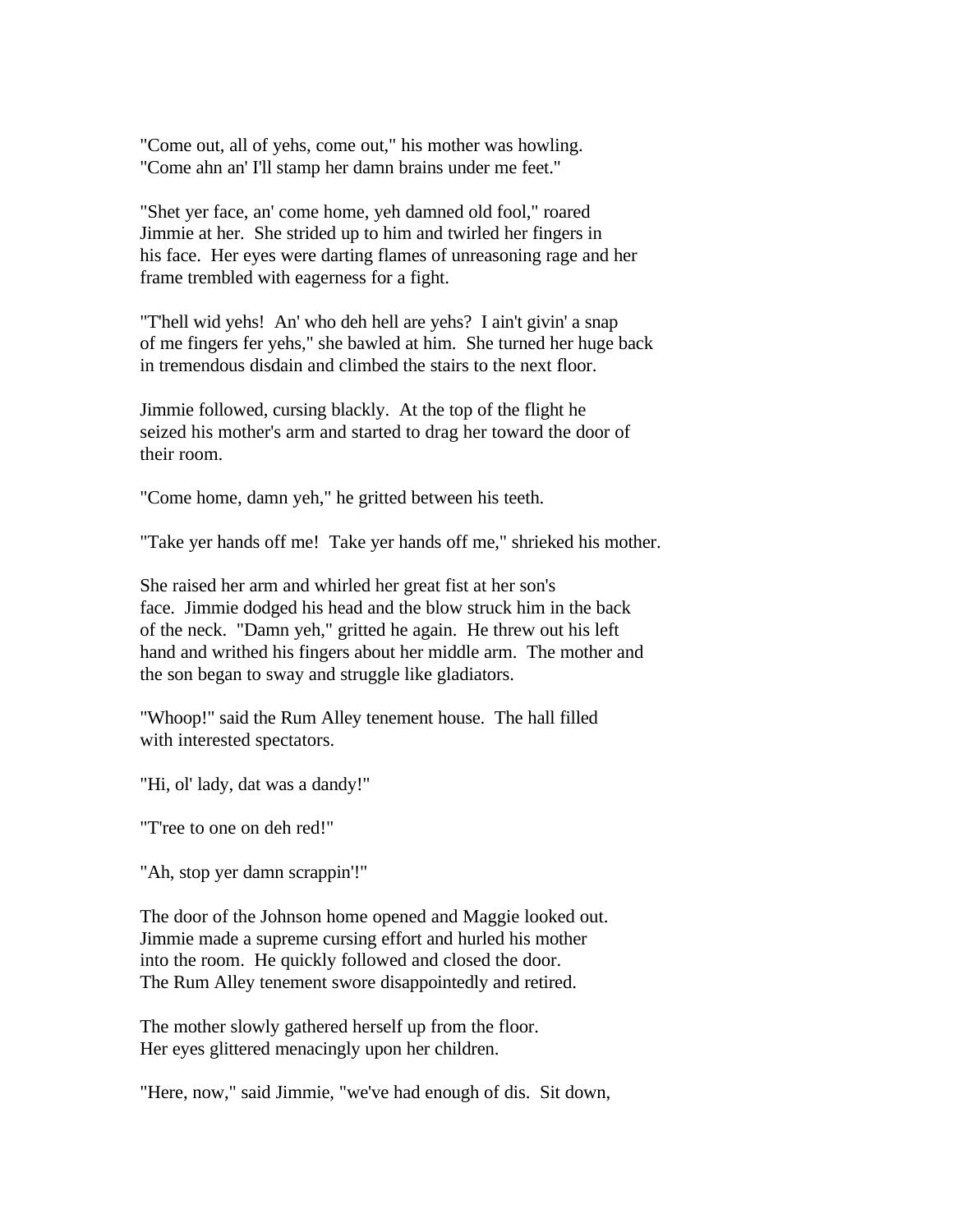an' don' make no trouble."

He grasped her arm, and twisting it, forced her into a creaking chair.

"Keep yer hands off me," roared his mother again.

"Damn yer ol' hide," yelled Jimmie, madly. Maggie shrieked and ran into the other room. To her there came the sound of a storm of crashes and curses. There was a great final thump and Jimmie's voice cried: "Dere, damn yeh, stay still." Maggie opened the door now, and went warily out. "Oh, Jimmie."

He was leaning against the wall and swearing. Blood stood upon bruises on his knotty fore-arms where they had scraped against the floor or the walls in the scuffle. The mother lay screeching on the floor, the tears running down her furrowed face.

Maggie, standing in the middle of the room, gazed about her. The usual upheaval of the tables and chairs had taken place. Crockery was strewn broadcast in fragments. The stove had been disturbed on its legs, and now leaned idiotically to one side. A pail had been upset and water spread in all directions.

The door opened and Pete appeared. He shrugged his shoulders. "Oh, Gawd," he observed.

He walked over to Maggie and whispered in her ear. "Ah, what deh hell, Mag? Come ahn and we'll have a hell of a time."

The mother in the corner upreared her head and shook her tangled locks.

"Teh hell wid him and you," she said, glowering at her daughter in the gloom. Her eyes seemed to burn balefully. "Yeh've gone teh deh devil, Mag Johnson, yehs knows yehs have gone teh deh devil. Yer a disgrace teh yer people, damn yeh. An' now, git out an' go ahn wid dat doe-faced jude of yours. Go teh hell wid him, damn yeh, an' a good riddance. Go teh hell an' see how yeh likes it."

Maggie gazed long at her mother.

"Go teh hell now, an' see how yeh likes it. Git out. I won't have sech as yehs in me house! Get out, d'yeh hear! Damn yeh,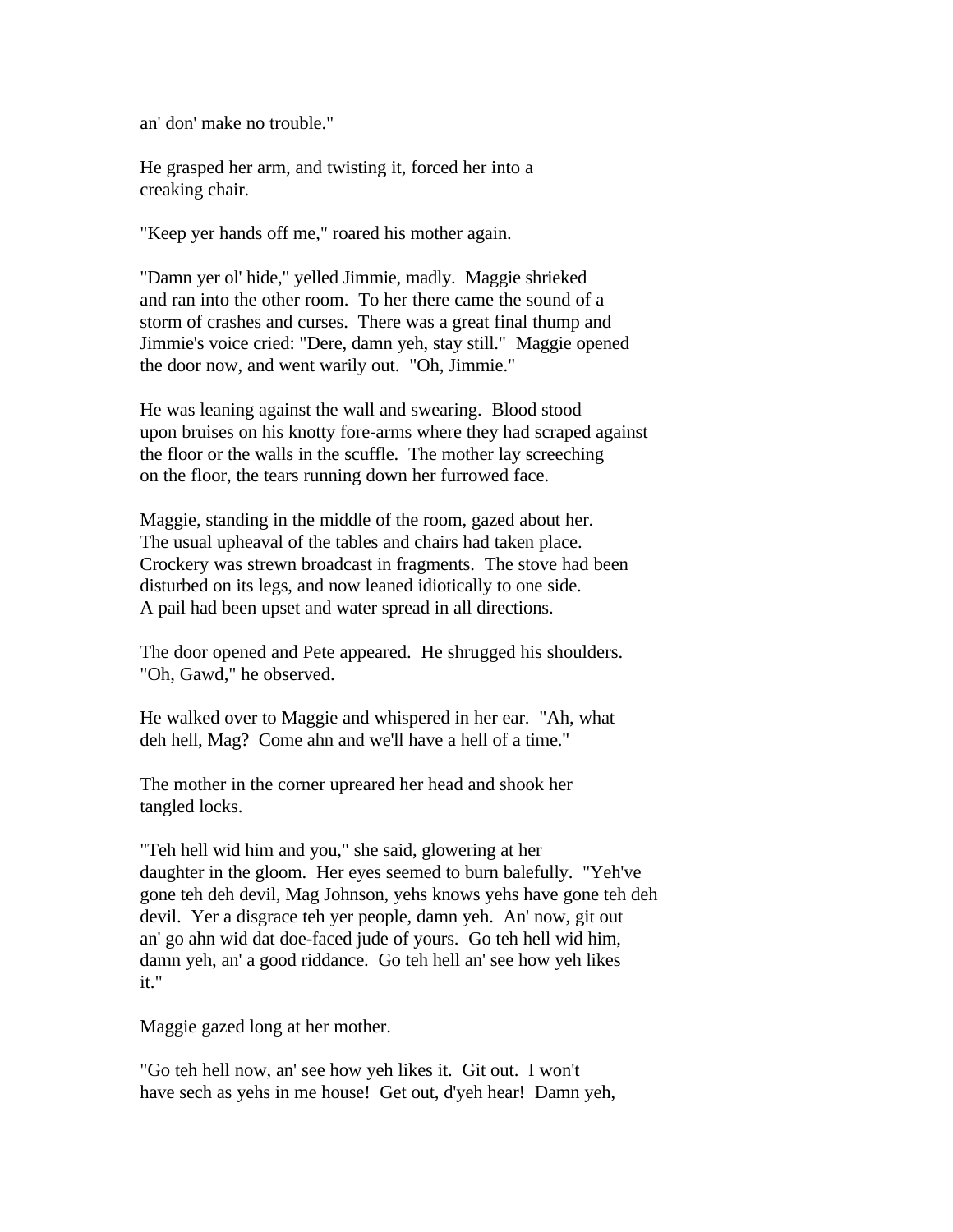git out!"

The girl began to tremble.

At this instant Pete came forward. "Oh, what deh hell, Mag, see," whispered he softly in her ear. "Dis all blows over. See? Deh ol' woman 'ill be all right in deh mornin'. Come ahn out wid me! We'll have a hell of a time."

The woman on the floor cursed. Jimmie was intent upon his bruised fore-arms. The girl cast a glance about the room filled with a chaotic mass of debris, and at the red, writhing body of her mother.

"Go teh hell an' good riddance."

She went.

Chapter X

Jimmie had an idea it wasn't common courtesy for a friend to come to one's home and ruin one's sister. But he was not sure how much Pete knew about the rules of politeness.

The following night he returned home from work at rather a late hour in the evening. In passing through the halls he came upon the gnarled and leathery old woman who possessed the music box. She was grinning in the dim light that drifted through duststained panes. She beckoned to him with a smudged forefinger.

"Ah, Jimmie, what do yehs t'ink I got onto las' night. It was deh funnies' t'ing I ever saw," she cried, coming close to him and leering. She was trembling with eagerness to tell her tale. "I was by me door las' night when yer sister and her jude feller came in late, oh, very late. An' she, the dear, she was a-cryin' as if her heart would break, she was. It was deh funnies' t'ing I ever saw. An' right out here by me door she asked him did he love her, did he. An' she was a-cryin' as if her heart would break, poor t'ing. An' him, I could see by deh way what he said it dat she had been askin' orften, he says: 'Oh, hell, yes,' he says, says he, 'Oh, hell, yes.'"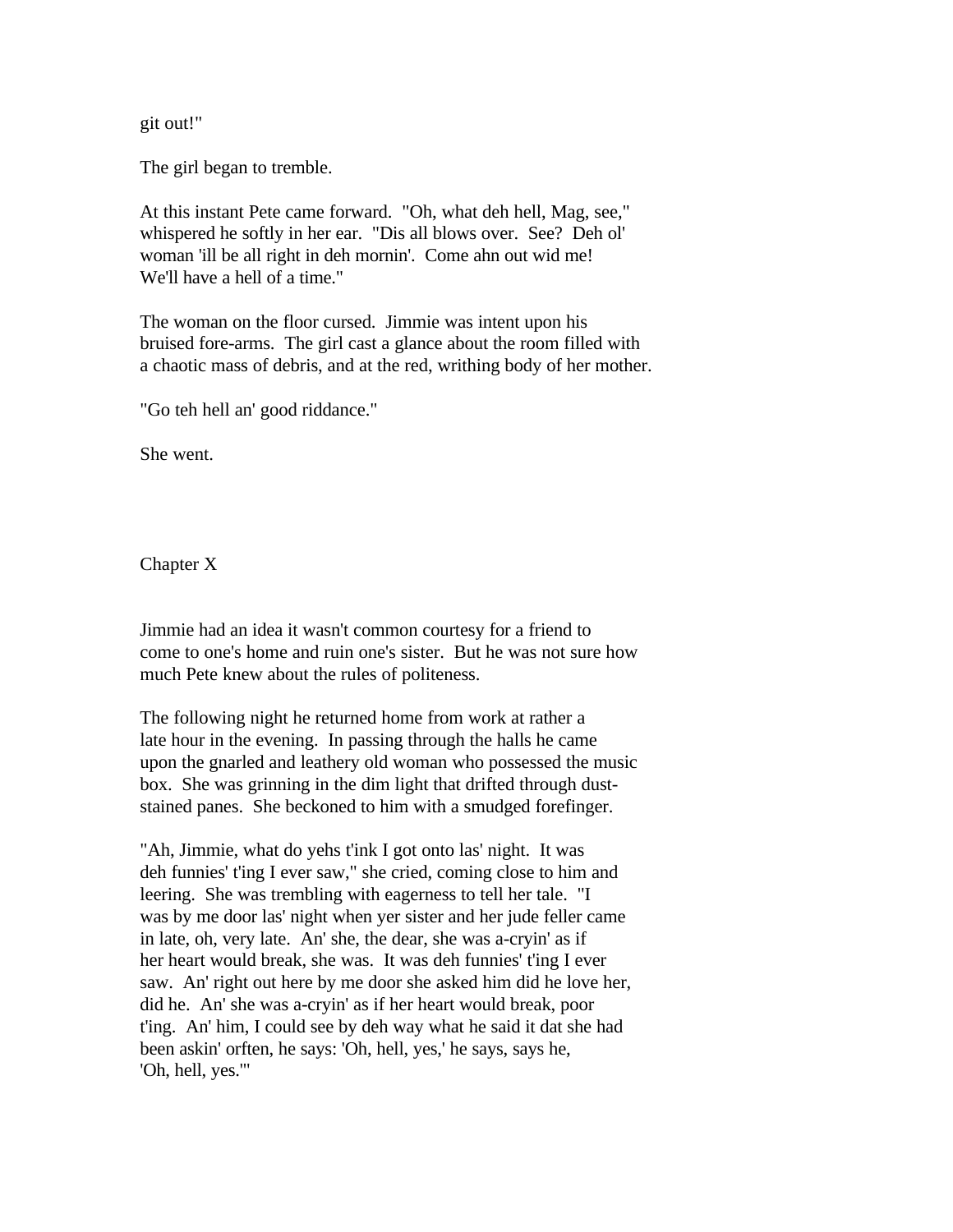Storm-clouds swept over Jimmie's face, but he turned from the leathery old woman and plodded on up-stairs.

"Oh, hell, yes," called she after him. She laughed a laugh that was like a prophetic croak. "'Oh, hell, yes,' he says, says he, 'Oh, hell, yes.'"

There was no one in at home. The rooms showed that attempts had been made at tidying them. Parts of the wreckage of the day before had been repaired by an unskilful hand. A chair or two and the table, stood uncertainly upon legs. The floor had been newly swept. Too, the blue ribbons had been restored to the curtains, and the lambrequin, with its immense sheaves of yellow wheat and red roses of equal size, had been returned, in a worn and sorry state, to its position at the mantel. Maggie's jacket and hat were gone from the nail behind the door.

Jimmie walked to the window and began to look through the blurred glass. It occurred to him to vaguely wonder, for an instant, if some of the women of his acquaintance had brothers.

Suddenly, however, he began to swear.

"But he was me frien'! I brought 'im here! Dat's deh hell of it!"

He fumed about the room, his anger gradually rising to the furious pitch.

"I'll kill deh jay! Dat's what I'll do! I'll kill deh jay!"

He clutched his hat and sprang toward the door. But it opened and his mother's great form blocked the passage.

"What deh hell's deh matter wid yeh?" exclaimed she, coming into the rooms.

Jimmie gave vent to a sardonic curse and then laughed heavily.

"Well, Maggie's gone teh deh devil! Dat's what! See?"

"Eh?" said his mother.

"Maggie's gone teh deh devil! Are yehs deaf?" roared Jimmie, impatiently.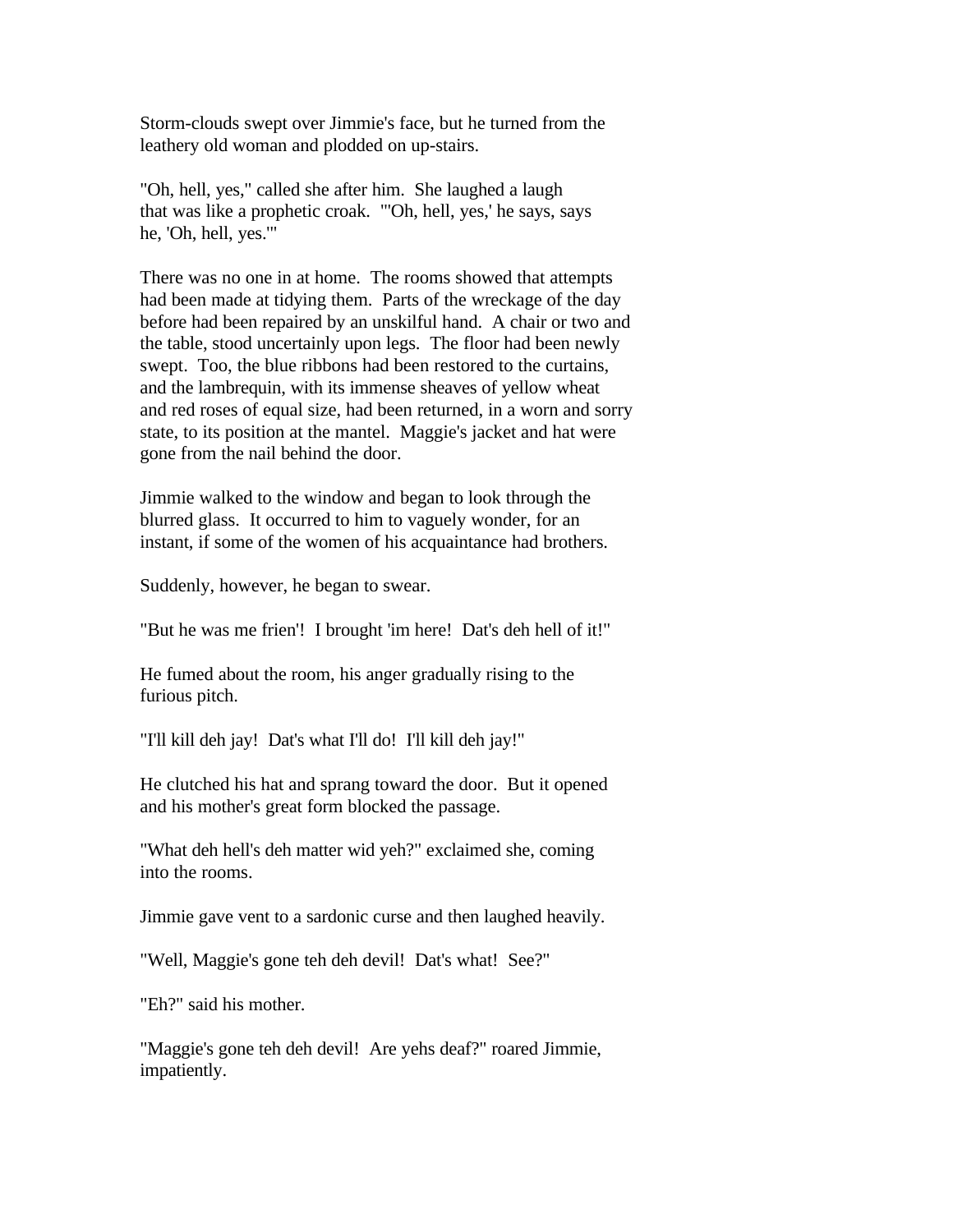"Deh hell she has," murmured the mother, astounded.

Jimmie grunted, and then began to stare out at the window. His mother sat down in a chair, but a moment later sprang erect and delivered a maddened whirl of oaths. Her son turned to look at her as she reeled and swayed in the middle of the room, her fierce face convulsed with passion, her blotched arms raised high in imprecation.

"May Gawd curse her forever," she shrieked. "May she eat nothin' but stones and deh dirt in deh street. May she sleep in deh gutter an' never see deh sun shine agin. Deh damn--"

"Here, now," said her son. "Take a drop on yourself."

The mother raised lamenting eyes to the ceiling.

"She's deh devil's own chil', Jimmie," she whispered. "Ah, who would t'ink such a bad girl could grow up in our fambly, Jimmie, me son. Many deh hour I've spent in talk wid dat girl an' tol' her if she ever went on deh streets I'd see her damned. An' after all her bringin' up an' what I tol' her and talked wid her, she goes teh deh bad, like a duck teh water."

The tears rolled down her furrowed face. Her hands trembled.

"An' den when dat Sadie MacMallister next door to us was sent teh deh devil by dat feller what worked in deh soap-factory, didn't I tell our Mag dat if she--"

"Ah, dat's annuder story," interrupted the brother. "Of course, dat Sadie was nice an' all dat--but--see--it ain't dessame as if--well, Maggie was diff'ent--see--she was diff'ent."

He was trying to formulate a theory that he had always unconsciously held, that all sisters, excepting his own, could advisedly be ruined.

He suddenly broke out again. "I'll go t'ump hell outa deh mug what did her deh harm. I'll kill 'im! He t'inks he kin scrap, but when he gits me a-chasin' 'im he'll fin' out where he's wrong, deh damned duffer. I'll wipe up deh street wid 'im."

In a fury he plunged out of the doorway. As he vanished the mother raised her head and lifted both hands, entreating.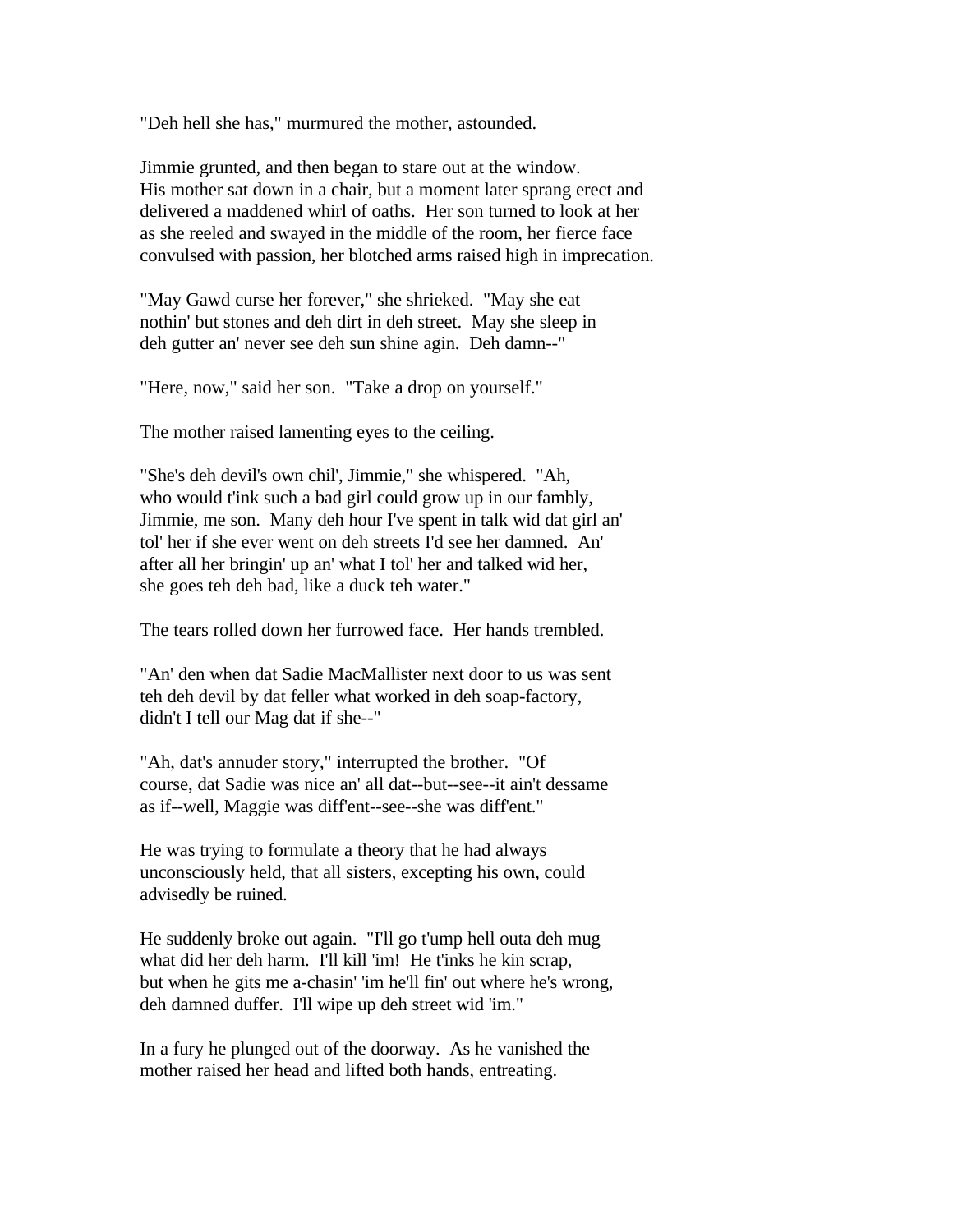"May Gawd curse her forever," she cried.

In the darkness of the hallway Jimmie discerned a knot of women talking volubly. When he strode by they paid no attention to him.

"She allus was a bold thing," he heard one of them cry in an eager voice. "Dere wasn't a feller come teh deh house but she'd try teh mash 'im. My Annie says deh shameless t'ing tried teh ketch her feller, her own feller, what we useter know his fader."

"I could a' tol' yehs dis two years ago," said a woman, in a key of triumph. "Yessir, it was over two years ago dat I says teh my ol' man, I says, 'Dat Johnson girl ain't straight,' I says. 'Oh, hell,' he says. 'Oh, hell.' 'Dat's all right,' I says, 'but I know what I knows,' I says, 'an' it 'ill come out later. You wait an' see,' I says, 'you see.""

"Anybody what had eyes could see dat dere was somethin' wrong wid dat girl. I didn't like her actions."

On the street Jimmie met a friend. "What deh hell?" asked the latter.

Jimmie explained. "An' I'll t'ump 'im till he can't stand."

"Oh, what deh hell," said the friend. "What's deh use! Yeh'll git pulled in! Everybody 'ill be onto it! An' ten plunks! Gee!"

Jimmie was determined. "He t'inks he kin scrap, but he'll fin' out diff'ent."

"Gee," remonstrated the friend. "What deh hell?"

Chapter XI

On a corner a glass-fronted building shed a yellow glare upon the pavements. The open mouth of a saloon called seductively to passengers to enter and annihilate sorrow or create rage.

The interior of the place was papered in olive and bronze tints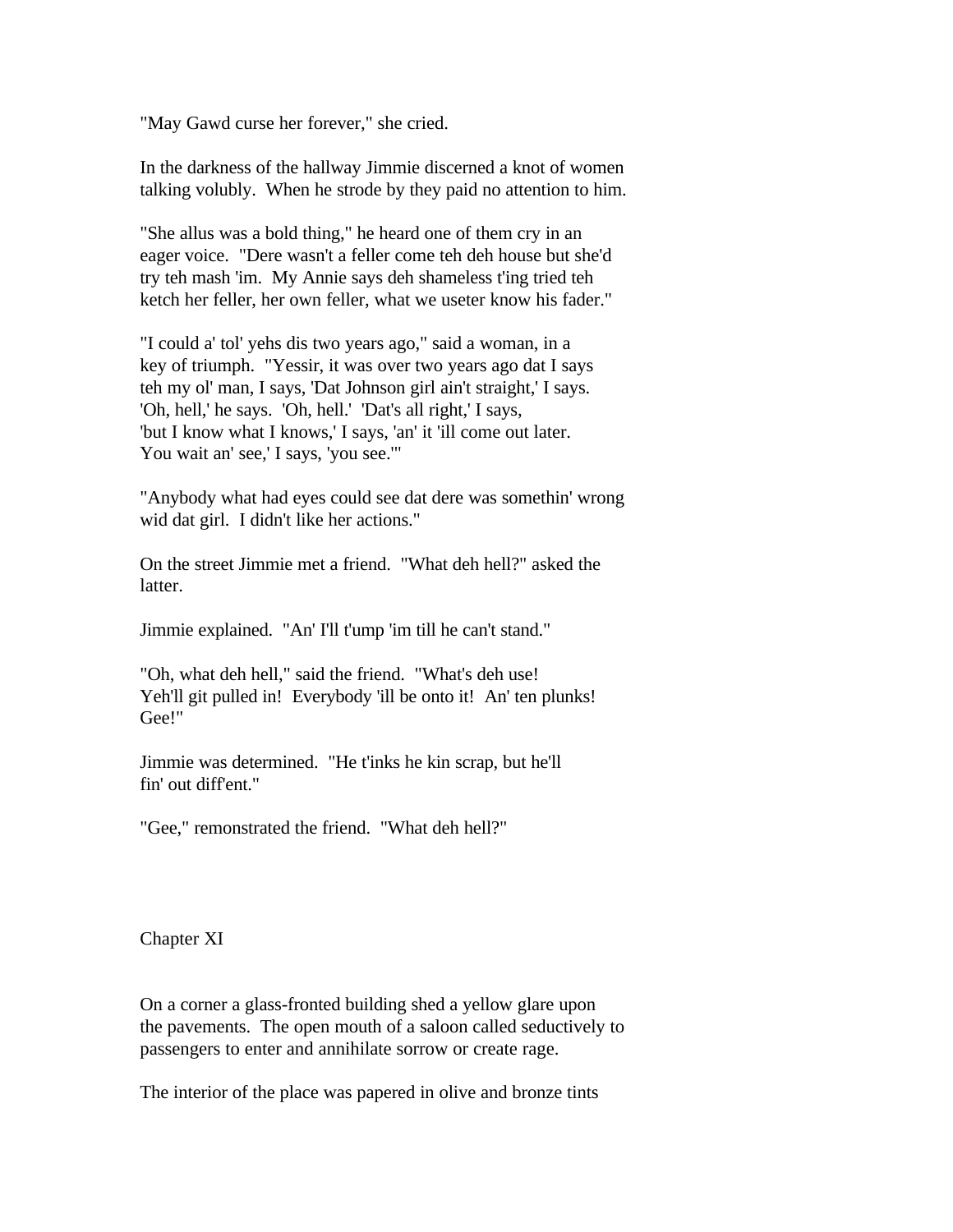of imitation leather. A shining bar of counterfeit massiveness extended down the side of the room. Behind it a great mahogany-appearing sideboard reached the ceiling. Upon its shelves rested pyramids of shimmering glasses that were never disturbed. Mirrors set in the face of the sideboard multiplied them. Lemons, oranges and paper napkins, arranged with mathematical precision, sat among the glasses. Many-hued decanters of liquor perched at regular intervals on the lower shelves. A nickel-plated cash register occupied a position in the exact centre of the general effect. The elementary senses of it all seemed to be opulence and geometrical accuracy.

Across from the bar a smaller counter held a collection of plates upon which swarmed frayed fragments of crackers, slices of boiled ham, dishevelled bits of cheese, and pickles swimming in vinegar. An odor of grasping, begrimed hands and munching mouths pervaded.

Pete, in a white jacket, was behind the bar bending expectantly toward a quiet stranger. "A beeh," said the man. Pete drew a foam-topped glassful and set it dripping upon the bar.

At this moment the light bamboo doors at the entrance swung open and crashed against the siding. Jimmie and a companion entered. They swaggered unsteadily but belligerently toward the bar and looked at Pete with bleared and blinking eyes.

"Gin," said Jimmie.

"Gin," said the companion.

Pete slid a bottle and two glasses along the bar. He bended his head sideways as he assiduously polished away with a napkin at the gleaming wood. He had a look of watchfulness upon his features.

Jimmie and his companion kept their eyes upon the bartender and conversed loudly in tones of contempt.

"He's a dindy masher, ain't he, by Gawd?" laughed Jimmie.

"Oh, hell, yes," said the companion, sneering widely. "He's great, he is. Git onto deh mug on deh blokie. Dat's enough to make a feller turn hand-springs in 'is sleep."

The quiet stranger moved himself and his glass a trifle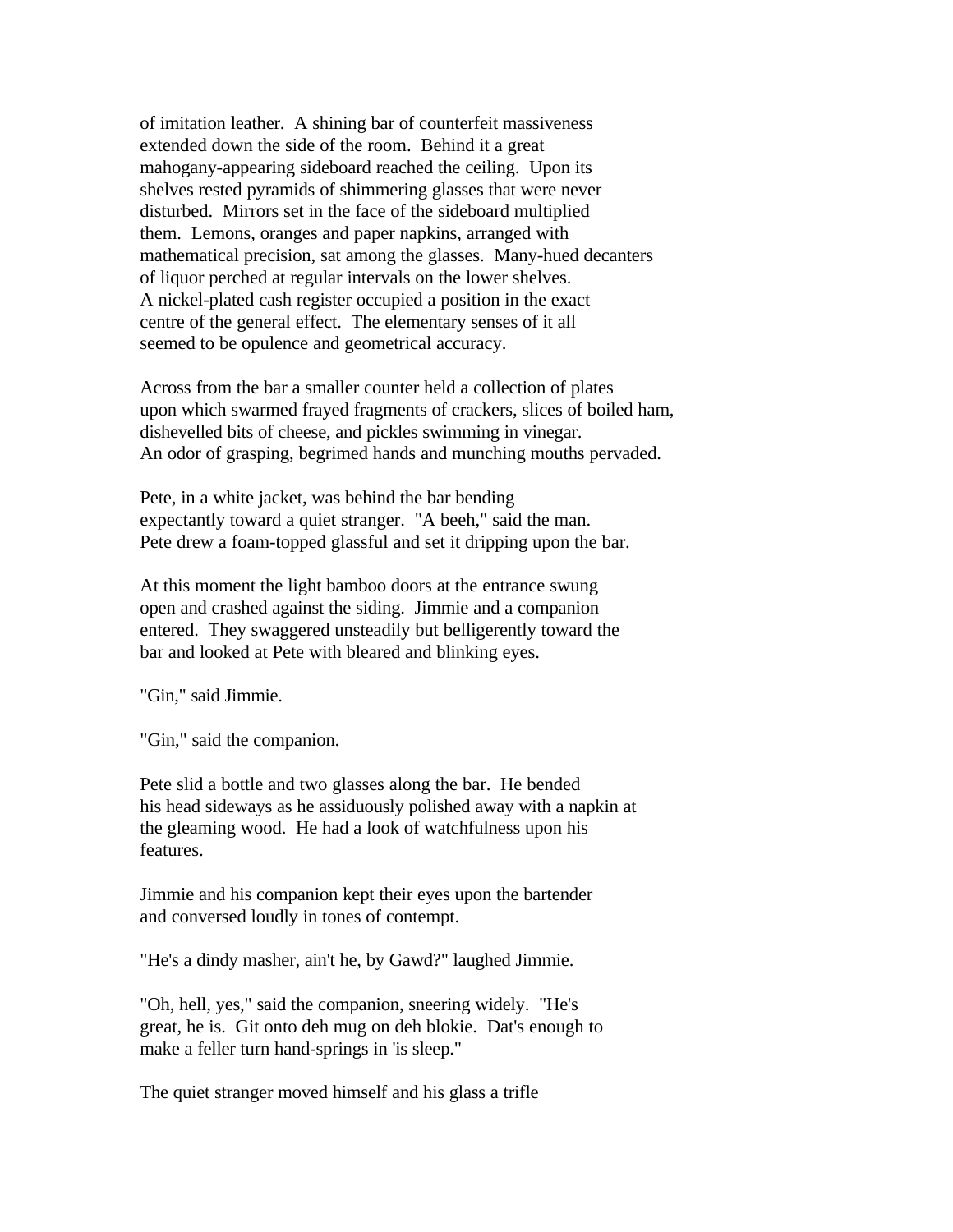further away and maintained an attitude of oblivion.

"Gee! ain't he hot stuff!"

"Git onto his shape! Great Gawd!"

"Hey," cried Jimmie, in tones of command. Pete came along slowly, with a sullen dropping of the under lip.

"Well," he growled, "what's eatin' yehs?"

"Gin," said Jimmie.

"Gin," said the companion.

As Pete confronted them with the bottle and the glasses, they laughed in his face. Jimmie's companion, evidently overcome with merriment, pointed a grimy forefinger in Pete's direction.

"Say, Jimmie," demanded he, "what deh hell is dat behind deh bar?"

"Damned if I knows," replied Jimmie. They laughed loudly. Pete put down a bottle with a bang and turned a formidable face toward them. He disclosed his teeth and his shoulders heaved restlessly.

"You fellers can't guy me," he said. "Drink yer stuff an' git out an' don' make no trouble."

Instantly the laughter faded from the faces of the two men and expressions of offended dignity immediately came.

"Who deh hell has said anyt'ing teh you," cried they in the same breath.

The quiet stranger looked at the door calculatingly.

"Ah, come off," said Pete to the two men. "Don't pick me up for no jay. Drink yer rum an' git out an' don' make no trouble."

"Oh, deh hell," airily cried Jimmie.

"Oh, deh hell," airily repeated his companion.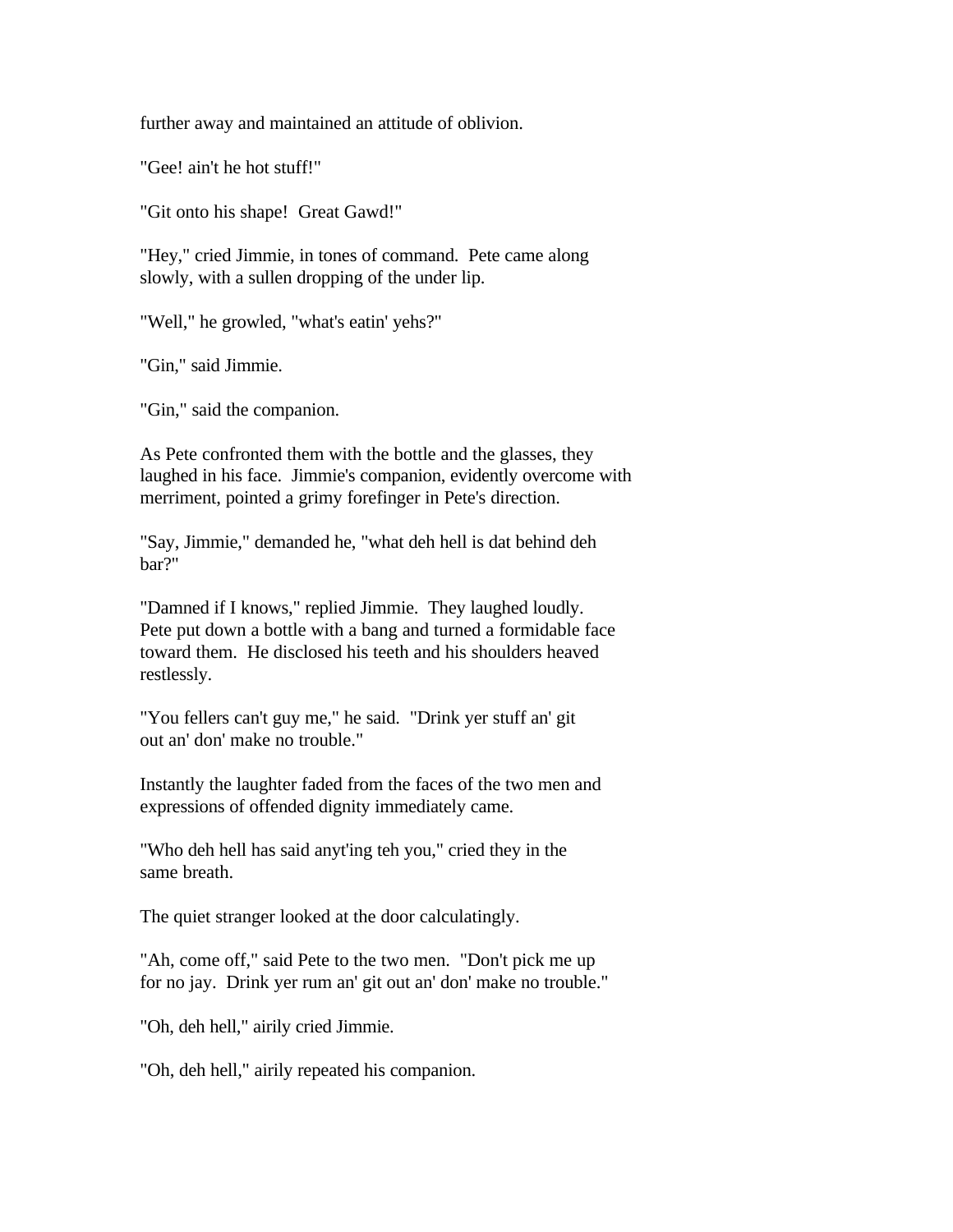"We goes when we git ready! See!" continued Jimmie.

"Well," said Pete in a threatening voice, "don' make no trouble."

Jimmie suddenly leaned forward with his head on one side. He snarled like a wild animal.

"Well, what if we does? See?" said he.

Dark blood flushed into Pete's face, and he shot a lurid glance at Jimmie.

"Well, den we'll see whose deh bes' man, you or me," he said.

The quiet stranger moved modestly toward the door.

Jimmie began to swell with valor.

"Don' pick me up fer no tenderfoot. When yeh tackles me yeh tackles one of deh bes' men in deh city. See? I'm a scrapper, I am. Ain't dat right, Billie?"

"Sure, Mike," responded his companion in tones of conviction.

"Oh, hell," said Pete, easily. "Go fall on yerself."

The two men again began to laugh.

"What deh hell is dat talkin'?" cried the companion.

"Damned if I knows," replied Jimmie with exaggerated contempt.

Pete made a furious gesture. "Git outa here now, an' don' make no trouble. See? Youse fellers er lookin' fer a scrap an' it's damn likely yeh'll fin' one if yeh keeps on shootin' off yer mout's. I know yehs! See? I kin lick better men dan yehs ever saw in yer lifes. Dat's right! See? Don' pick me up fer no stuff er yeh might be jolted out in deh street before yeh knows where yeh is. When I comes from behind dis bar, I t'rows yehs bote inteh deh street. See?"

"Oh, hell," cried the two men in chorus.

The glare of a panther came into Pete's eyes. "Dat's what I said! Unnerstan'?"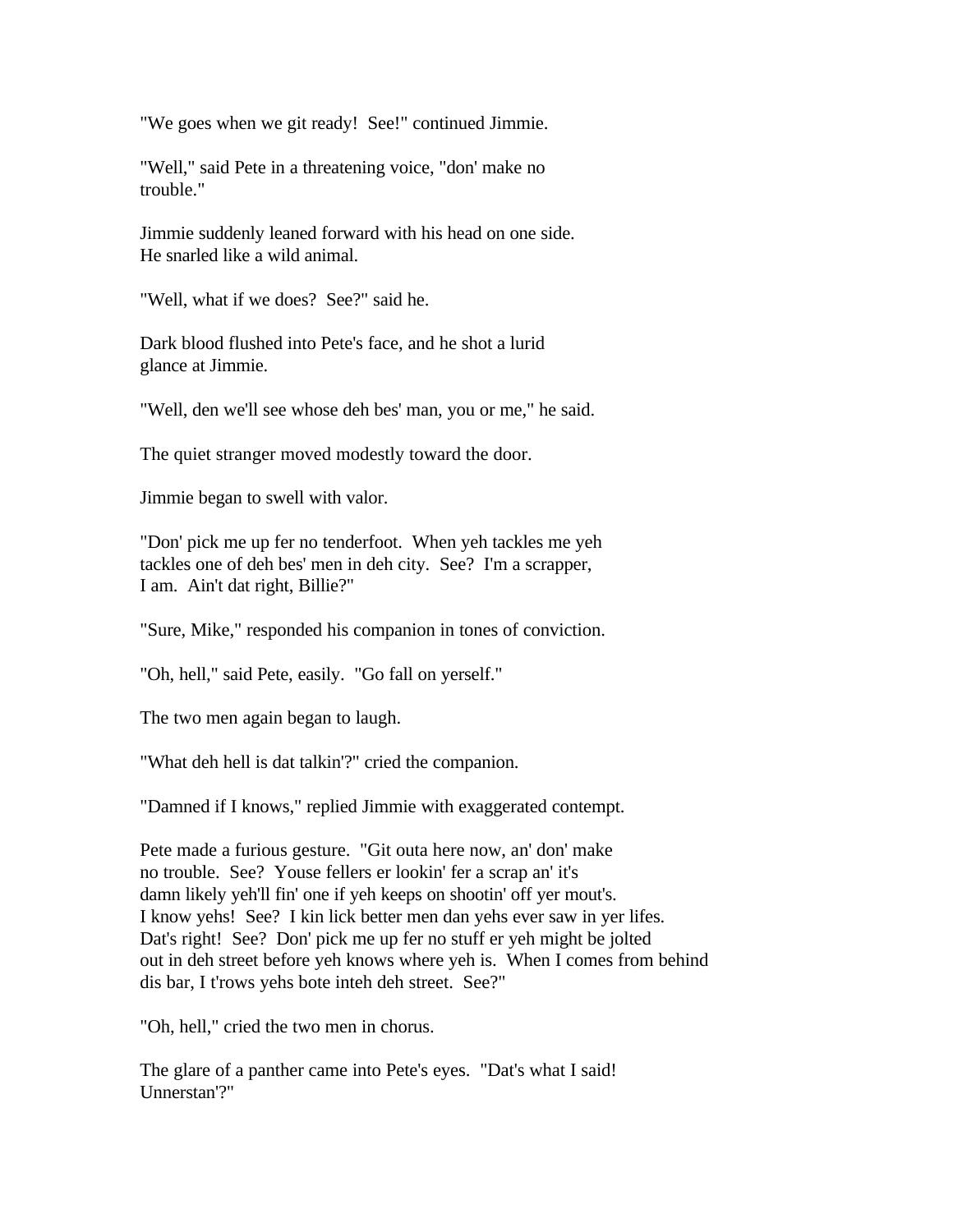He came through a passage at the end of the bar and swelled down upon the two men. They stepped promptly forward and crowded close to him.

They bristled like three roosters. They moved their heads pugnaciously and kept their shoulders braced. The nervous muscles about each mouth twitched with a forced smile of mockery.

"Well, what deh hell yer goin' teh do?" gritted Jimmie.

Pete stepped warily back, waving his hands before him to keep the men from coming too near.

"Well, what deh hell yer goin' teh do?" repeated Jimmie's ally. They kept close to him, taunting and leering. They strove to make him attempt the initial blow.

"Keep back, now! Don' crowd me," ominously said Pete.

Again they chorused in contempt. "Oh, hell!"

In a small, tossing group, the three men edged for positions like frigates contemplating battle.

"Well, why deh hell don' yeh try teh t'row us out?" cried Jimmie and his ally with copious sneers.

The bravery of bull-dogs sat upon the faces of the men. Their clenched fists moved like eager weapons.

The allied two jostled the bartender's elbows, glaring at him with feverish eyes and forcing him toward the wall.

Suddenly Pete swore redly. The flash of action gleamed from his eyes. He threw back his arm and aimed a tremendous, lightninglike blow at Jimmie's face. His foot swung a step forward and the weight of his body was behind his fist. Jimmie ducked his head, Bowery-like, with the quickness of a cat. The fierce, answering blows of him and his ally crushed on Pete's bowed head.

The quiet stranger vanished.

The arms of the combatants whirled in the air like flails. The faces of the men, at first flushed to flame-colored anger, now began to fade to the pallor of warriors in the blood and heat of a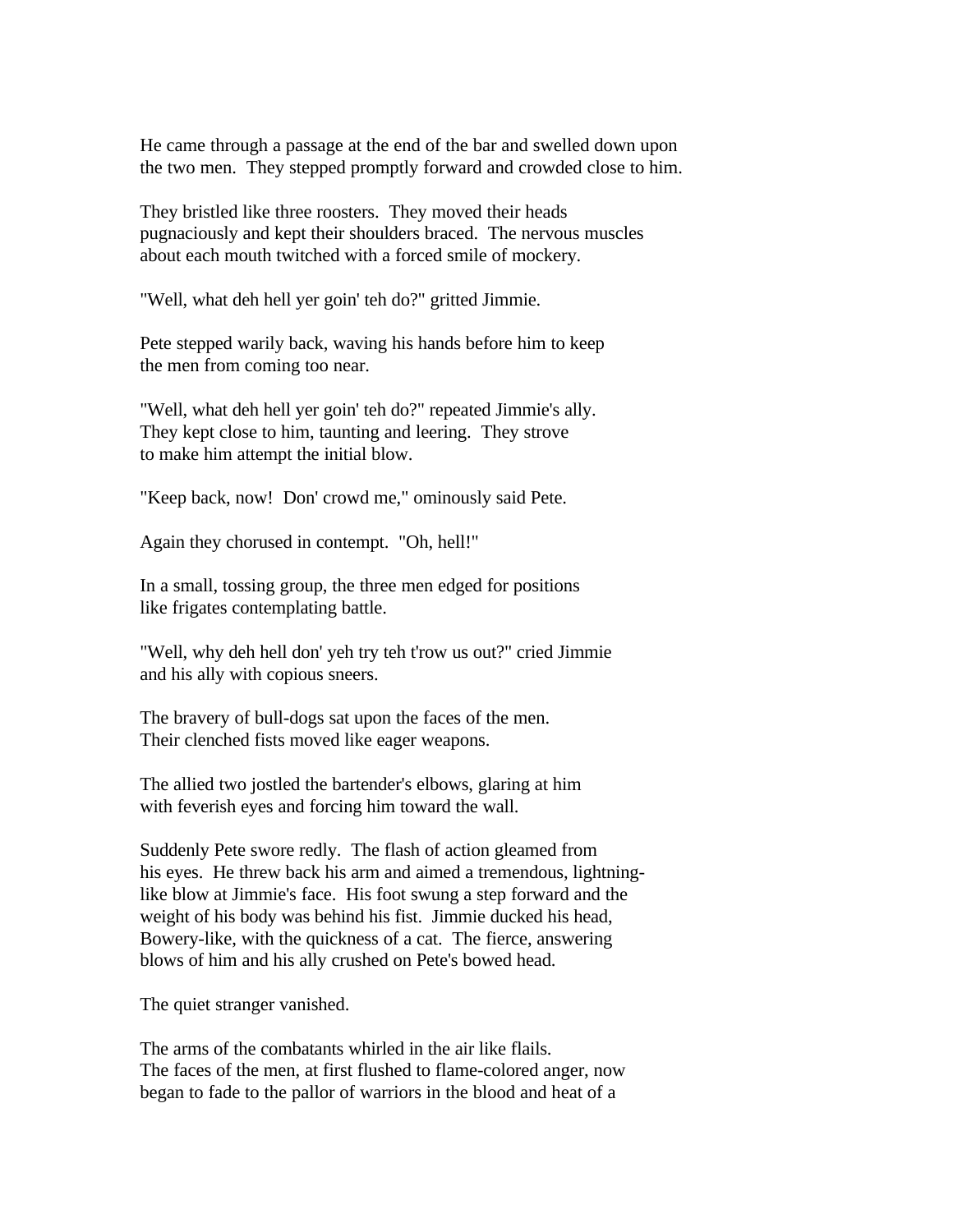battle. Their lips curled back and stretched tightly over the gums in ghoul-like grins. Through their white, gripped teeth struggled hoarse whisperings of oaths. Their eyes glittered with murderous fire.

Each head was huddled between its owner's shoulders, and arms were swinging with marvelous rapidity. Feet scraped to and fro with a loud scratching sound upon the sanded floor. Blows left crimson blotches upon pale skin. The curses of the first quarter minute of the fight died away. The breaths of the fighters came wheezingly from their lips and the three chests were straining and heaving. Pete at intervals gave vent to low, labored hisses, that sounded like a desire to kill. Jimmie's ally gibbered at times like a wounded maniac. Jimmie was silent, fighting with the face of a sacrificial priest. The rage of fear shone in all their eyes and their blood-colored fists swirled.

At a tottering moment a blow from Pete's hand struck the ally and he crashed to the floor. He wriggled instantly to his feet and grasping the quiet stranger's beer glass from the bar, hurled it at Pete's head.

High on the wall it burst like a bomb, shivering fragments flying in all directions. Then missiles came to every man's hand. The place had heretofore appeared free of things to throw, but suddenly glass and bottles went singing through the air. They were thrown point blank at bobbing heads. The pyramid of shimmering glasses, that had never been disturbed, changed to cascades as heavy bottles were flung into them. Mirrors splintered to nothing.

The three frothing creatures on the floor buried themselves in a frenzy for blood. There followed in the wake of missiles and fists some unknown prayers, perhaps for death.

The quiet stranger had sprawled very pyrotechnically out on the sidewalk. A laugh ran up and down the avenue for the half of a block.

"Dey've trowed a bloke inteh deh street."

People heard the sound of breaking glass and shuffling feet within the saloon and came running. A small group, bending down to look under the bamboo doors, watching the fall of glass, and three pairs of violent legs, changed in a moment to a crowd.

A policeman came charging down the sidewalk and bounced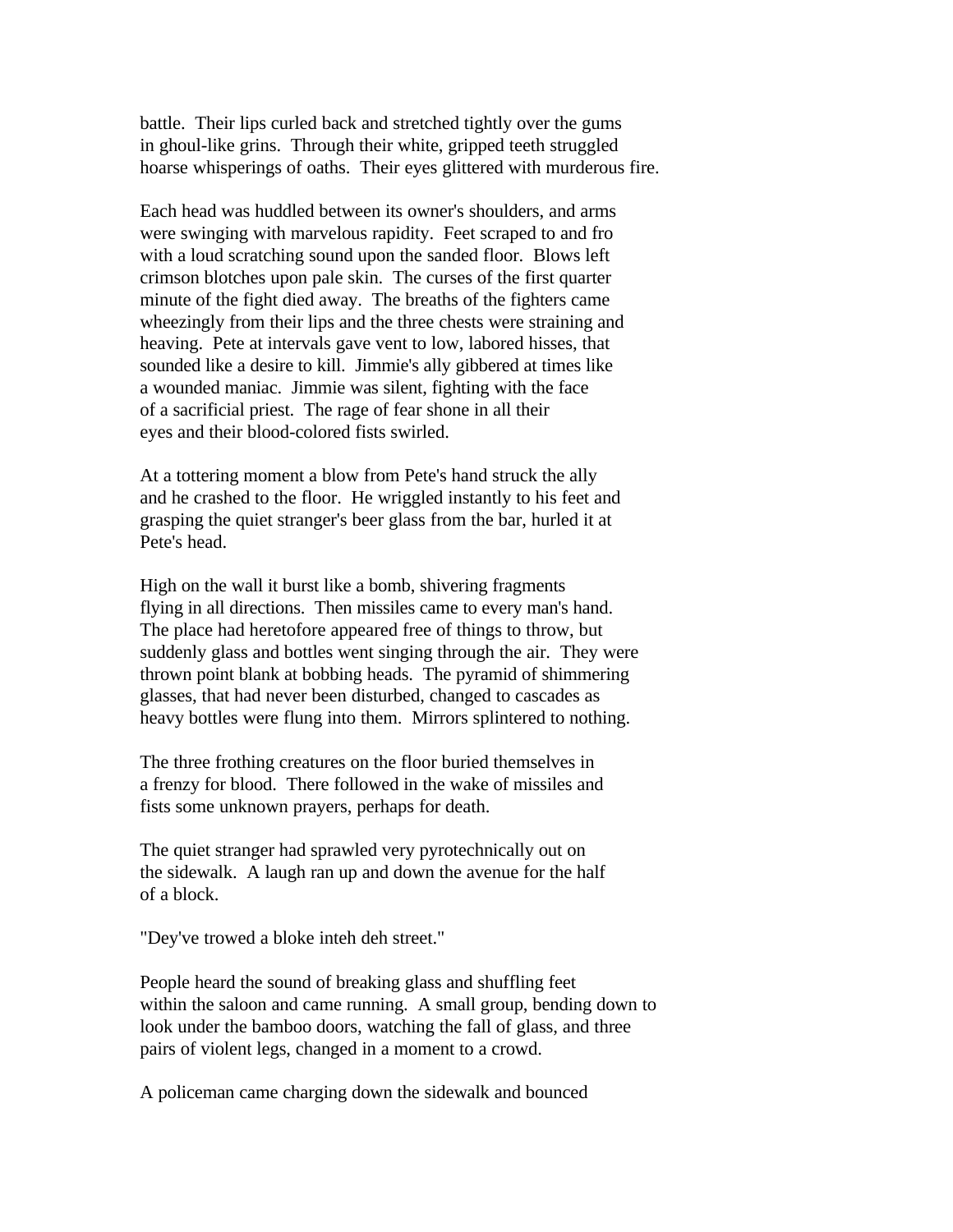through the doors into the saloon. The crowd bended and surged in absorbing anxiety to see.

Jimmie caught first sight of the on-coming interruption. On his feet he had the same regard for a policeman that, when on his truck, he had for a fire engine. He howled and ran for the side door.

The officer made a terrific advance, club in hand. One comprehensive sweep of the long night stick threw the ally to the floor and forced Pete to a corner. With his disengaged hand he made a furious effort at Jimmie's coat-tails. Then he regained his balance and paused.

"Well, well, you are a pair of pictures. What in hell yeh been up to?"

Jimmie, with his face drenched in blood, escaped up a side street, pursued a short distance by some of the more law-loving, or excited individuals of the crowd.

Later, from a corner safely dark, he saw the policeman, the ally and the bartender emerge from the saloon. Pete locked the doors and then followed up the avenue in the rear of the crowdencompassed policeman and his charge.

On first thoughts Jimmie, with his heart throbbing at battle heat, started to go desperately to the rescue of his friend, but he halted.

"Ah, what deh hell?" he demanded of himself.

Chapter XII

In a hall of irregular shape sat Pete and Maggie drinking beer. A submissive orchestra dictated to by a spectacled man with frowsy hair and a dress suit, industriously followed the bobs of his head and the waves of his baton. A ballad singer, in a dress of flaming scarlet, sang in the inevitable voice of brass. When she vanished, men seated at the tables near the front applauded loudly, pounding the polished wood with their beer glasses. She returned attired in less gown, and sang again. She received another enthusiastic encore. She reappeared in still less gown and danced. The deafening rumble of glasses and clapping of hands that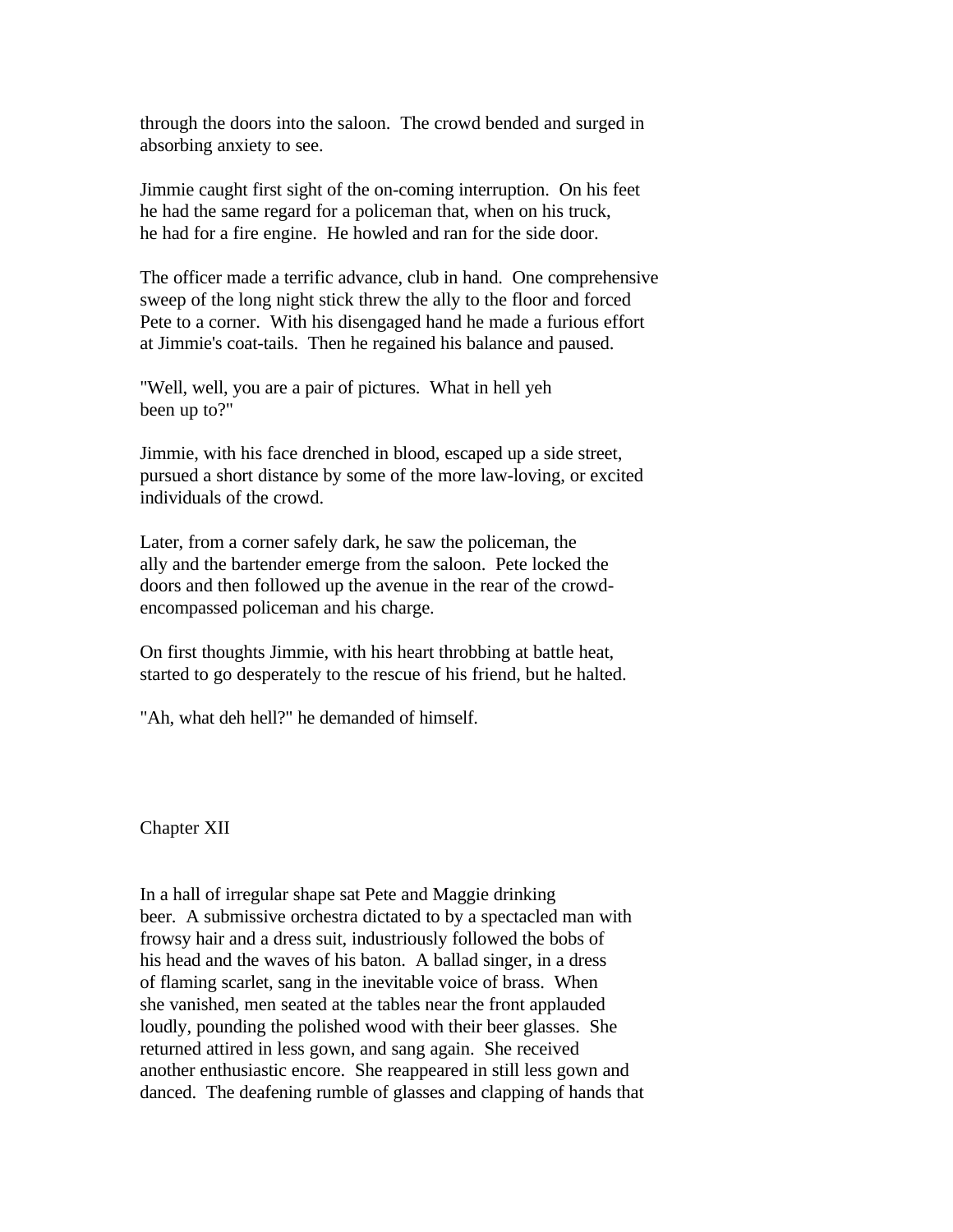followed her exit indicated an overwhelming desire to have her come on for the fourth time, but the curiosity of the audience was not gratified.

Maggie was pale. From her eyes had been plucked all look of self-reliance. She leaned with a dependent air toward her companion. She was timid, as if fearing his anger or displeasure. She seemed to beseech tenderness of him.

Pete's air of distinguished valor had grown upon him until it threatened stupendous dimensions. He was infinitely gracious to the girl. It was apparent to her that his condescension was a marvel.

He could appear to strut even while sitting still and he showed that he was a lion of lordly characteristics by the air with which he spat.

With Maggie gazing at him wonderingly, he took pride in commanding the waiters who were, however, indifferent or deaf.

"Hi, you, git a russle on yehs! What deh hell yehs lookin' at? Two more beehs, d'yeh hear?"

He leaned back and critically regarded the person of a girl with a straw-colored wig who upon the stage was flinging her heels in somewhat awkward imitation of a well-known danseuse.

At times Maggie told Pete long confidential tales of her former home life, dwelling upon the escapades of the other members of the family and the difficulties she had to combat in order to obtain a degree of comfort. He responded in tones of philanthropy. He pressed her arm with an air of reassuring proprietorship.

"Dey was damn jays," he said, denouncing the mother and brother.

The sound of the music which, by the efforts of the frowsyheaded leader, drifted to her ears through the smoke-filled atmosphere, made the girl dream. She thought of her former Rum Alley environment and turned to regard Pete's strong protecting fists. She thought of the collar and cuff manufactory and the eternal moan of the proprietor: "What een hell do you sink I pie fife dolla a week for? Play? No, py damn." She contemplated Pete's man-subduing eyes and noted that wealth and prosperity was indicated by his clothes. She imagined a future, rose-tinted, because of its distance from all that she previously had experienced.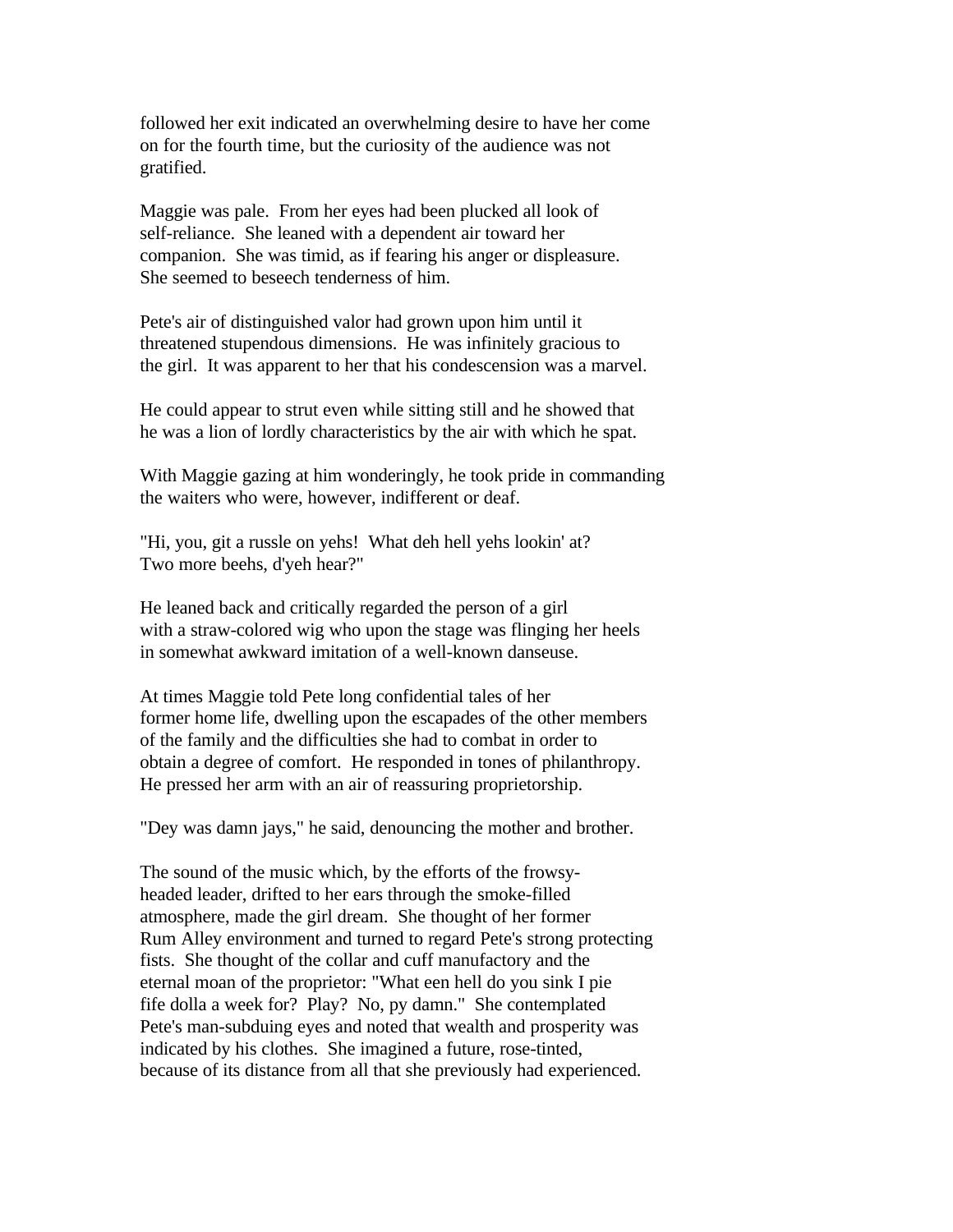As to the present she perceived only vague reasons to be miserable. Her life was Pete's and she considered him worthy of the charge. She would be disturbed by no particular apprehensions, so long as Pete adored her as he now said he did. She did not feel like a bad woman. To her knowledge she had never seen any better.

At times men at other tables regarded the girl furtively. Pete, aware of it, nodded at her and grinned. He felt proud.

"Mag, yer a bloomin' good-looker," he remarked, studying her face through the haze. The men made Maggie fear, but she blushed at Pete's words as it became apparent to her that she was the apple of his eye.

Grey-headed men, wonderfully pathetic in their dissipation, stared at her through clouds. Smooth-cheeked boys, some of them with faces of stone and mouths of sin, not nearly so pathetic as the grey heads, tried to find the girl's eyes in the smoke wreaths. Maggie considered she was not what they thought her. She confined her glances to Pete and the stage.

The orchestra played negro melodies and a versatile drummer pounded, whacked, clattered and scratched on a dozen machines to make noise.

Those glances of the men, shot at Maggie from under half-closed lids, made her tremble. She thought them all to be worse men than Pete.

"Come, let's go," she said.

As they went out Maggie perceived two women seated at a table with some men. They were painted and their cheeks had lost their roundness. As she passed them the girl, with a shrinking movement, drew back her skirts.

Chapter XIII

Jimmie did not return home for a number of days after the fight with Pete in the saloon. When he did, he approached with extreme caution.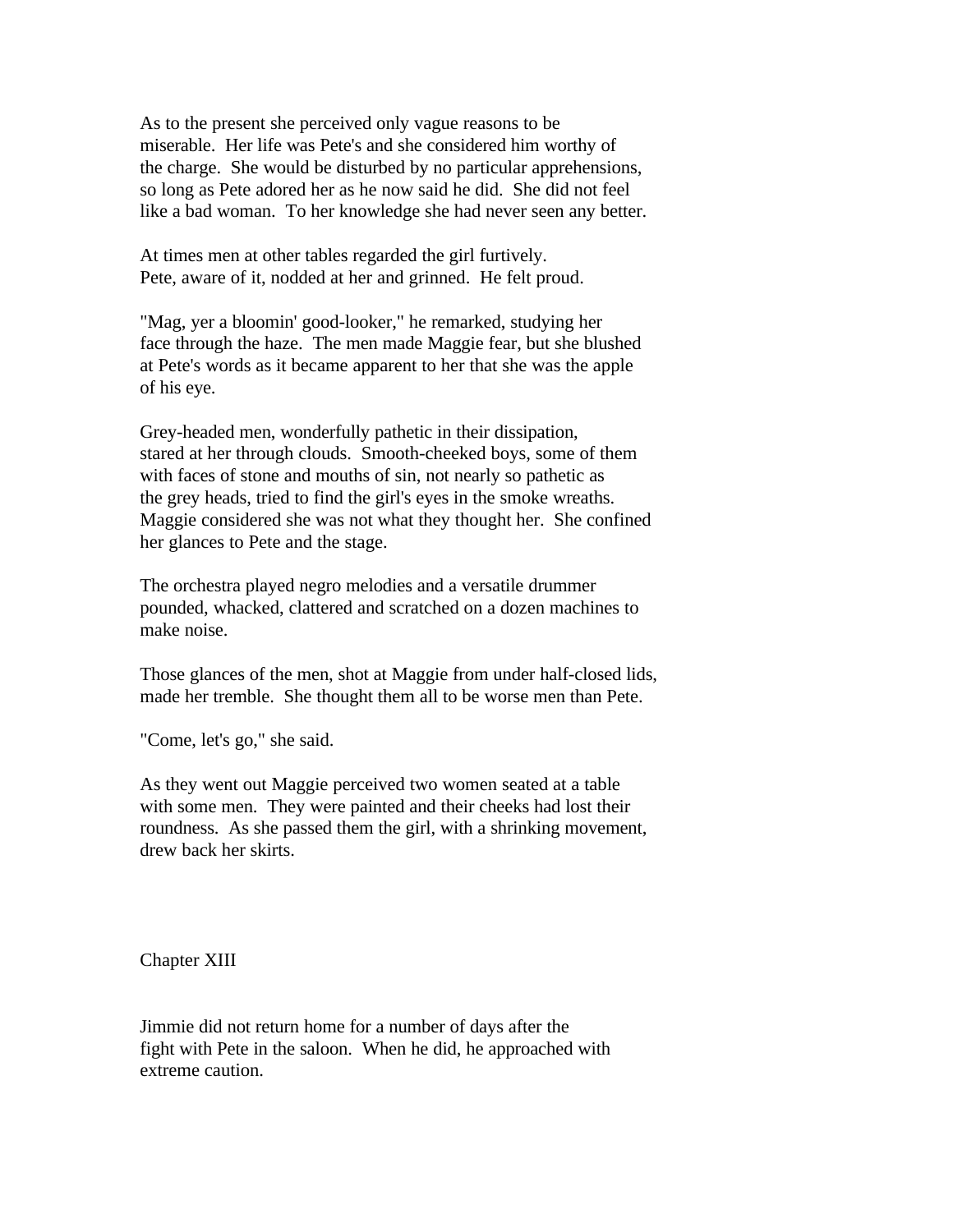He found his mother raving. Maggie had not returned home. The parent continually wondered how her daughter could come to such a pass. She had never considered Maggie as a pearl dropped unstained into Rum Alley from Heaven, but she could not conceive how it was possible for her daughter to fall so low as to bring disgrace upon her family. She was terrific in denunciation of the girl's wickedness.

The fact that the neighbors talked of it, maddened her. When women came in, and in the course of their conversation casually asked, "Where's Maggie dese days?" the mother shook her fuzzy head at them and appalled them with curses. Cunning hints inviting confidence she rebuffed with violence.

"An' wid all deh bringin' up she had, how could she?" moaningly she asked of her son. "Wid all deh talkin' wid her I did an' deh t'ings I tol' her to remember? When a girl is bringed up deh way I bringed up Maggie, how kin she go teh deh devil?"

Jimmie was transfixed by these questions. He could not conceive how under the circumstances his mother's daughter and his sister could have been so wicked.

His mother took a drink from a squdgy bottle that sat on the table. She continued her lament.

"She had a bad heart, dat girl did, Jimmie. She was wicked teh deh heart an' we never knowed it."

Jimmie nodded, admitting the fact.

"We lived in deh same house wid her an' I brought her up an' we never knowed how bad she was."

Jimmie nodded again.

"Wid a home like dis an' a mudder like me, she went teh deh bad," cried the mother, raising her eyes.

One day, Jimmie came home, sat down in a chair and began to wriggle about with a new and strange nervousness. At last he spoke shamefacedly.

"Well, look-a-here, dis t'ing queers us! See? We're queered! An' maybe it 'ud be better if I--well, I t'ink I kin look 'er up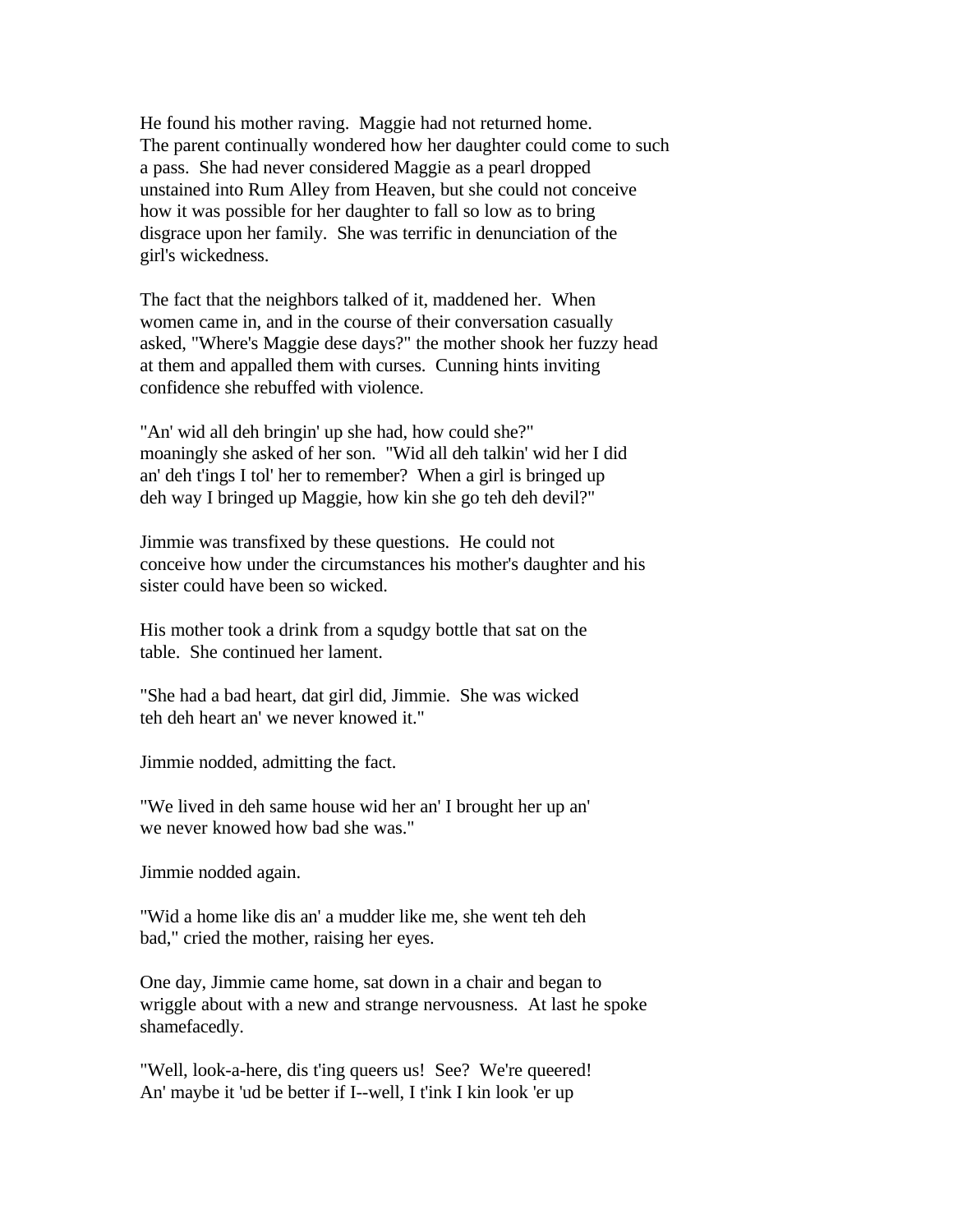an'--maybe it 'ud be better if I fetched her home an'--"

The mother started from her chair and broke forth into a storm of passionate anger.

"What! Let 'er come an' sleep under deh same roof wid her mudder agin! Oh, yes, I will, won't I? Sure? Shame on yehs, Jimmie Johnson, for sayin' such a t'ing teh yer own mudder--teh yer own mudder! Little did I t'ink when yehs was a babby playin' about me feet dat ye'd grow up teh say sech a t'ing teh yer mudder--yer own mudder. I never taut--"

Sobs choked her and interrupted her reproaches.

"Dere ain't nottin' teh raise sech hell about," said Jimmie. "I on'y says it 'ud be better if we keep dis t'ing dark, see? It queers us! See?"

His mother laughed a laugh that seemed to ring through the city and be echoed and re-echoed by countless other laughs. "Oh, yes, I will, won't I! Sure!"

"Well, yeh must take me fer a damn fool," said Jimmie, indignant at his mother for mocking him. "I didn't say we'd make 'er inteh a little tin angel, ner nottin', but deh way it is now she can queer us! Don' che see?"

"Aye, she'll git tired of deh life atter a while an' den she'll wanna be a-comin' home, won' she, deh beast! I'll let 'er in den, won' I?"

"Well, I didn' mean none of dis prod'gal bus'ness anyway," explained Jimmie.

"It wasn't no prod'gal dauter, yeh damn fool," said the mother. "It was prod'gal son, anyhow."

"I know dat," said Jimmie.

For a time they sat in silence. The mother's eyes gloated on a scene her imagination could call before her. Her lips were set in a vindictive smile.

"Aye, she'll cry, won' she, an' carry on, an' tell how Pete, or some odder feller, beats 'er an' she'll say she's sorry an' all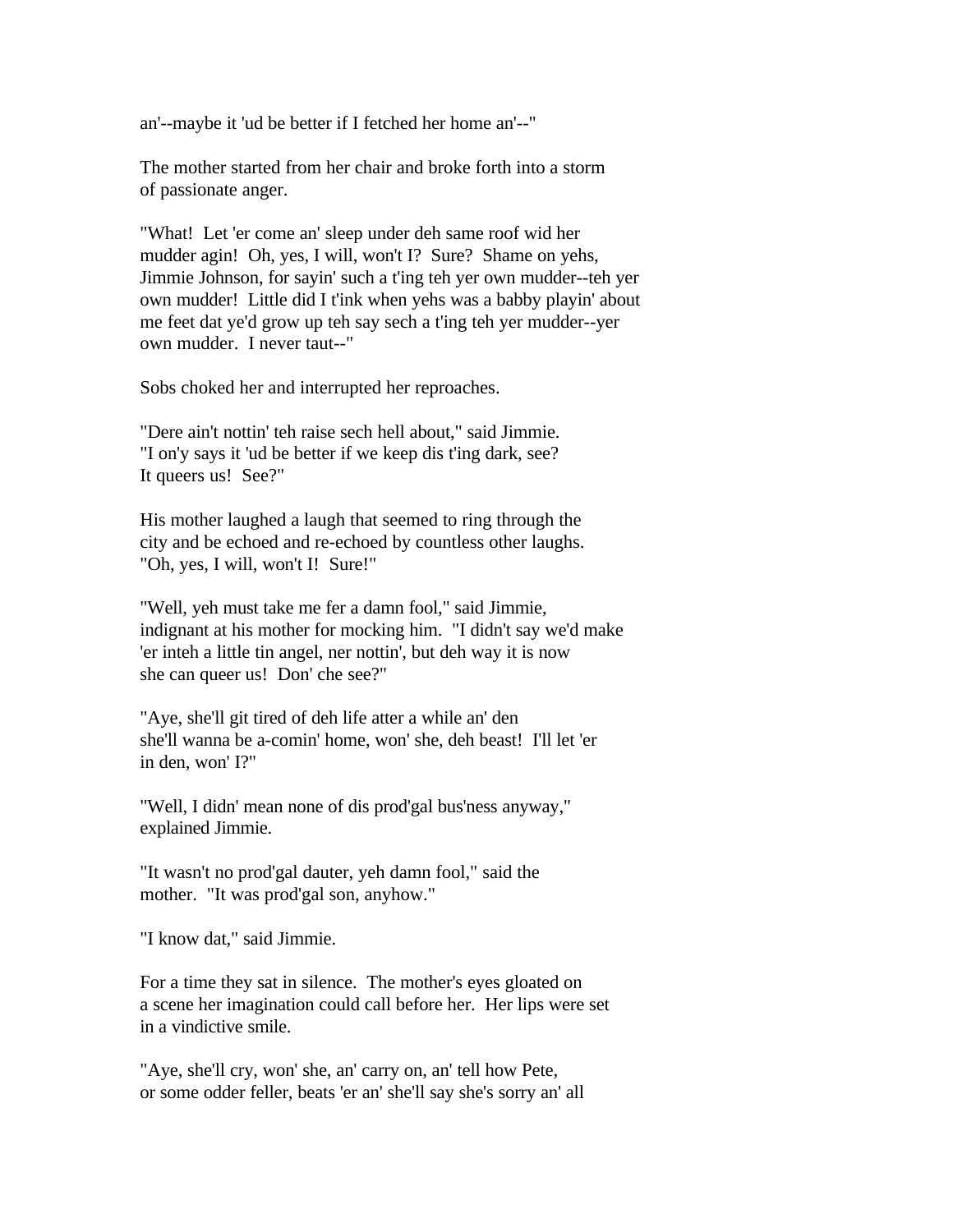dat an' she ain't happy, she ain't, an' she wants to come home agin, she does."

With grim humor, the mother imitated the possible wailing notes of the daughter's voice.

"Den I'll take 'er in, won't I, deh beast. She kin cry 'er two eyes out on deh stones of deh street before I'll dirty deh place wid her. She abused an' ill-treated her own mudder--her own mudder what loved her an' she'll never git anodder chance dis side of hell."

Jimmie thought he had a great idea of women's frailty, but he could not understand why any of his kin should be victims.

"Damn her," he fervidly said.

Again he wondered vaguely if some of the women of his acquaintance had brothers. Nevertheless, his mind did not for an instant confuse himself with those brothers nor his sister with theirs. After the mother had, with great difficulty, suppressed the neighbors, she went among them and proclaimed her grief. "May Gawd forgive dat girl," was her continual cry. To attentive ears she recited the whole length and breadth of her woes.

"I bringed 'er up deh way a dauter oughta be bringed up an' dis is how she served me! She went teh deh devil deh first chance she got! May Gawd forgive her."

When arrested for drunkenness she used the story of her daughter's downfall with telling effect upon the police justices. Finally one of them said to her, peering down over his spectacles: "Mary, the records of this and other courts show that you are the mother of forty-two daughters who have been ruined. The case is unparalleled in the annals of this court, and this court thinks--"

The mother went through life shedding large tears of sorrow. Her red face was a picture of agony.

Of course Jimmie publicly damned his sister that he might appear on a higher social plane. But, arguing with himself, stumbling about in ways that he knew not, he, once, almost came to a conclusion that his sister would have been more firmly good had she better known why. However, he felt that he could not hold such a view. He threw it hastily aside.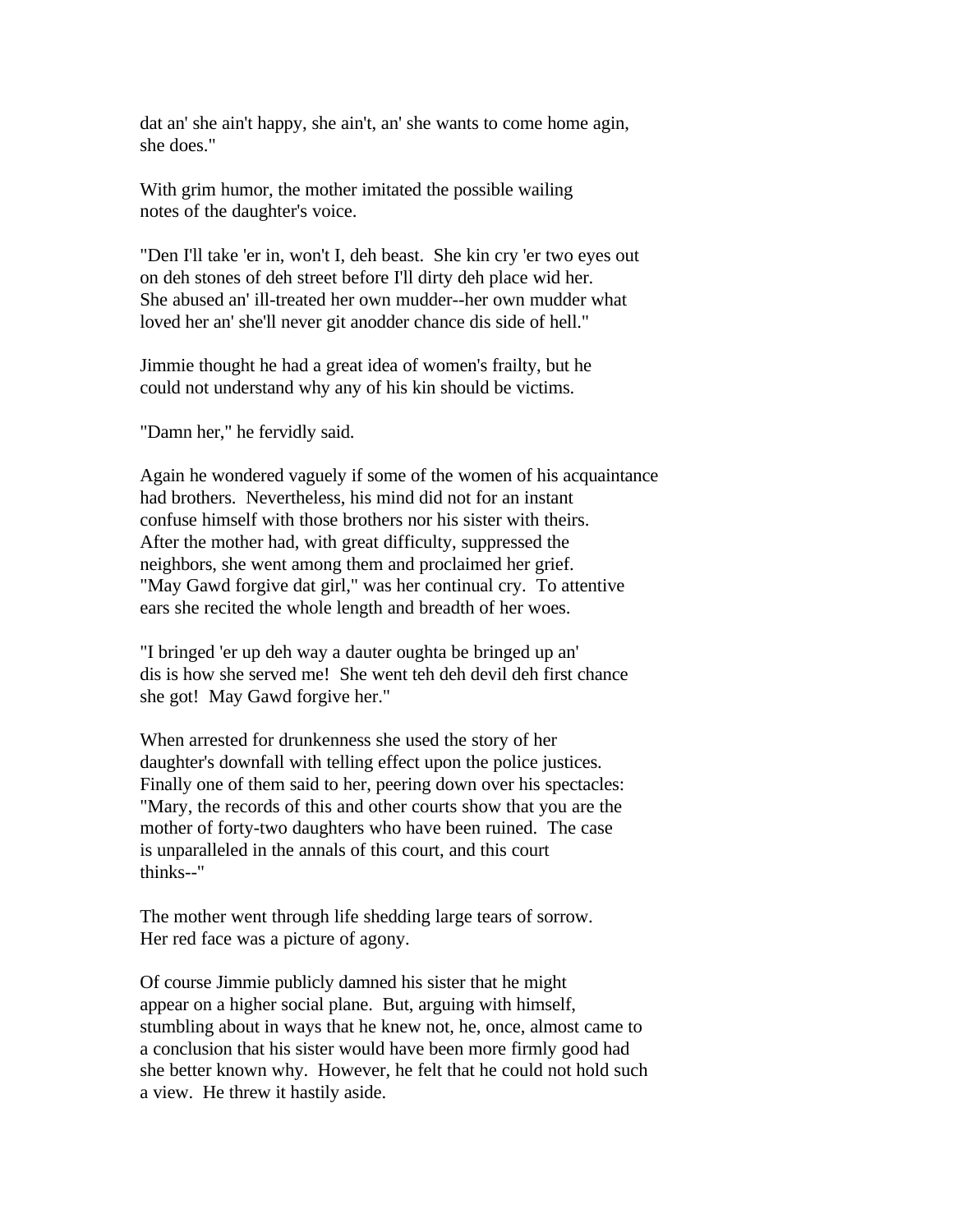Chapter XIV

In a hilarious hall there were twenty-eight tables and twentyeight women and a crowd of smoking men. Valiant noise was made on a stage at the end of the hall by an orchestra composed of men who looked as if they had just happened in. Soiled waiters ran to and fro, swooping down like hawks on the unwary in the throng; clattering along the aisles with trays covered with glasses; stumbling over women's skirts and charging two prices for everything but beer, all with a swiftness that blurred the view of the cocoanut palms and dusty monstrosities painted upon the walls of the room. A bouncer, with an immense load of business upon his hands, plunged about in the crowd, dragging bashful strangers to prominent chairs, ordering waiters here and there and quarreling furiously with men who wanted to sing with the orchestra.

The usual smoke cloud was present, but so dense that heads and arms seemed entangled in it. The rumble of conversation was replaced by a roar. Plenteous oaths heaved through the air. The room rang with the shrill voices of women bubbling o'er with drink-laughter. The chief element in the music of the orchestra was speed. The musicians played in intent fury. A woman was singing and smiling upon the stage, but no one took notice of her. The rate at which the piano, cornet and violins were going, seemed to impart wildness to the half-drunken crowd. Beer glasses were emptied at a gulp and conversation became a rapid chatter. The smoke eddied and swirled like a shadowy river hurrying toward some unseen falls. Pete and Maggie entered the hall and took chairs at a table near the door. The woman who was seated there made an attempt to occupy Pete's attention and, failing, went away.

Three weeks had passed since the girl had left home. The air of spaniel-like dependence had been magnified and showed its direct effect in the peculiar off-handedness and ease of Pete's ways toward her.

She followed Pete's eyes with hers, anticipating with smiles gracious looks from him.

A woman of brilliance and audacity, accompanied by a mere boy, came into the place and took seats near them.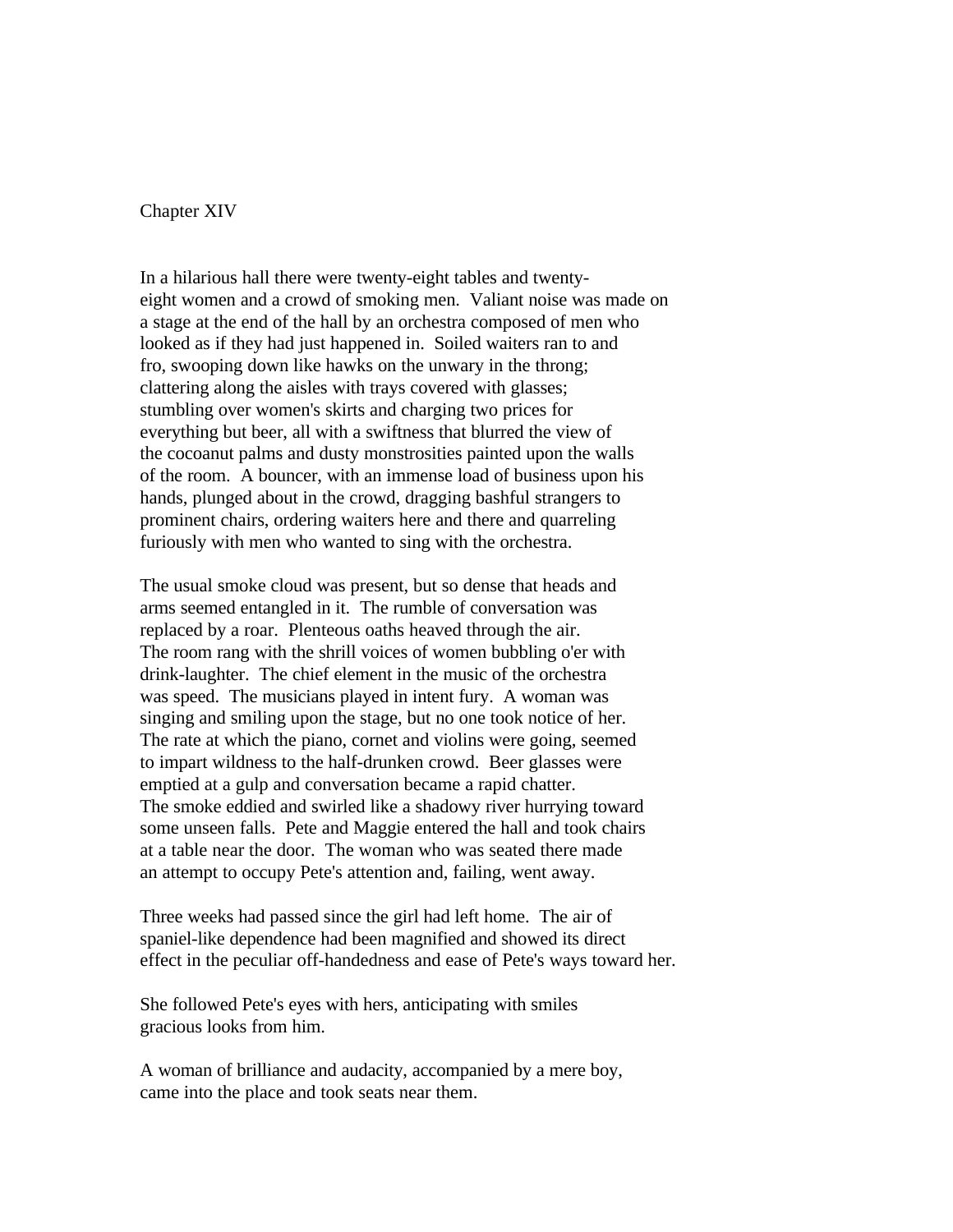At once Pete sprang to his feet, his face beaming with glad surprise.

"By Gawd, there's Nellie," he cried.

He went over to the table and held out an eager hand to the woman.

"Why, hello, Pete, me boy, how are you," said she, giving him her fingers.

Maggie took instant note of the woman. She perceived that her black dress fitted her to perfection. Her linen collar and cuffs were spotless. Tan gloves were stretched over her well-shaped hands. A hat of a prevailing fashion perched jauntily upon her dark hair. She wore no jewelry and was painted with no apparent paint. She looked clear-eyed through the stares of the men.

"Sit down, and call your lady-friend over," she said cordially to Pete. At his beckoning Maggie came and sat between Pete and the mere boy.

"I thought yeh were gone away fer good," began Pete, at once. "When did yeh git back? How did dat Buff'lo bus'ness turn out?"

The woman shrugged her shoulders. "Well, he didn't have as many stamps as he tried to make out, so I shook him, that's all."

"Well, I'm glad teh see yehs back in deh city," said Pete, with awkward gallantry.

He and the woman entered into a long conversation, exchanging reminiscences of days together. Maggie sat still, unable to formulate an intelligent sentence upon the conversation and painfully aware of it.

She saw Pete's eyes sparkle as he gazed upon the handsome stranger. He listened smilingly to all she said. The woman was familiar with all his affairs, asked him about mutual friends, and knew the amount of his salary.

She paid no attention to Maggie, looking toward her once or twice and apparently seeing the wall beyond.

The mere boy was sulky. In the beginning he had welcomed with acclamations the additions.

"Let's all have a drink! What'll you take, Nell? And you,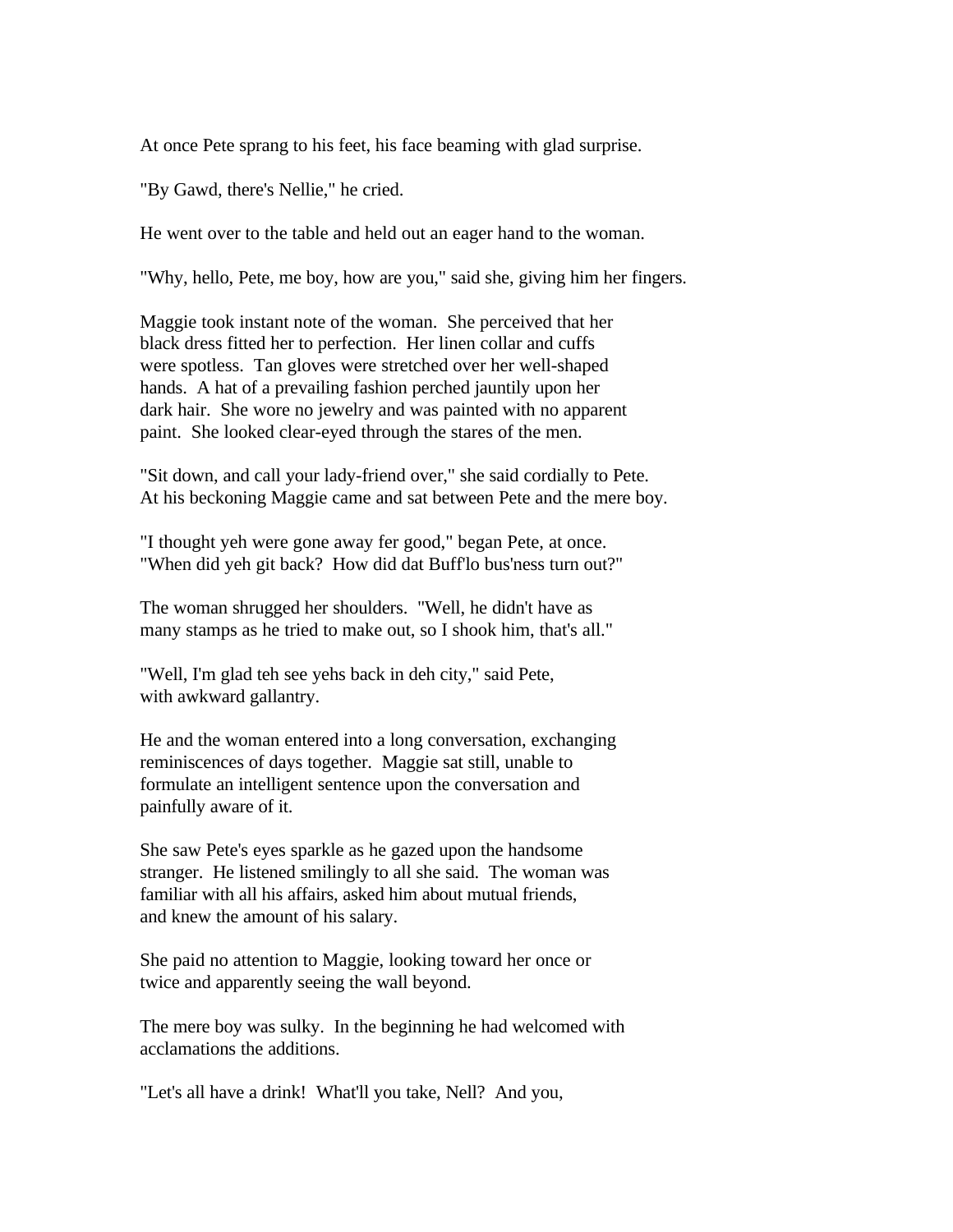Miss what's-your-name. Have a drink, Mr. -----, you, I mean."

He had shown a sprightly desire to do the talking for the company and tell all about his family. In a loud voice he declaimed on various topics. He assumed a patronizing air toward Pete. As Maggie was silent, he paid no attention to her. He made a great show of lavishing wealth upon the woman of brilliance and audacity.

"Do keep still, Freddie! You gibber like an ape, dear," said the woman to him. She turned away and devoted her attention to Pete.

"We'll have many a good time together again, eh?"

"Sure, Mike," said Pete, enthusiastic at once.

"Say," whispered she, leaning forward, "let's go over to Billie's and have a heluva time."

"Well, it's dis way! See?" said Pete. I got dis lady frien' here."

"Oh, t'hell with her," argued the woman.

Pete appeared disturbed.

"All right," said she, nodding her head at him. "All right for you! We'll see the next time you ask me to go anywheres with you."

Pete squirmed.

"Say," he said, beseechingly, "come wid me a minit an' I'll tell yer why."

The woman waved her hand.

"Oh, that's all right, you needn't explain, you know. You wouldn't come merely because you wouldn't come, that's all there is of it."

To Pete's visible distress she turned to the mere boy, bringing him speedily from a terrific rage. He had been debating whether it would be the part of a man to pick a quarrel with Pete, or would he be justified in striking him savagely with his beer glass without warning. But he recovered himself when the woman turned to renew her smilings. He beamed upon her with an expression that was somewhat tipsy and inexpressibly tender.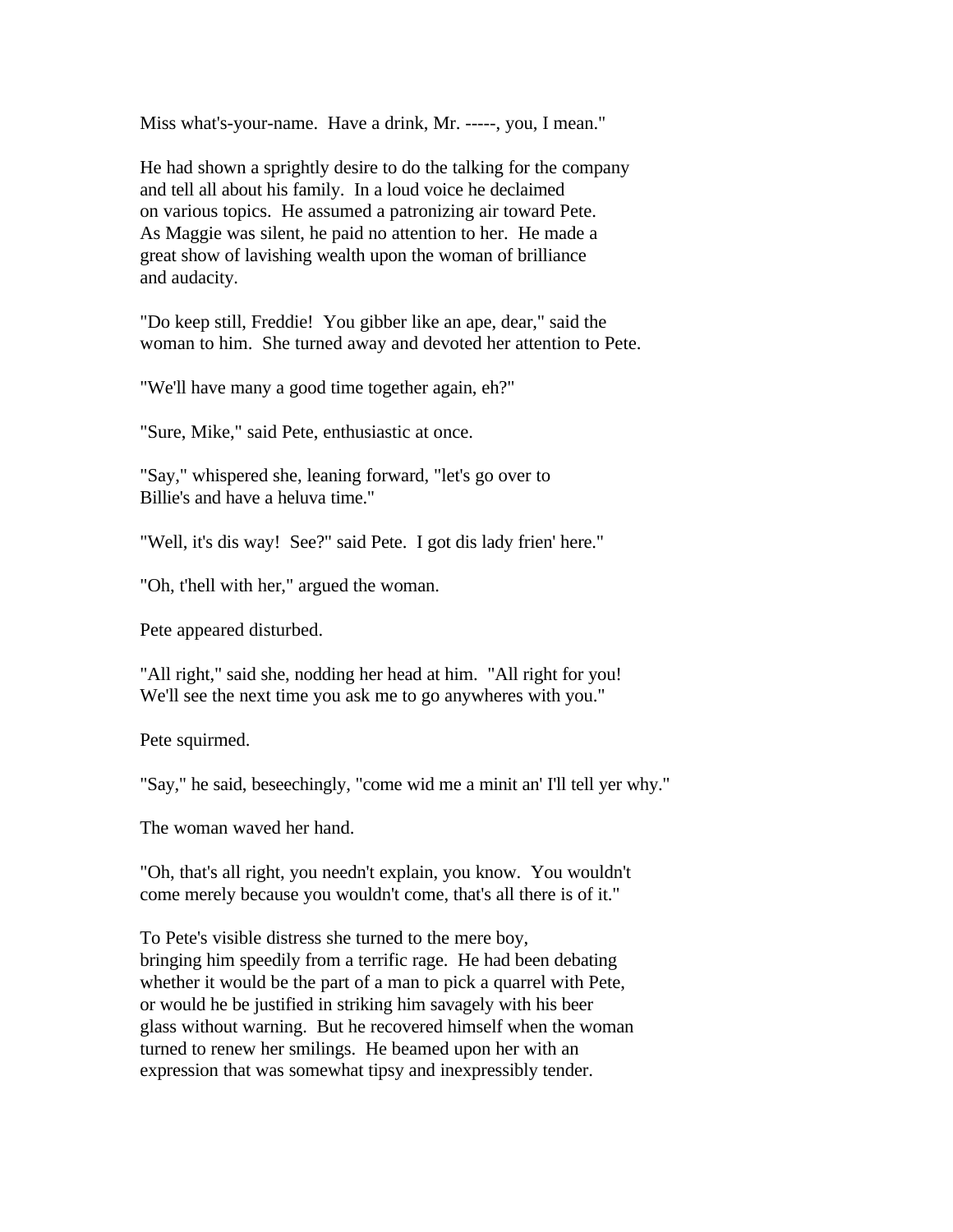"Say, shake that Bowery jay," requested he, in a loud whisper.

"Freddie, you are so droll," she replied.

Pete reached forward and touched the woman on the arm.

"Come out a minit while I tells yeh why I can't go wid yer. Yer doin' me dirt, Nell! I never taut ye'd do me dirt, Nell. Come on, will yer?" He spoke in tones of injury.

"Why, I don't see why I should be interested in your explanations," said the woman, with a coldness that seemed to reduce Pete to a pulp.

His eyes pleaded with her. "Come out a minit while I tells yeh."

The woman nodded slightly at Maggie and the mere boy, "'Scuse me."

The mere boy interrupted his loving smile and turned a shrivelling glare upon Pete. His boyish countenance flushed and he spoke, in a whine, to the woman:

"Oh, I say, Nellie, this ain't a square deal, you know. You aren't goin' to leave me and go off with that duffer, are you? I should think--"

"Why, you dear boy, of course I'm not," cried the woman, affectionately. She bended over and whispered in his ear. He smiled again and settled in his chair as if resolved to wait patiently.

As the woman walked down between the rows of tables, Pete was at her shoulder talking earnestly, apparently in explanation. The woman waved her hands with studied airs of indifference. The doors swung behind them, leaving Maggie and the mere boy seated at the table.

Maggie was dazed. She could dimly perceive that something stupendous had happened. She wondered why Pete saw fit to remonstrate with the woman, pleading for forgiveness with his eyes. She thought she noted an air of submission about her leonine Pete. She was astounded.

The mere boy occupied himself with cock-tails and a cigar. He was tranquilly silent for half an hour. Then he bestirred himself and spoke.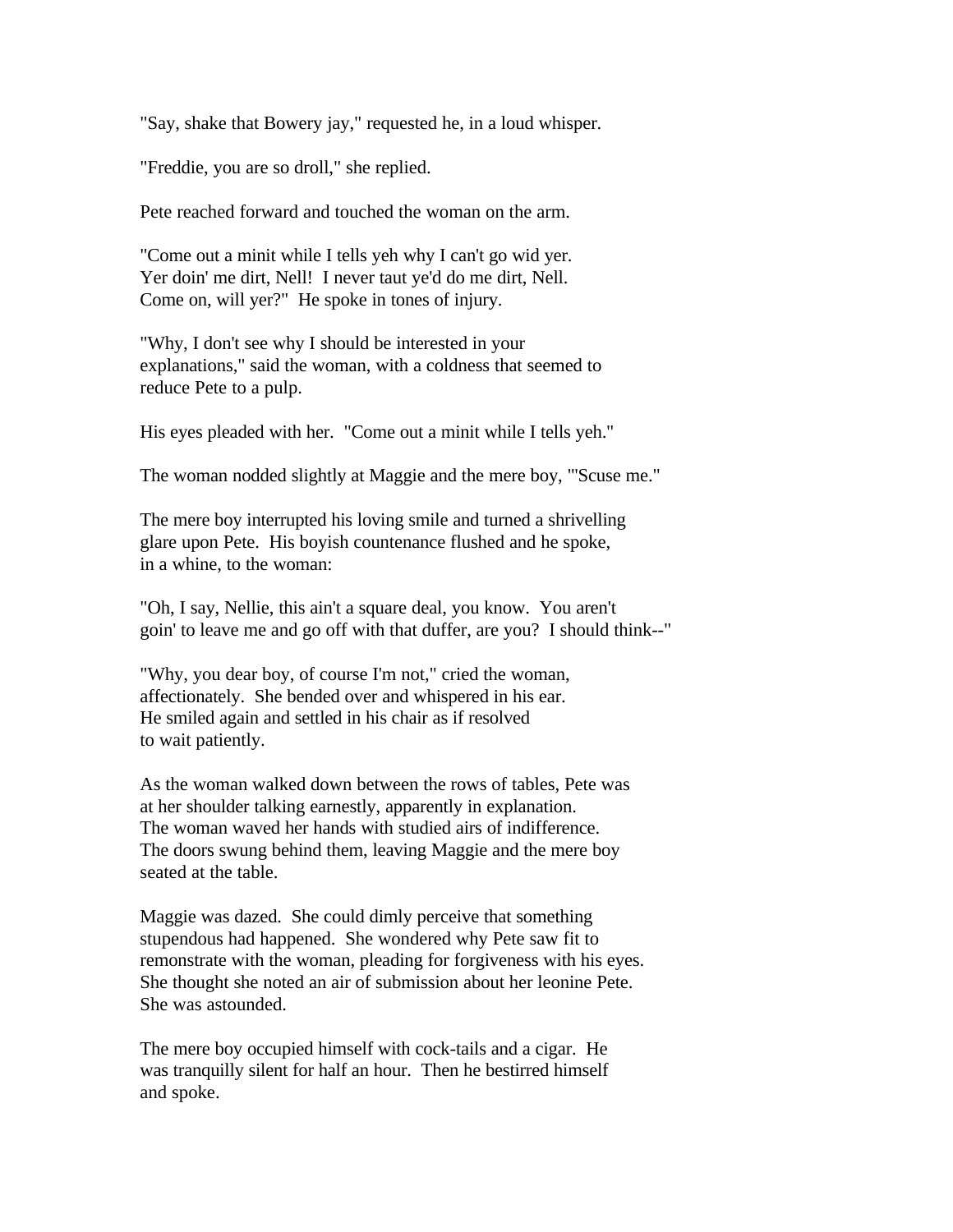"Well," he said, sighing, "I knew this was the way it would be." There was another stillness. The mere boy seemed to be musing.

"She was pulling m'leg. That's the whole amount of it," he said, suddenly. "It's a bloomin' shame the way that girl does. Why, I've spent over two dollars in drinks to-night. And she goes off with that plug-ugly who looks as if he had been hit in the face with a coin-die. I call it rocky treatment for a fellah like me. Here, waiter, bring me a cock-tail and make it damned strong."

Maggie made no reply. She was watching the doors. "It's a mean piece of business," complained the mere boy. He explained to her how amazing it was that anybody should treat him in such a manner. "But I'll get square with her, you bet. She won't get far ahead of yours truly, you know," he added, winking. "I'll tell her plainly that it was bloomin' mean business. And she won't come it over me with any of her 'now-Freddie-dears.' She thinks my name is Freddie, you know, but of course it ain't. I always tell these people some name like that, because if they got onto your right name they might use it sometime. Understand? Oh, they don't fool me much."

Maggie was paying no attention, being intent upon the doors. The mere boy relapsed into a period of gloom, during which he exterminated a number of cock-tails with a determined air, as if replying defiantly to fate. He occasionally broke forth into sentences composed of invectives joined together in a long string.

The girl was still staring at the doors. After a time the mere boy began to see cobwebs just in front of his nose. He spurred himself into being agreeable and insisted upon her having a charlotte-russe and a glass of beer.

"They's gone," he remarked, "they's gone." He looked at her through the smoke wreaths. "Shay, lil' girl, we mightish well make bes' of it. You ain't such bad-lookin' girl, y'know. Not half bad. Can't come up to Nell, though. No, can't do it! Well, I should shay not! Nell fine-lookin' girl! F--i--n--ine. You look damn bad longsider her, but by y'self ain't so bad. Have to do anyhow. Nell gone. On'y you left. Not half bad, though."

Maggie stood up.

"I'm going home," she said.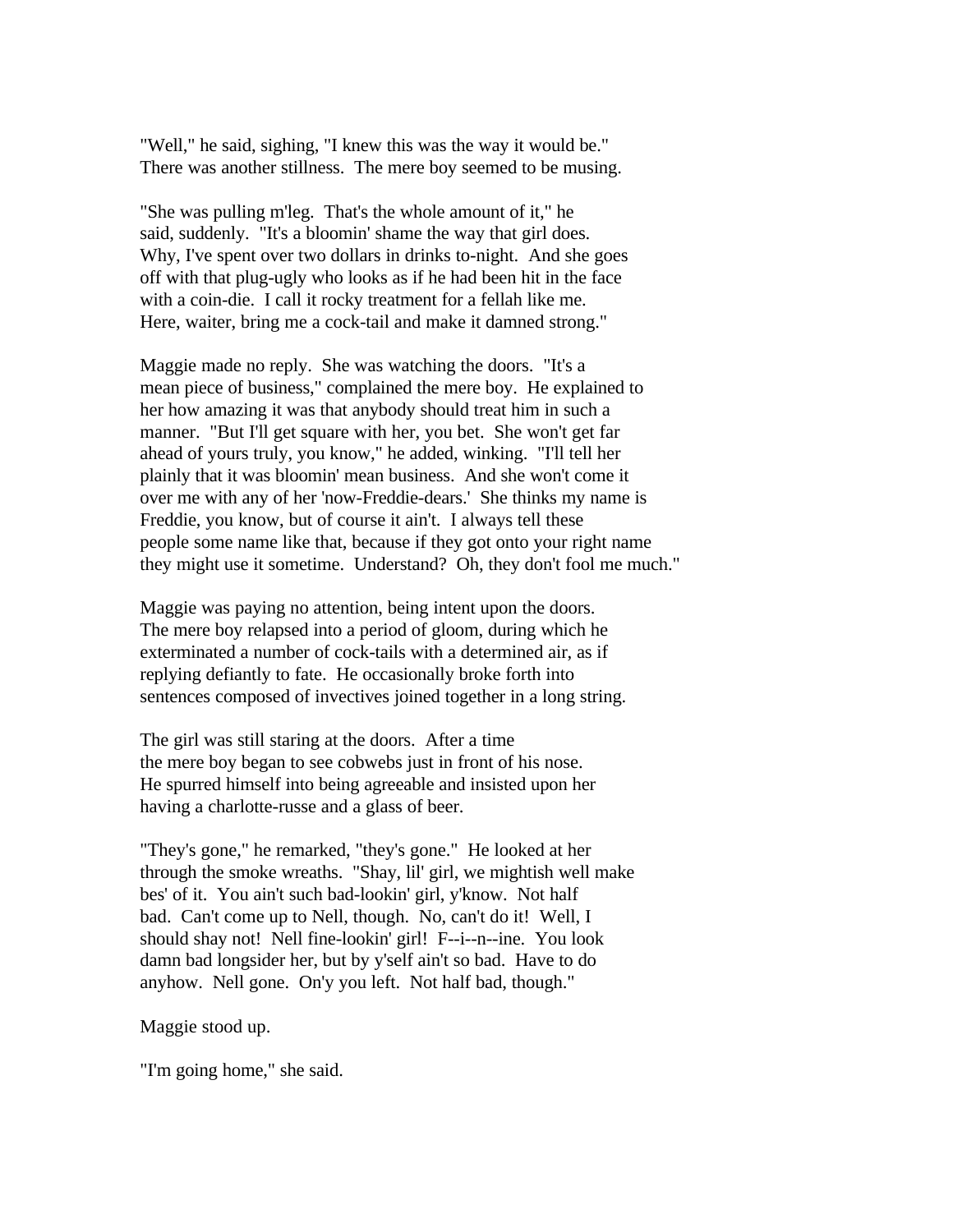The mere boy started.

"Eh? What? Home," he cried, struck with amazement. "I beg pardon, did hear say home?"

"I'm going home," she repeated.

"Great Gawd, what hava struck," demanded the mere boy of himself, stupefied.

In a semi-comatose state he conducted her on board an up-town car, ostentatiously paid her fare, leered kindly at her through the rear window and fell off the steps.

Chapter XV

A forlorn woman went along a lighted avenue. The street was filled with people desperately bound on missions. An endless crowd darted at the elevated station stairs and the horse cars were thronged with owners of bundles.

The pace of the forlorn woman was slow. She was apparently searching for some one. She loitered near the doors of saloons and watched men emerge from them. She scanned furtively the faces in the rushing stream of pedestrians. Hurrying men, bent on catching some boat or train, jostled her elbows, failing to notice her, their thoughts fixed on distant dinners.

The forlorn woman had a peculiar face. Her smile was no smile. But when in repose her features had a shadowy look that was like a sardonic grin, as if some one had sketched with cruel forefinger indelible lines about her mouth.

Jimmie came strolling up the avenue. The woman encountered him with an aggrieved air.

"Oh, Jimmie, I've been lookin' all over fer yehs--," she began.

Jimmie made an impatient gesture and quickened his pace.

"Ah, don't bodder me! Good Gawd!" he said, with the savageness of a man whose life is pestered.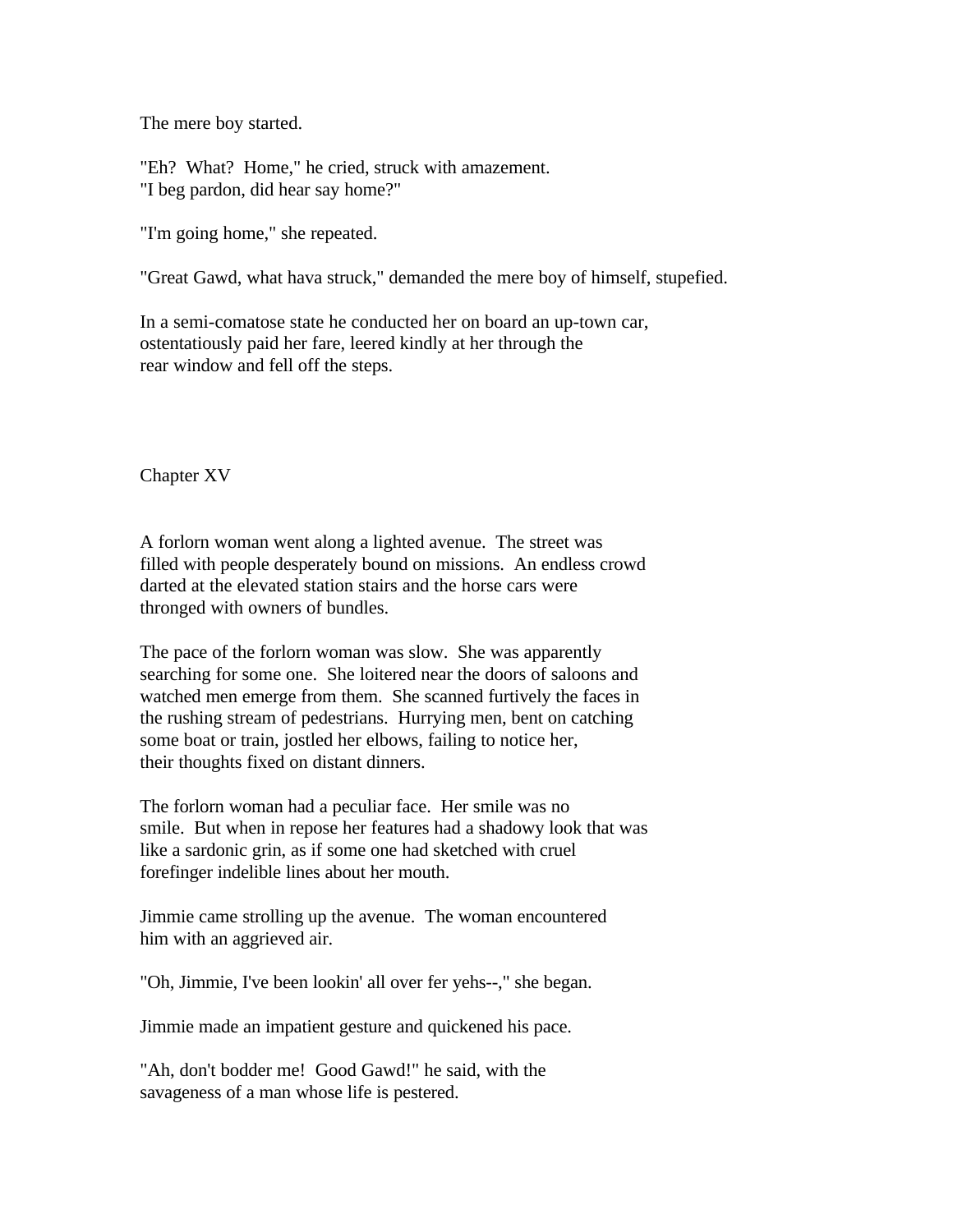The woman followed him along the sidewalk in somewhat the manner of a suppliant.

"But, Jimmie," she said, "yehs told me ye'd--"

Jimmie turned upon her fiercely as if resolved to make a last stand for comfort and peace.

"Say, fer Gawd's sake, Hattie, don' foller me from one end of deh city teh deh odder. Let up, will yehs! Give me a minute's res', can't yehs? Yehs makes me tired, allus taggin' me. See? Ain' yehs got no sense. Do yehs want people teh get onto me? Go chase yerself, fer Gawd's sake."

The woman stepped closer and laid her fingers on his arm. "But, look-a-here--"

Jimmie snarled. "Oh, go teh hell."

He darted into the front door of a convenient saloon and a moment later came out into the shadows that surrounded the side door. On the brilliantly lighted avenue he perceived the forlorn woman dodging about like a scout. Jimmie laughed with an air of relief and went away.

When he arrived home he found his mother clamoring. Maggie had returned. She stood shivering beneath the torrent of her mother's wrath.

"Well, I'm damned," said Jimmie in greeting.

His mother, tottering about the room, pointed a quivering forefinger.

"Lookut her, Jimmie, lookut her. Dere's yer sister, boy. Dere's yer sister. Lookut her! Lookut her!"

She screamed in scoffing laughter.

The girl stood in the middle of the room. She edged about as if unable to find a place on the floor to put her feet.

"Ha, ha, ha," bellowed the mother. "Dere she stands! Ain' she purty? Lookut her! Ain' she sweet, deh beast? Lookut her!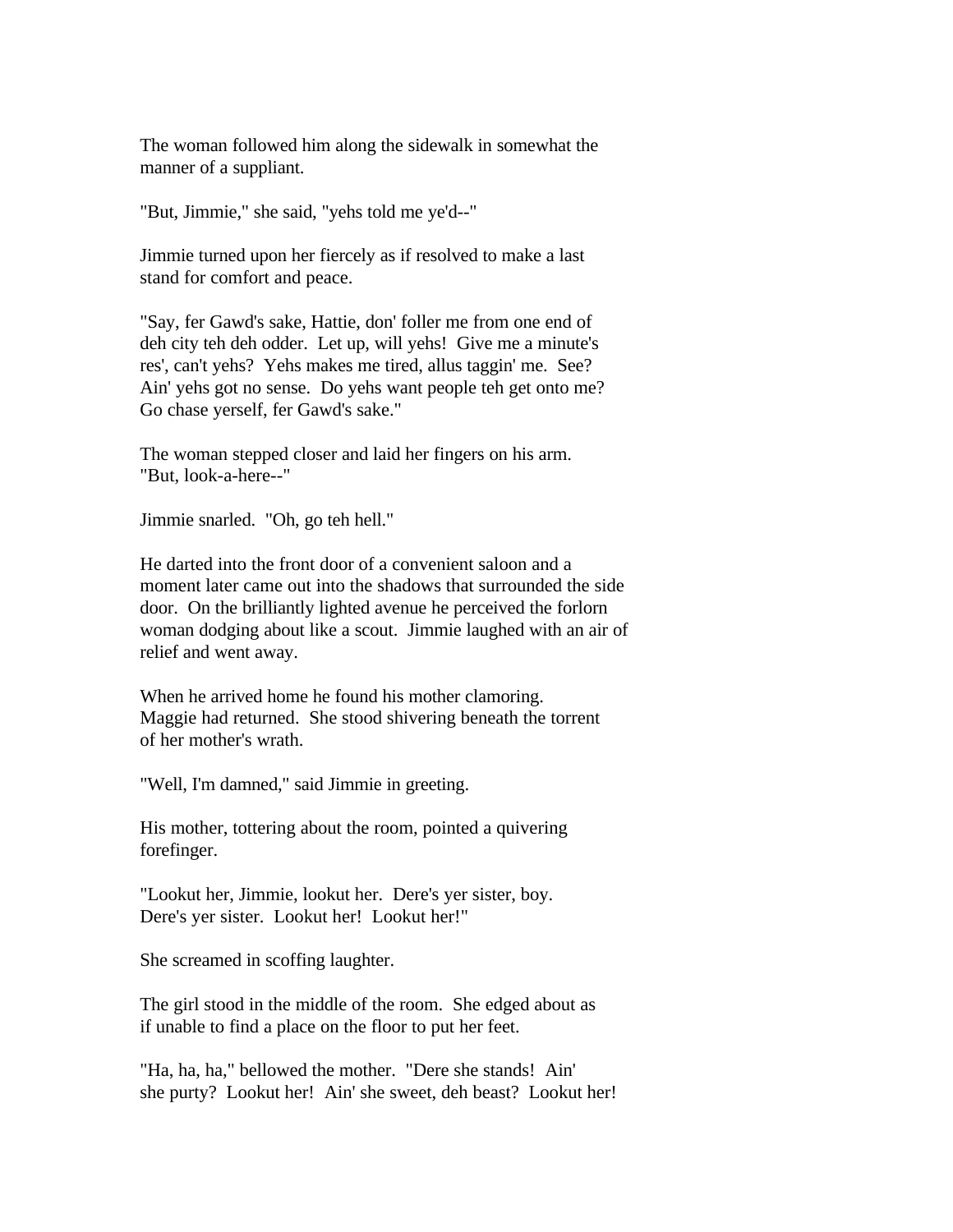Ha, ha, lookut her!"

She lurched forward and put her red and seamed hands upon her daughter's face. She bent down and peered keenly up into the eyes of the girl.

"Oh, she's jes' dessame as she ever was, ain' she? She's her mudder's purty darlin' yit, ain' she? Lookut her, Jimmie! Come here, fer Gawd's sake, and lookut her."

The loud, tremendous sneering of the mother brought the denizens of the Rum Alley tenement to their doors. Women came in the hallways. Children scurried to and fro.

"What's up? Dat Johnson party on anudder tear?"

"Naw! Young Mag's come home!"

"Deh hell yeh say?"

Through the open door curious eyes stared in at Maggie. Children ventured into the room and ogled her, as if they formed the front row at a theatre. Women, without, bended toward each other and whispered, nodding their heads with airs of profound philosophy. A baby, overcome with curiosity concerning this object at which all were looking, sidled forward and touched her dress, cautiously, as if investigating a red-hot stove. Its mother's voice rang out like a warning trumpet. She rushed forward and grabbed her child, casting a terrible look of indignation at the girl.

Maggie's mother paced to and fro, addressing the doorful of eyes, expounding like a glib showman at a museum. Her voice rang through the building.

"Dere she stands," she cried, wheeling suddenly and pointing with dramatic finger. "Dere she stands! Lookut her! Ain' she a dindy? An' she was so good as to come home teh her mudder, she was! Ain' she a beaut'? Ain' she a dindy? Fer Gawd's sake!"

The jeering cries ended in another burst of shrill laughter.

The girl seemed to awaken. "Jimmie--"

He drew hastily back from her.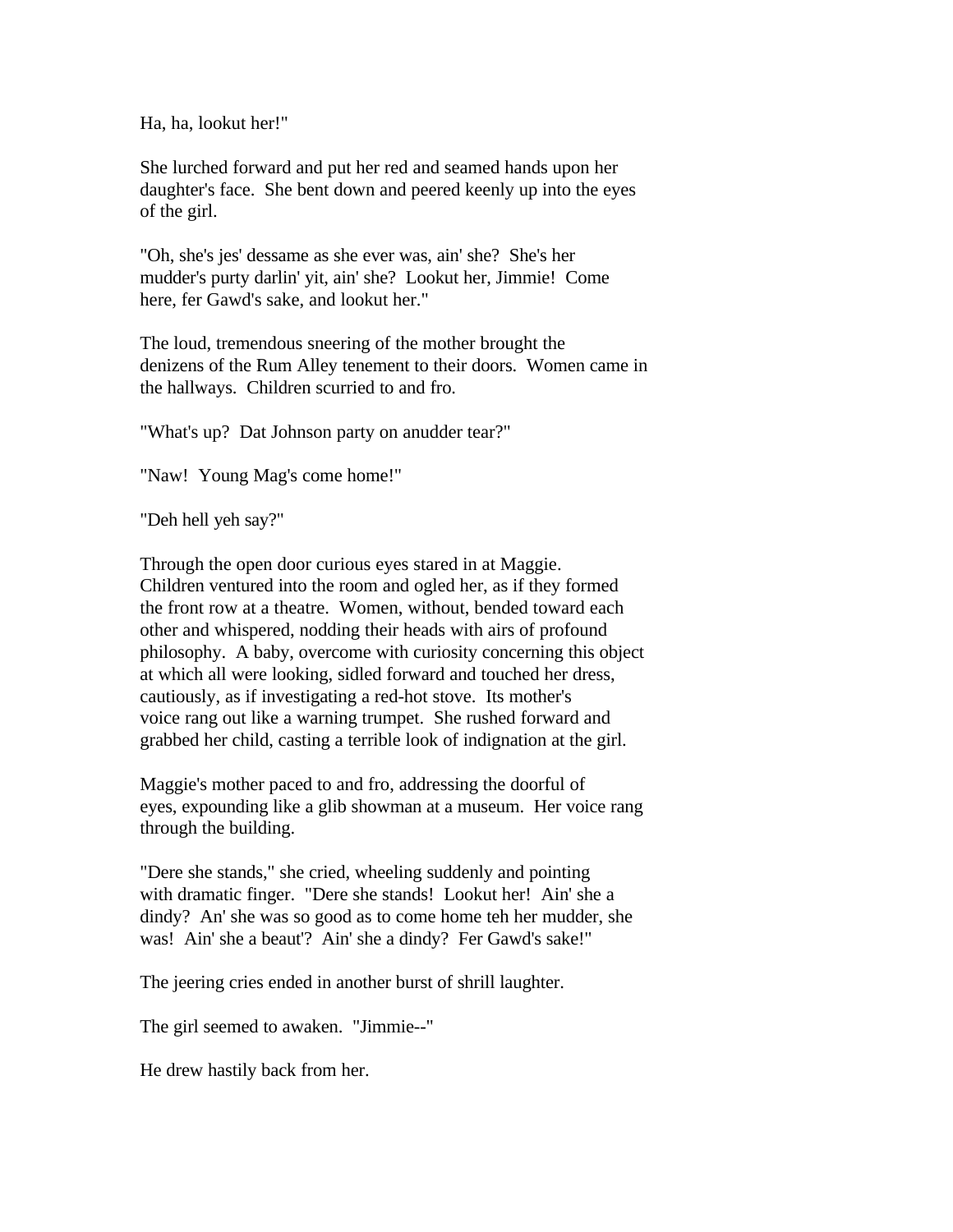"Well, now, yer a hell of a t'ing, ain' yeh?" he said, his lips curling in scorn. Radiant virtue sat upon his brow and his repelling hands expressed horror of contamination.

Maggie turned and went.

The crowd at the door fell back precipitately. A baby falling down in front of the door, wrenched a scream like a wounded animal from its mother. Another woman sprang forward and picked it up, with a chivalrous air, as if rescuing a human being from an oncoming express train.

As the girl passed down through the hall, she went before open doors framing more eyes strangely microscopic, and sending broad beams of inquisitive light into the darkness of her path. On the second floor she met the gnarled old woman who possessed the music box.

"So," she cried, "'ere yehs are back again, are yehs? An' dey've kicked yehs out? Well, come in an' stay wid me teh-night. I ain' got no moral standin'."

From above came an unceasing babble of tongues, over all of which rang the mother's derisive laughter.

Chapter XVI

Pete did not consider that he had ruined Maggie. If he had thought that her soul could never smile again, he would have believed the mother and brother, who were pyrotechnic over the affair, to be responsible for it.

Besides, in his world, souls did not insist upon being able to smile. "What deh hell?"

He felt a trifle entangled. It distressed him. Revelations and scenes might bring upon him the wrath of the owner of the saloon, who insisted upon respectability of an advanced type.

"What deh hell do dey wanna raise such a smoke about it fer?" demanded he of himself, disgusted with the attitude of the family. He saw no necessity for anyone's losing their equilibrium merely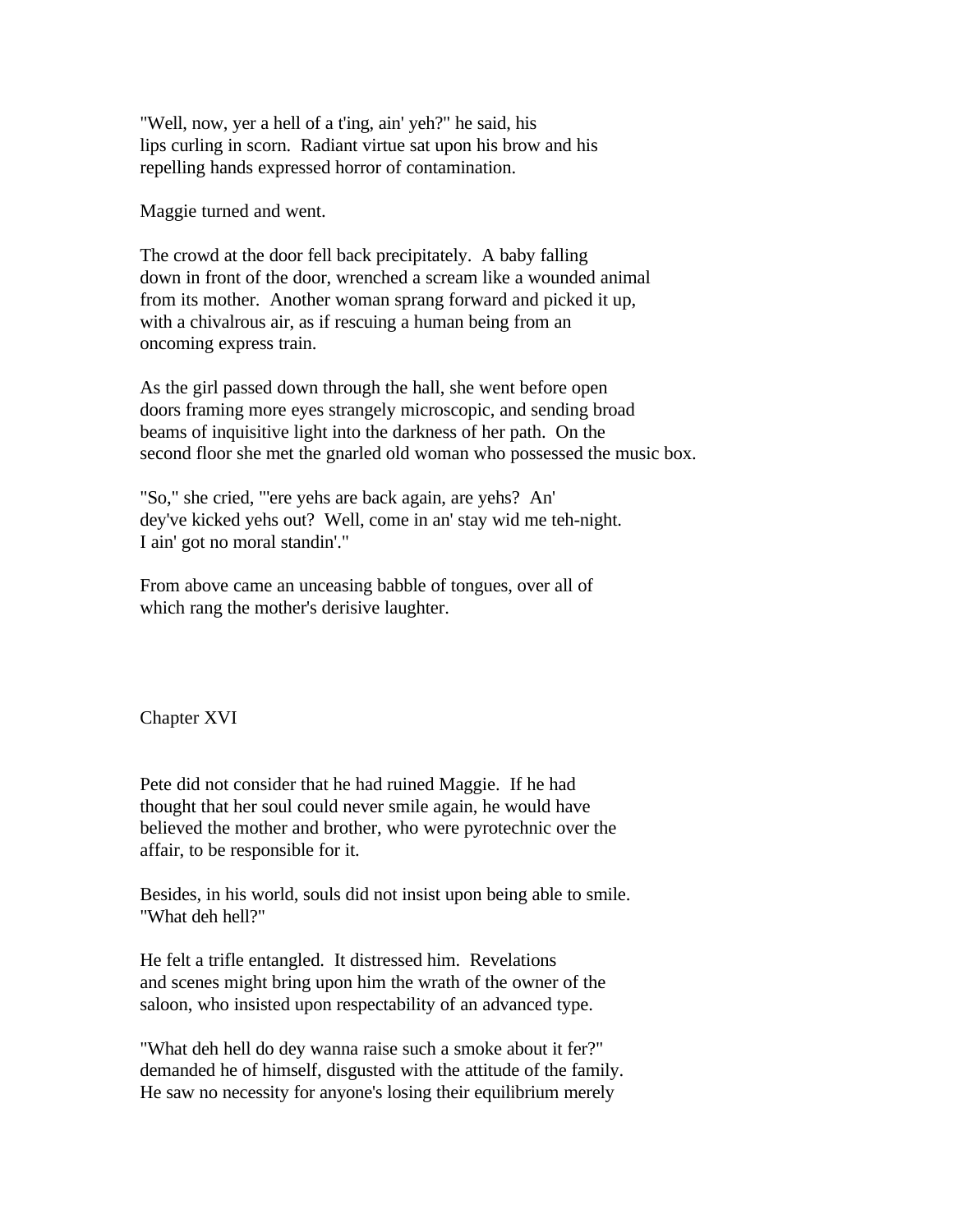because their sister or their daughter had stayed away from home.

Searching about in his mind for possible reasons for their conduct, he came upon the conclusion that Maggie's motives were correct, but that the two others wished to snare him. He felt pursued.

The woman of brilliance and audacity whom he had met in the hilarious hall showed a disposition to ridicule him.

"A little pale thing with no spirit," she said. "Did you note the expression of her eyes? There was something in them about pumpkin pie and virtue. That is a peculiar way the left corner of her mouth has of twitching, isn't it? Dear, dear, my cloudcompelling Pete, what are you coming to?"

Pete asserted at once that he never was very much interested in the girl. The woman interrupted him, laughing.

"Oh, it's not of the slightest consequence to me, my dear young man. You needn't draw maps for my benefit. Why should I be concerned about it?"

But Pete continued with his explanations. If he was laughed at for his tastes in women, he felt obliged to say that they were only temporary or indifferent ones.

The morning after Maggie had departed from home, Pete stood behind the bar. He was immaculate in white jacket and apron and his hair was plastered over his brow with infinite correctness. No customers were in the place. Pete was twisting his napkined fist slowly in a beer glass, softly whistling to himself and occasionally holding the object of his attention between his eyes and a few weak beams of sunlight that had found their way over the thick screens and into the shaded room.

With lingering thoughts of the woman of brilliance and audacity, the bartender raised his head and stared through the varying cracks between the swaying bamboo doors. Suddenly the whistling pucker faded from his lips. He saw Maggie walking slowly past. He gave a great start, fearing for the previouslymentioned eminent respectability of the place.

He threw a swift, nervous glance about him, all at once feeling guilty. No one was in the room.

He went hastily over to the side door. Opening it and looking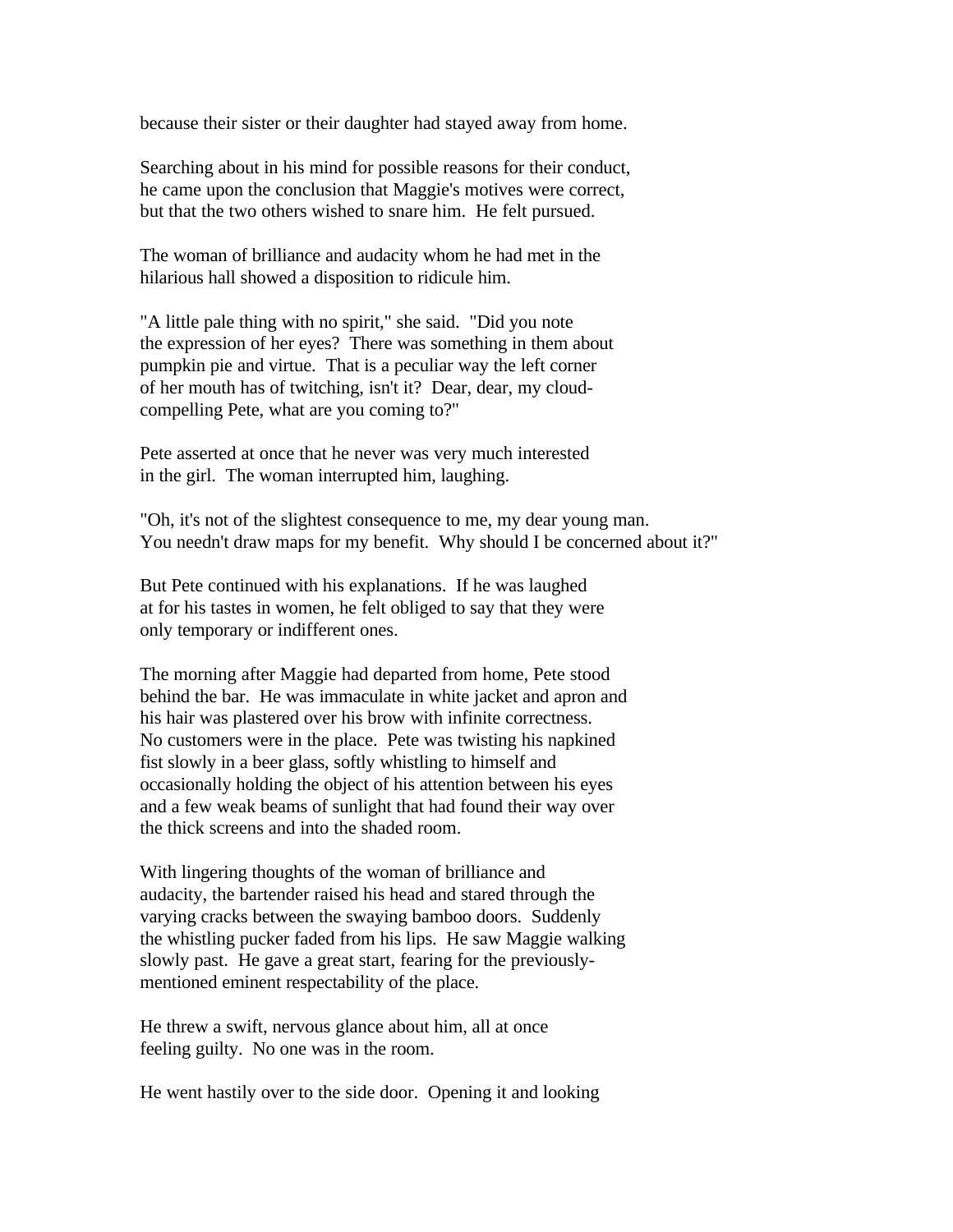out, he perceived Maggie standing, as if undecided, on the corner. She was searching the place with her eyes.

As she turned her face toward him Pete beckoned to her hurriedly, intent upon returning with speed to a position behind the bar and to the atmosphere of respectability upon which the proprietor insisted.

Maggie came to him, the anxious look disappearing from her face and a smile wreathing her lips.

"Oh, Pete--," she began brightly.

The bartender made a violent gesture of impatience.

"Oh, my Gawd," cried he, vehemently. "What deh hell do yeh wanna hang aroun' here fer? Do yeh wanna git me inteh trouble?" he demanded with an air of injury.

Astonishment swept over the girl's features. "Why, Pete! yehs tol' me--"

Pete glanced profound irritation. His countenance reddened with the anger of a man whose respectability is being threatened.

"Say, yehs makes me tired. See? What deh hell deh yeh wanna tag aroun' atter me fer? Yeh'll git me inteh trouble wid deh ol' man an' dey'll be hell teh pay! If he sees a woman roun' here he'll go crazy an' I'll lose me job! See? Yer brudder come in here an' raised hell an' deh ol' man hada put up fer it! An' now I'm done! See? I'm done."

The girl's eyes stared into his face. "Pete, don't yeh remem--"

"Oh, hell," interrupted Pete, anticipating.

The girl seemed to have a struggle with herself. She was apparently bewildered and could not find speech. Finally she asked in a low voice: "But where kin I go?"

The question exasperated Pete beyond the powers of endurance. It was a direct attempt to give him some responsibility in a matter that did not concern him. In his indignation he volunteered information.

"Oh, go teh hell," cried he. He slammed the door furiously and returned, with an air of relief, to his respectability.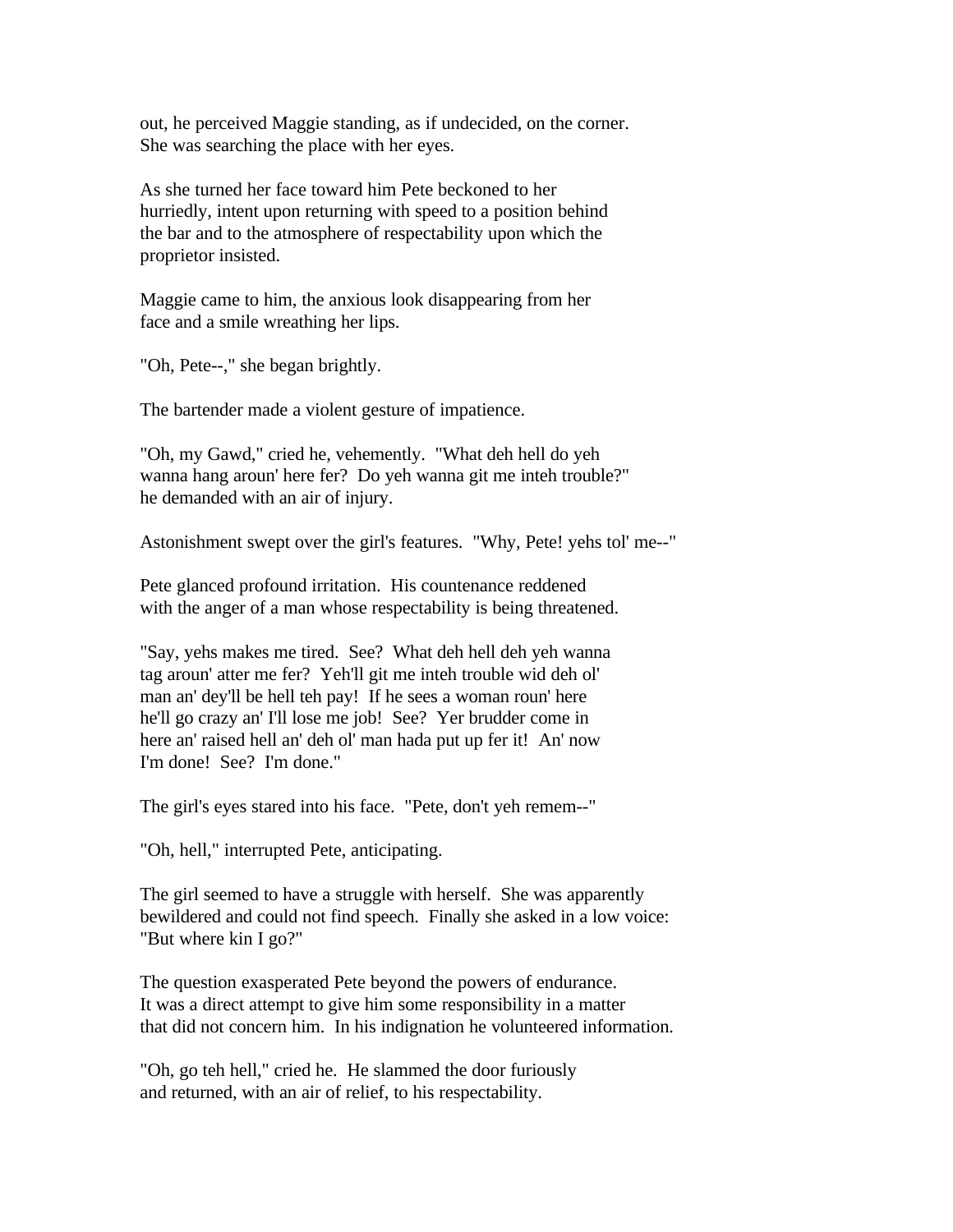Maggie went away.

She wandered aimlessly for several blocks. She stopped once and asked aloud a question of herself: "Who?"

A man who was passing near her shoulder, humorously took the questioning word as intended for him.

"Eh? What? Who? Nobody! I didn't say anything," he laughingly said, and continued his way.

Soon the girl discovered that if she walked with such apparent aimlessness, some men looked at her with calculating eyes. She quickened her step, frightened. As a protection, she adopted a demeanor of intentness as if going somewhere.

After a time she left rattling avenues and passed between rows of houses with sternness and stolidity stamped upon their features. She hung her head for she felt their eyes grimly upon her.

Suddenly she came upon a stout gentleman in a silk hat and a chaste black coat, whose decorous row of buttons reached from his chin to his knees. The girl had heard of the Grace of God and she decided to approach this man.

His beaming, chubby face was a picture of benevolence and kind-heartedness. His eyes shone good-will.

But as the girl timidly accosted him, he gave a convulsive movement and saved his respectability by a vigorous side-step. He did not risk it to save a soul. For how was he to know that there was a soul before him that needed saving?

Chapter XVII

Upon a wet evening, several months after the last chapter, two interminable rows of cars, pulled by slipping horses, jangled along a prominent side-street. A dozen cabs, with coat-enshrouded drivers, clattered to and fro. Electric lights, whirring softly, shed a blurred radiance. A flower dealer, his feet tapping impatiently, his nose and his wares glistening with rain-drops,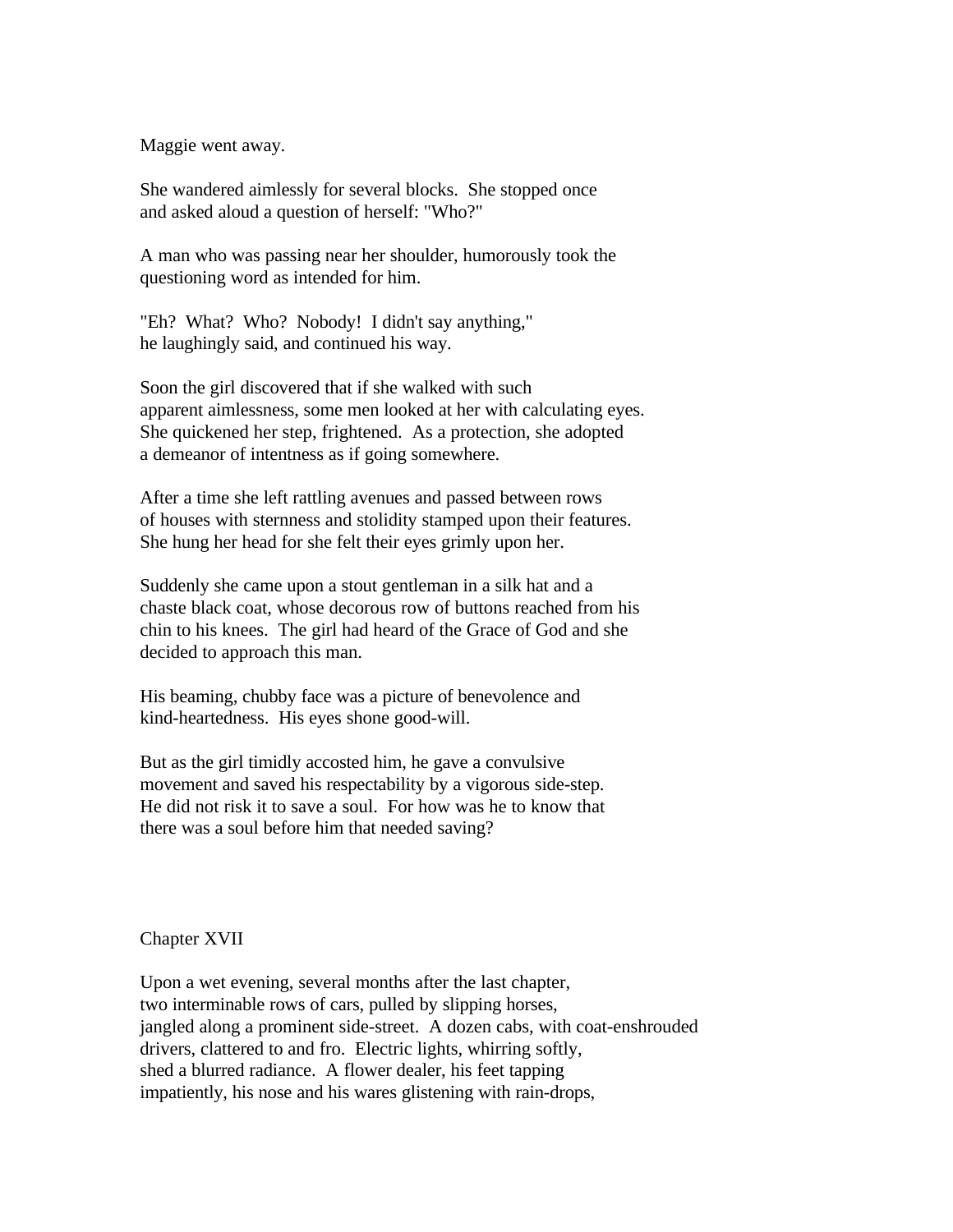stood behind an array of roses and chrysanthemums. Two or three theatres emptied a crowd upon the storm-swept pavements. Men pulled their hats over their eyebrows and raised their collars to their ears. Women shrugged impatient shoulders in their warm cloaks and stopped to arrange their skirts for a walk through the storm. People having been comparatively silent for two hours burst into a roar of conversation, their hearts still kindling from the glowings of the stage.

The pavements became tossing seas of umbrellas. Men stepped forth to hail cabs or cars, raising their fingers in varied forms of polite request or imperative demand. An endless procession wended toward elevated stations. An atmosphere of pleasure and prosperity seemed to hang over the throng, born, perhaps, of good clothes and of having just emerged from a place of forgetfulness.

In the mingled light and gloom of an adjacent park, a handful of wet wanderers, in attitudes of chronic dejection, was scattered among the benches.

A girl of the painted cohorts of the city went along the street. She threw changing glances at men who passed her, giving smiling invitations to men of rural or untaught pattern and usually seeming sedately unconscious of the men with a metropolitan seal upon their faces.

Crossing glittering avenues, she went into the throng emerging from the places of forgetfulness. She hurried forward through the crowd as if intent upon reaching a distant home, bending forward in her handsome cloak, daintily lifting her skirts and picking for her well-shod feet the dryer spots upon the pavements.

The restless doors of saloons, clashing to and fro, disclosed animated rows of men before bars and hurrying barkeepers.

A concert hall gave to the street faint sounds of swift, machine-like music, as if a group of phantom musicians were hastening.

A tall young man, smoking a cigarette with a sublime air, strolled near the girl. He had on evening dress, a moustache, a chrysanthemum, and a look of ennui, all of which he kept carefully under his eye. Seeing the girl walk on as if such a young man as he was not in existence, he looked back transfixed with interest. He stared glassily for a moment, but gave a slight convulsive start when he discerned that she was neither new, Parisian, nor theatrical.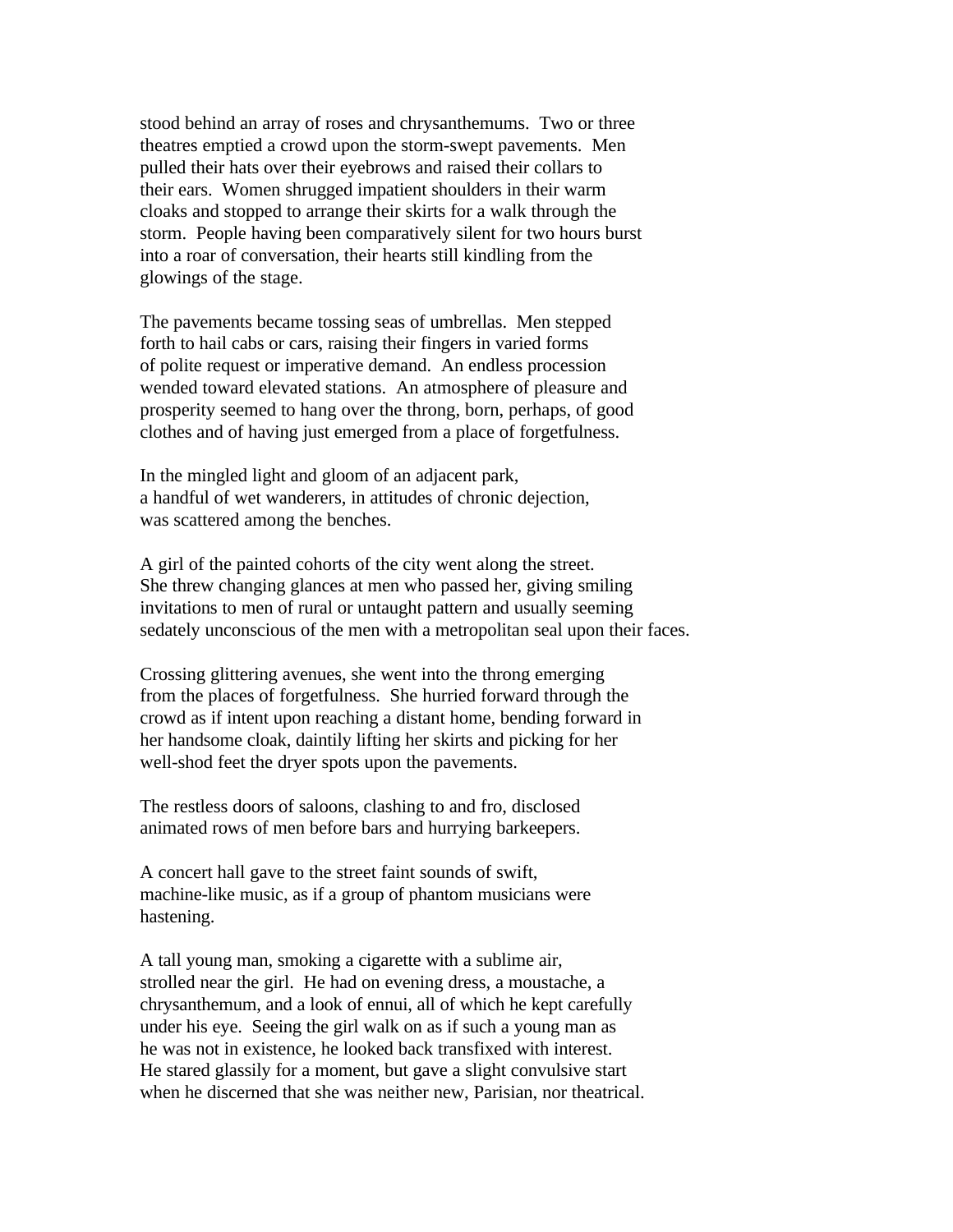He wheeled about hastily and turned his stare into the air, like a sailor with a search-light.

A stout gentleman, with pompous and philanthropic whiskers, went stolidly by, the broad of his back sneering at the girl.

A belated man in business clothes, and in haste to catch a car, bounced against her shoulder. "Hi, there, Mary, I beg your pardon! Brace up, old girl." He grasped her arm to steady her, and then was away running down the middle of the street.

The girl walked on out of the realm of restaurants and saloons. She passed more glittering avenues and went into darker blocks than those where the crowd travelled.

A young man in light overcoat and derby hat received a glance shot keenly from the eyes of the girl. He stopped and looked at her, thrusting his hands in his pockets and making a mocking smile curl his lips. "Come, now, old lady," he said, "you don't mean to tell me that you sized me up for a farmer?"

A laboring man marched along with bundles under his arms. To her remarks, he replied: "It's a fine evenin', ain't it?"

She smiled squarely into the face of a boy who was hurrying by with his hands buried in his overcoat, his blonde locks bobbing on his youthful temples, and a cheery smile of unconcern upon his lips. He turned his head and smiled back at her, waving his hands. him. "He's all right! He didn't mean anything! Let it go! He's a good fellah!"

"Din' he insul' me?" asked the man earnestly.

"No," said they. "Of course he didn't! He's all right!"

"Sure he didn' insul' me?" demanded the man, with deep anxiety in his voice.

"No, no! We know him! He's a good fellah. He didn't mean anything."

"Well, zen," said the man, resolutely, "I'm go' 'pol'gize!"

When the waiter came, the man struggled to the middle of the floor.

"Girlsh shed you insul' me! I shay damn lie! I 'pol'gize!"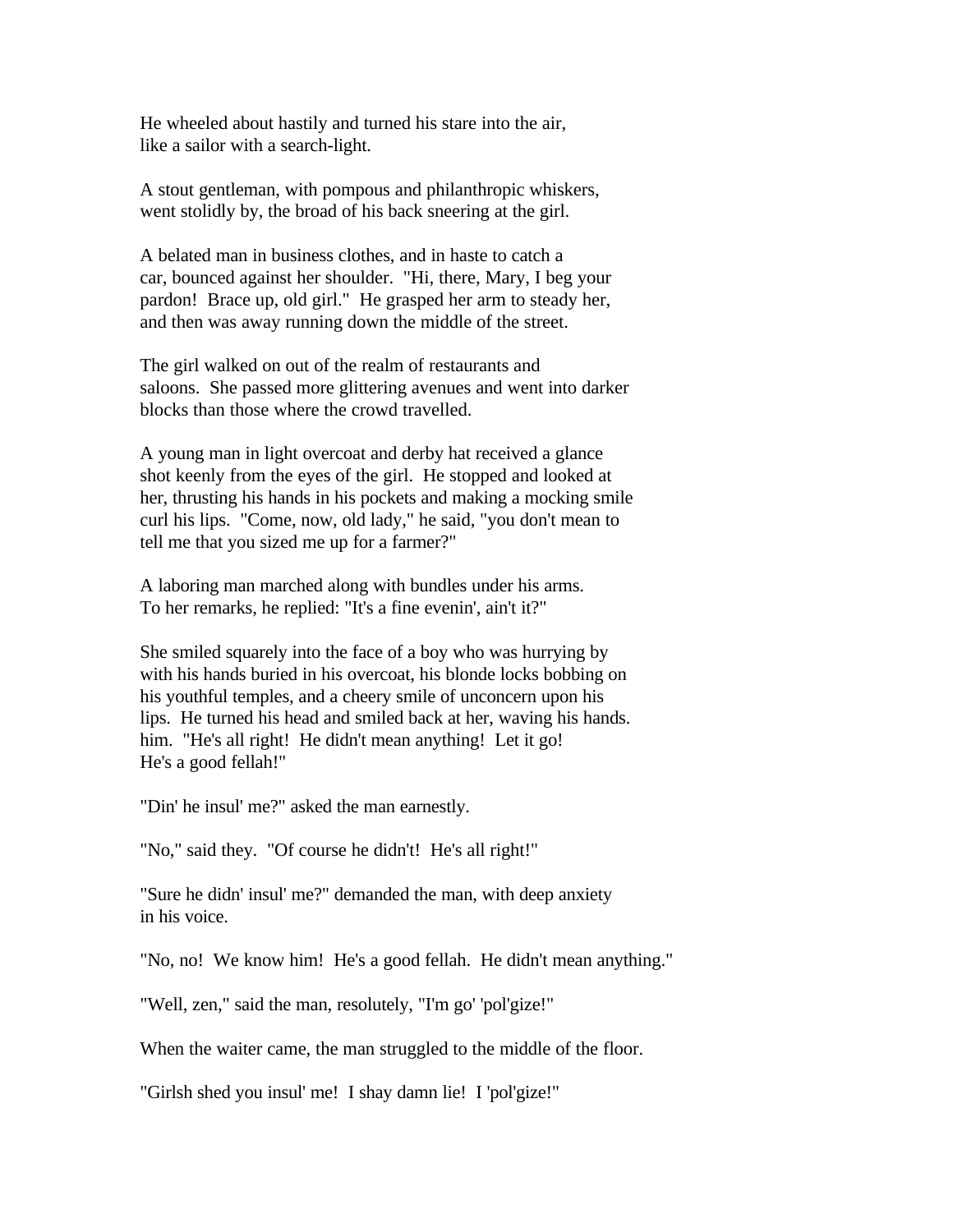"All right," said the waiter.

The man sat down. He felt a sleepy but strong desire to straighten things out and have a perfect understanding with everybody.

"Nell, I allus trea's yeh shquare, din' I? Yeh likes me, don' yehs, Nell? I'm goo' f'ler?"

"Sure," said the woman of brilliance and audacity.

"Yeh knows I'm stuck on yehs, don' yehs, Nell?"

"Sure," she repeated, carelessly.

Overwhelmed by a spasm of drunken adoration, he drew two or three bills from his pocket, and, with the trembling fingers of an offering priest, laid them on the table before the woman.

"Yehs knows, damn it, yehs kin have all got, 'cause I'm stuck on yehs, Nell, damn't, I--I'm stuck on yehs, Nell--buy drinksh--damn't--we're havin' heluva time--w'en anyone trea's me ri'--I--damn't, Nell--we're havin' heluva--time."

Shortly he went to sleep with his swollen face fallen forward on his chest.

The women drank and laughed, not heeding the slumbering man in the corner. Finally he lurched forward and fell groaning to the floor.

The women screamed in disgust and drew back their skirts.

"Come ahn," cried one, starting up angrily, "let's get out of here."

The woman of brilliance and audacity stayed behind, taking up the bills and stuffing them into a deep, irregularly-shaped pocket. A guttural snore from the recumbent man caused her to turn and look down at him.

She laughed. "What a damn fool," she said, and went.

The smoke from the lamps settled heavily down in the little compartment, obscuring the way out. The smell of oil, stifling in its intensity, pervaded the air. The wine from an overturned glass dripped softly down upon the blotches on the man's neck.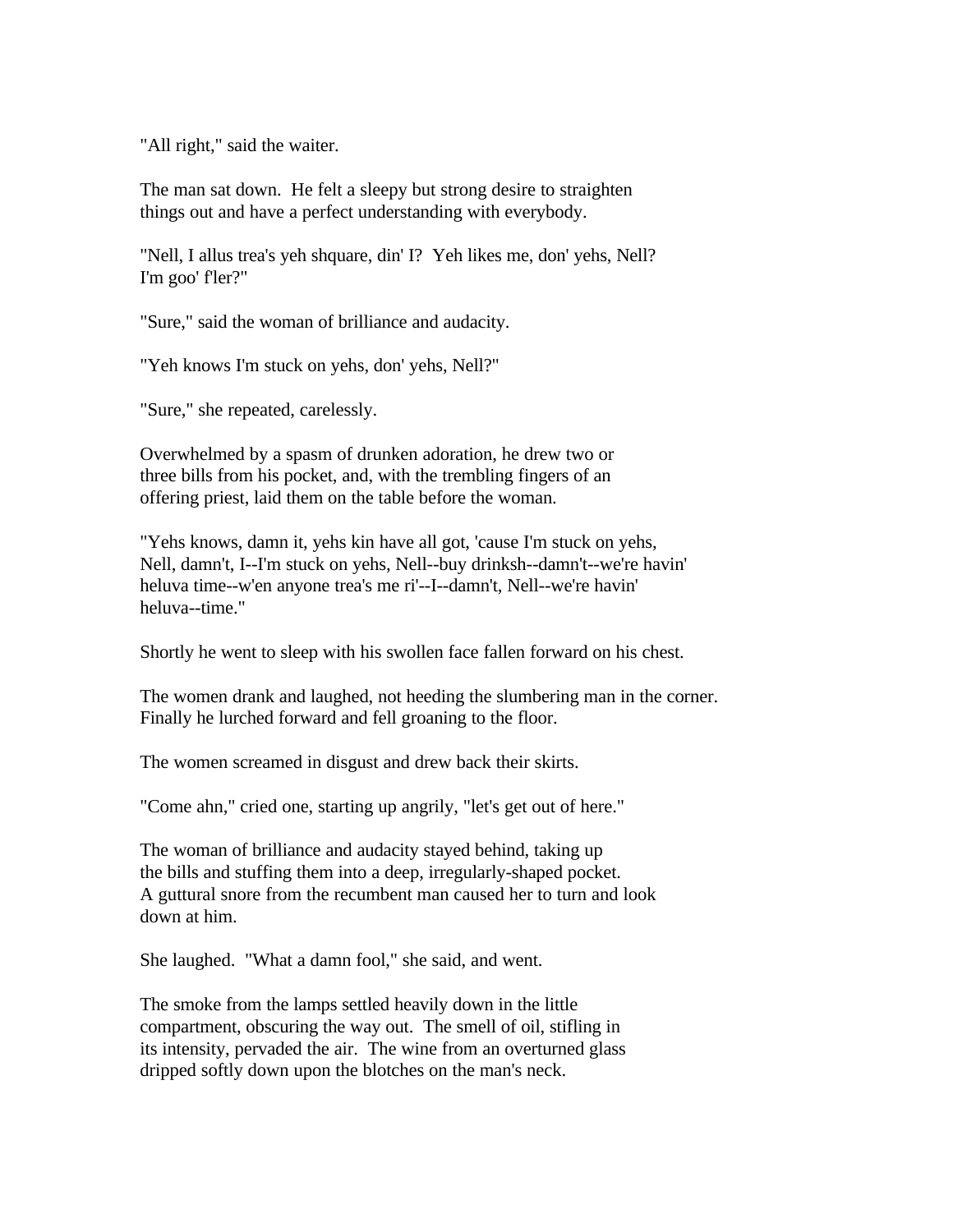## Chapter XIX

In a room a woman sat at a table eating like a fat monk in a picture.

A soiled, unshaven man pushed open the door and entered.

"Well," said he, "Mag's dead."

"What?" said the woman, her mouth filled with bread.

"Mag's dead," repeated the man.

"Deh hell she is," said the woman. She continued her meal. When she finished her coffee she began to weep.

"I kin remember when her two feet was no bigger dan yer t'umb, and she weared worsted boots," moaned she.

"Well, whata dat?" said the man.

"I kin remember when she weared worsted boots," she cried.

The neighbors began to gather in the hall, staring in at the weeping woman as if watching the contortions of a dying dog. A dozen women entered and lamented with her. Under their busy hands the rooms took on that appalling appearance of neatness and order with which death is greeted.

Suddenly the door opened and a woman in a black gown rushed in with outstretched arms. "Ah, poor Mary," she cried, and tenderly embraced the moaning one.

"Ah, what ter'ble affliction is dis," continued she. Her vocabulary was derived from mission churches. "Me poor Mary, how I feel fer yehs! Ah, what a ter'ble affliction is a disobed'ent chil'."

Her good, motherly face was wet with tears. She trembled in eagerness to express her sympathy. The mourner sat with bowed head, rocking her body heavily to and fro, and crying out in a high, strained voice that sounded like a dirge on some forlorn pipe.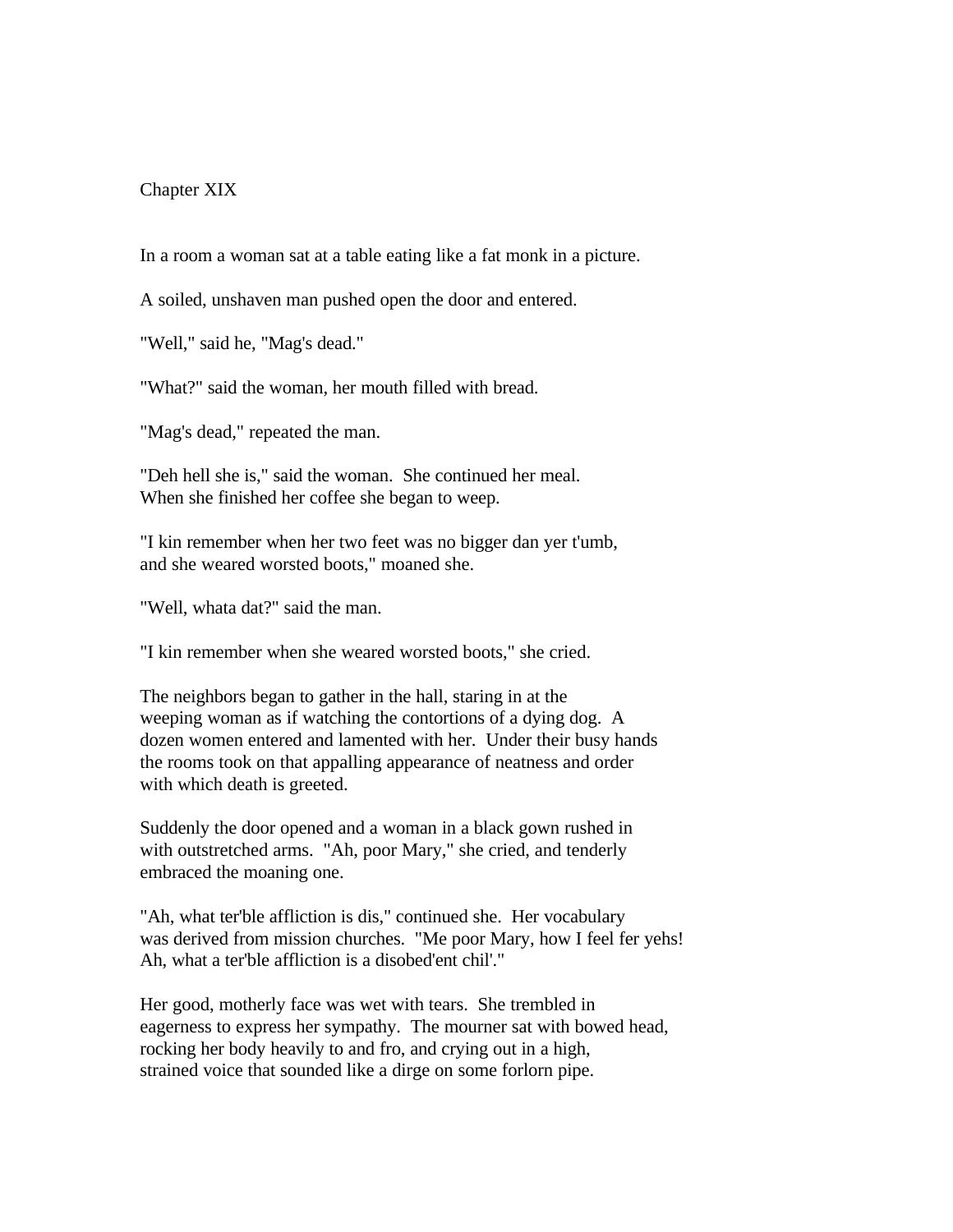"I kin remember when she weared worsted boots an' her two feets was no bigger dan yer t'umb an' she weared worsted boots, Miss Smith," she cried, raising her streaming eyes.

"Ah, me poor Mary," sobbed the woman in black. With low, coddling cries, she sank on her knees by the mourner's chair, and put her arms about her. The other women began to groan in different keys.

"Yer poor misguided chil' is gone now, Mary, an' let us hope it's fer deh bes'. Yeh'll fergive her now, Mary, won't yehs, dear, all her disobed'ence? All her t'ankless behavior to her mudder an' all her badness? She's gone where her ter'ble sins will be judged."

The woman in black raised her face and paused. The inevitable sunlight came streaming in at the windows and shed a ghastly cheerfulness upon the faded hues of the room. Two or three of the spectators were sniffling, and one was loudly weeping. The mourner arose and staggered into the other room. In a moment she emerged with a pair of faded baby shoes held in the hollow of her hand.

"I kin remember when she used to wear dem," cried she. The women burst anew into cries as if they had all been stabbed. The mourner turned to the soiled and unshaven man.

"Jimmie, boy, go git yer sister! Go git yer sister an' we'll put deh boots on her feets!"

"Dey won't fit her now, yeh damn fool," said the man.

"Go git yer sister, Jimmie," shrieked the woman, confronting him fiercely.

The man swore sullenly. He went over to a corner and slowly began to put on his coat. He took his hat and went out, with a dragging, reluctant step.

The woman in black came forward and again besought the mourner.

"Yeh'll fergive her, Mary! Yeh'll fergive yer bad, bad, chil'! Her life was a curse an' her days were black an' yeh'll fergive yer bad girl? She's gone where her sins will be judged."

"She's gone where her sins will be judged," cried the other women, like a choir at a funeral.